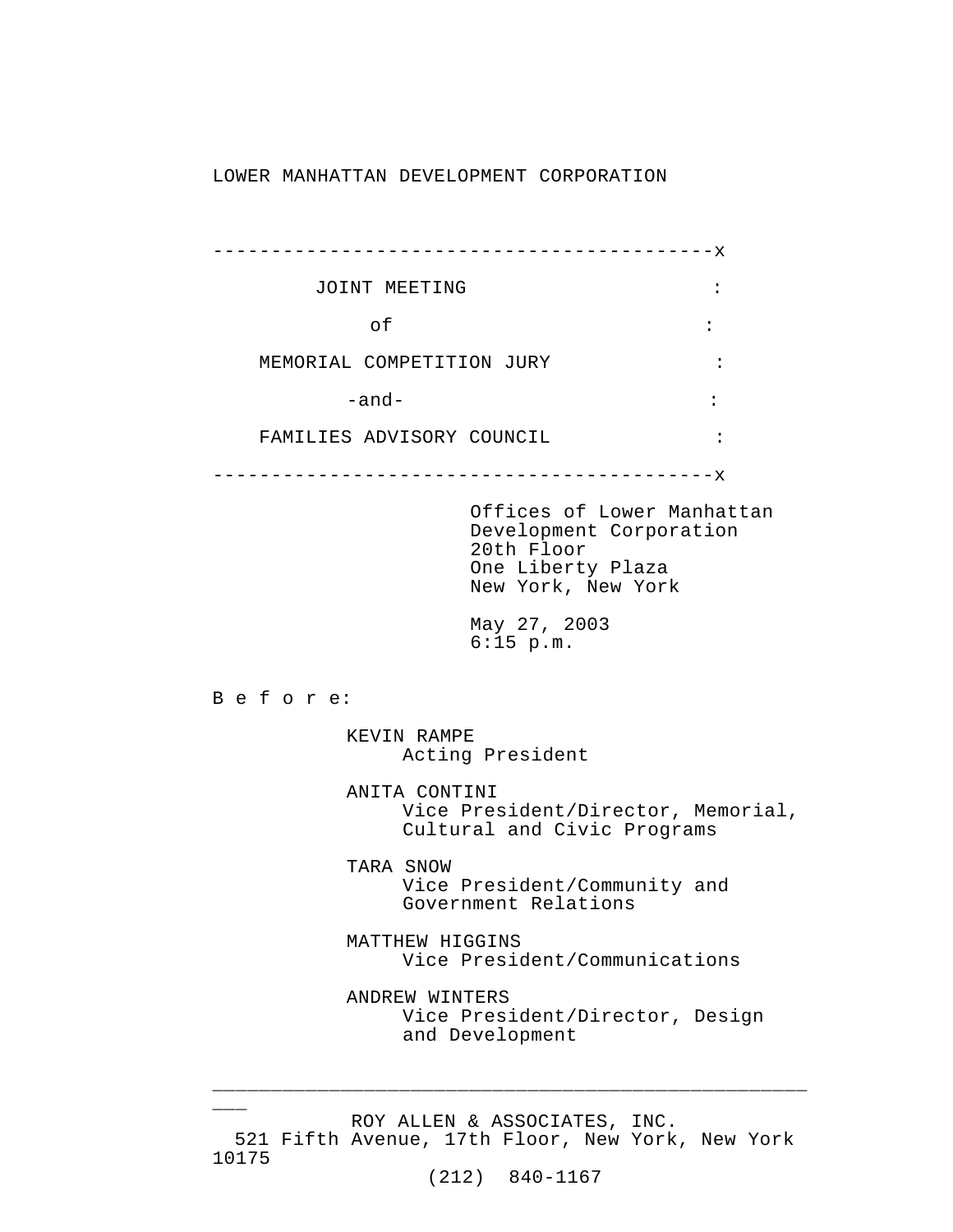#### A P P E A R A N C E S:

## For the Memorial Competition Jury:

Paula Grant Berry Susan Freedman Vartan Gregorian, Ph.D. Patricia Harris Maya Lin Michael McKeon Julie Menin Martin Puryear Lowery Stokes Sims, Ph.D. Michael Van Valkenburgh James Young, Ph.D.

# For the Families Advisory Council:

Christy Ferer Anthoula Katsimatides Elinore Hartz Michael Macko Jack Lynch Darlene Dwyer Chris Burke Marian Fontana

ROY ALLEN & ASSOCIATES, INC. 521 Fifth Avenue, 17th Floor, New York, New York 10175

 $\overline{\phantom{a}}$ 

\_\_\_\_\_\_\_\_\_\_\_\_\_\_\_\_\_\_\_\_\_\_\_\_\_\_\_\_\_\_\_\_\_\_\_\_\_\_\_\_\_\_\_\_\_\_\_\_\_\_\_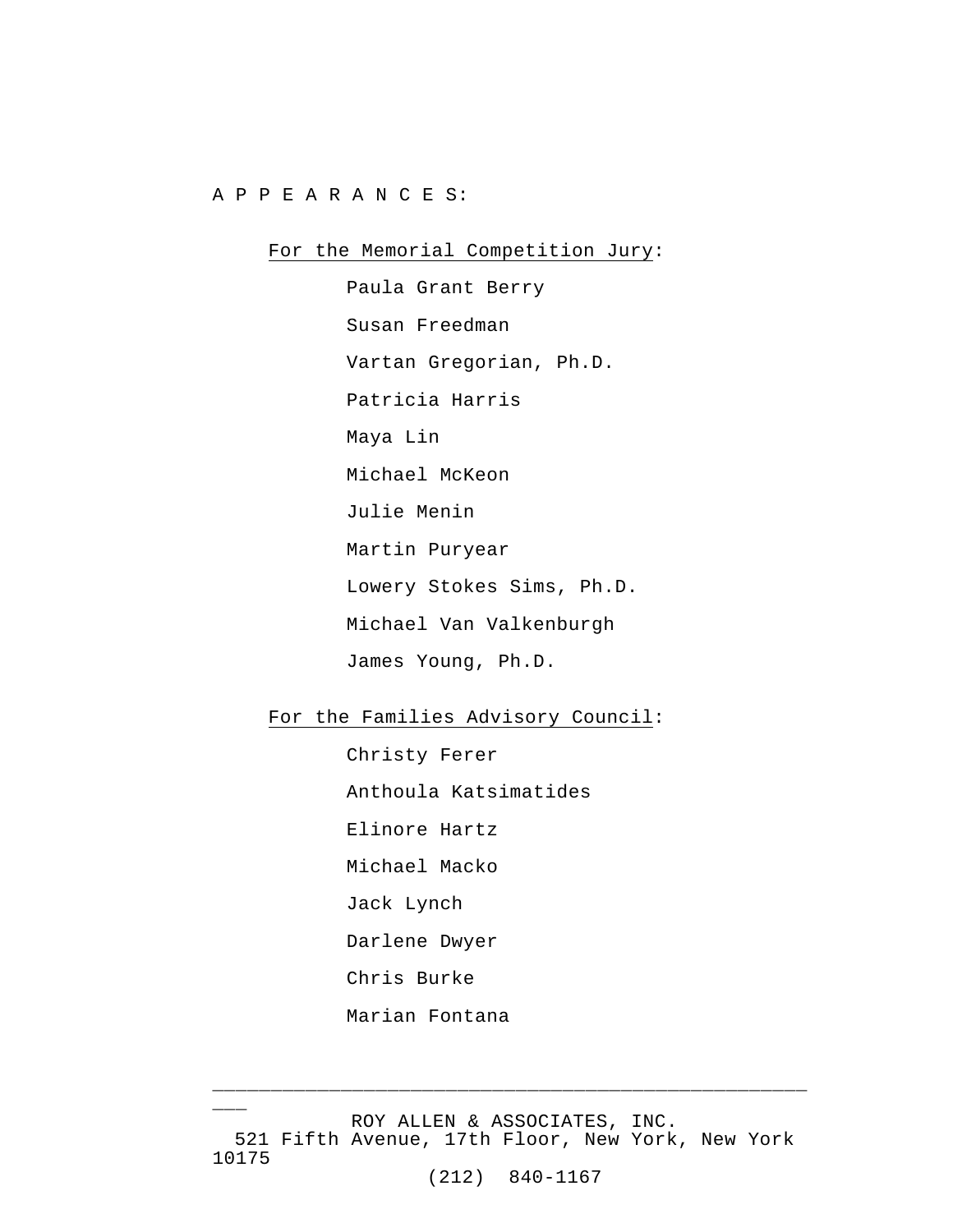### Tom Roger

A P P E A R A N C E S:

For the Families Advisory Council (Continued):

Nikki Stern Kathy Ashton Carol Ashley Virginia Bauer Monica Iken Mary Fetchet Anthony Gardner

Jenny Farrell

PRESENT:

Todd Jick, Moderator

Roy A. Selenske, CSR,

RPR

 $\overline{\phantom{a}}$ 

Reporter

ROY ALLEN & ASSOCIATES, INC. 521 Fifth Avenue, 17th Floor, New York, New York 10175

\_\_\_\_\_\_\_\_\_\_\_\_\_\_\_\_\_\_\_\_\_\_\_\_\_\_\_\_\_\_\_\_\_\_\_\_\_\_\_\_\_\_\_\_\_\_\_\_\_\_\_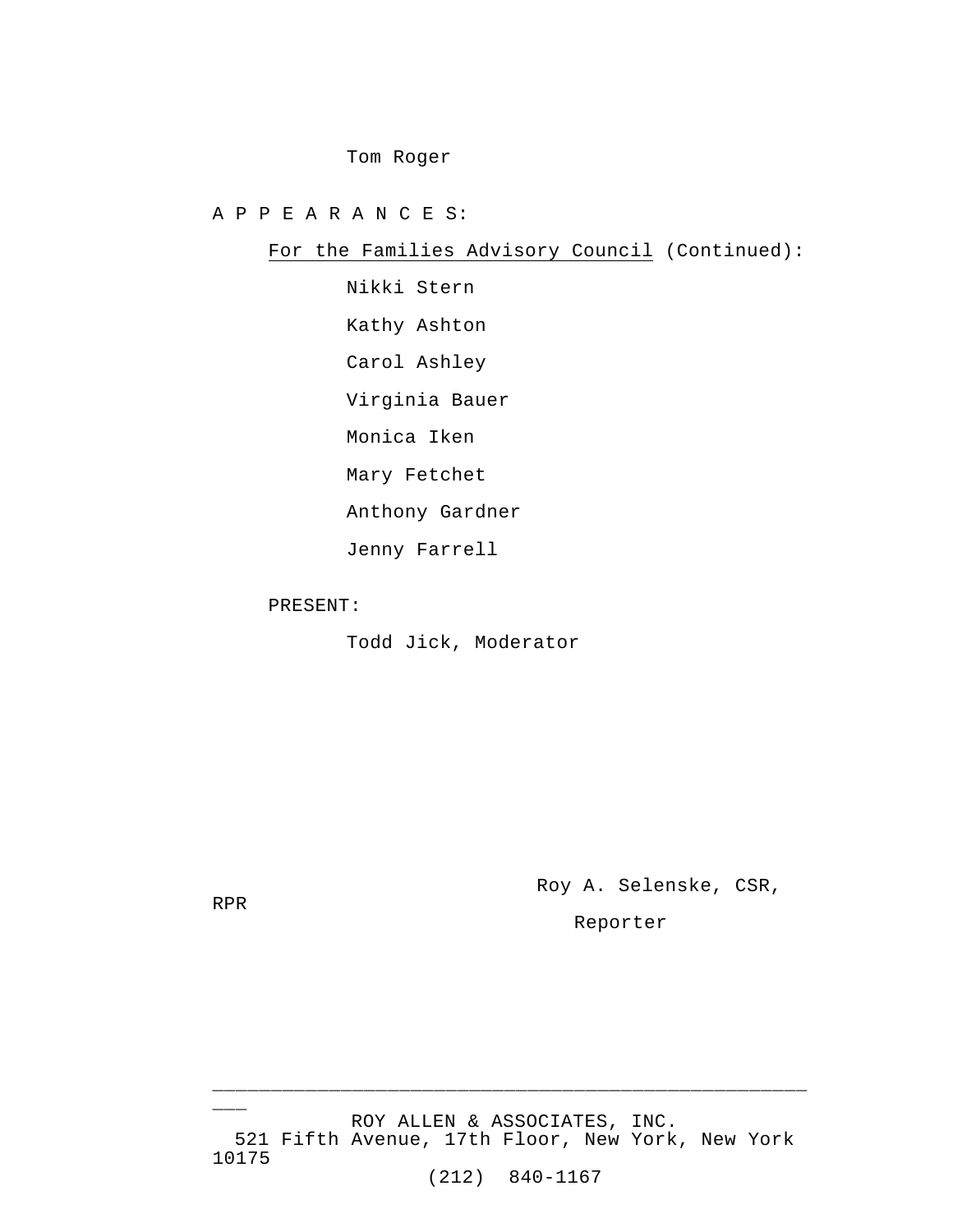PRESIDENT RAMPE: Just even before we get started, I just wanted -- we have a camera here that is filming. The purpose of this is to have an historical record of the memorial process and what's going on. I just want to make sure, if anyone is uncomfortable with having the camera on at any point, you should feel free to just tell me or signal me or signal Tara or Matt and the camera will go off. I just don't want anybody to be surprised that the camera is here and have anybody feel uncomfortable or inhibited in any way. So if it's not a problem at all, it will stay on. So please make sure you tell us. First, I just want to thank everyone for coming. And I think it's appropriate to remember all those who were lost on September 11th and in the 1993 bombing and to begin the meeting with a brief moment of silence. (Moment of silence observed.) PRESIDENT RAMPE: Okay. Again, I would just like to thank all of you for coming tonight and taking the time out of your schedule to express your views to the jury. Really this process began a year ago with this Advisory Council. Last July you began the process of drafting the Mission Statement and the Program for the World Trade Center site memorial and you laid the foundation for what will become the largest memorial competition that this world has ever seen. The words in those two documents are critical and they were borne out of an unprecedented public process that all of you played a key role in. These words will be transformed into vision. They provide the framework for the thousands of people who will submit proposals for the World Trade Center site memorial. But most importantly, they will serve as a foundation and guide for the distinguished group of jurors here today as they embark on the historic effort of selecting a

ROY ALLEN & ASSOCIATES, INC. 521 Fifth Avenue, 17th Floor, New York, New York 10175

 $\overline{\phantom{a}}$ 

\_\_\_\_\_\_\_\_\_\_\_\_\_\_\_\_\_\_\_\_\_\_\_\_\_\_\_\_\_\_\_\_\_\_\_\_\_\_\_\_\_\_\_\_\_\_\_\_\_\_\_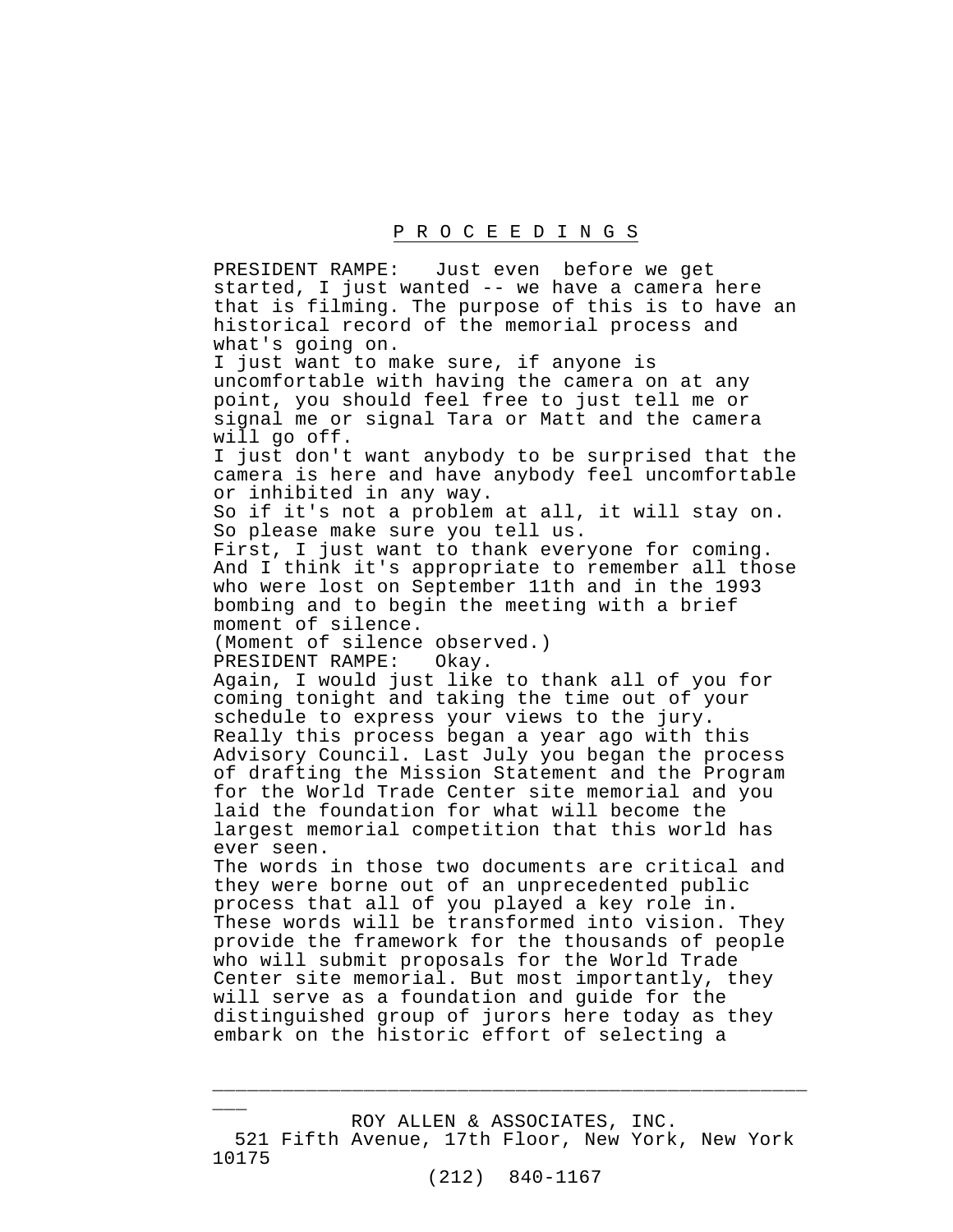memorial design that we will all be proud of. Now, I would like to thank all of you here today, because I know we don't thank you enough, for the commitment that you have shown over the past year and that you have shown going forward to this process and to ensuring what we all want, which is an exceptional memorial that appropriately remembers all of those who were lost. As the LMDC, we felt it was critical that you also have an opportunity to meet with the jury members and express to them personally your hopes and aspirations for the World Trade Center site memorial. It is fitting that you have the first opportunity to address the jury members and we are happy to provide that tonight. Before I talk briefly about the agenda for the meeting, I want to take a moment also to talk about some of the family outreach that we've done. In addition to this Advisory Council meeting, family members have participated and voiced their opinions throughout the process by responding to outreach mailings, attending public meetings and by sending thousands of letters and e-mails to the LMDC. It is a priority of the LMDC to continuously reach out to family members to keep them informed of our initiatives and our events. As part of our public prospectus outreach campaign, the LMDC sent a mailing to the families including families from Somerset County and the Pentagon. On May 3rd dozens of family members from the World Trade Center and Somerset County, Pennsylvania, along with LMDC staff came together here in this room to assist us in sending out the largest mailing we've ever done. Over 7,000 packets of information were sent out to families in every corner of the world. On that day some family members met for the first time. Others have known one another since September 11th. But they all came here together with one purpose - to help reach out to other family members. Through this mailing family members will have important information regarding the memorial competition, and most importantly, a questionnaire to express their hopes and aspirations for the World Trade Center site memorial. I'm pleased to report that family members are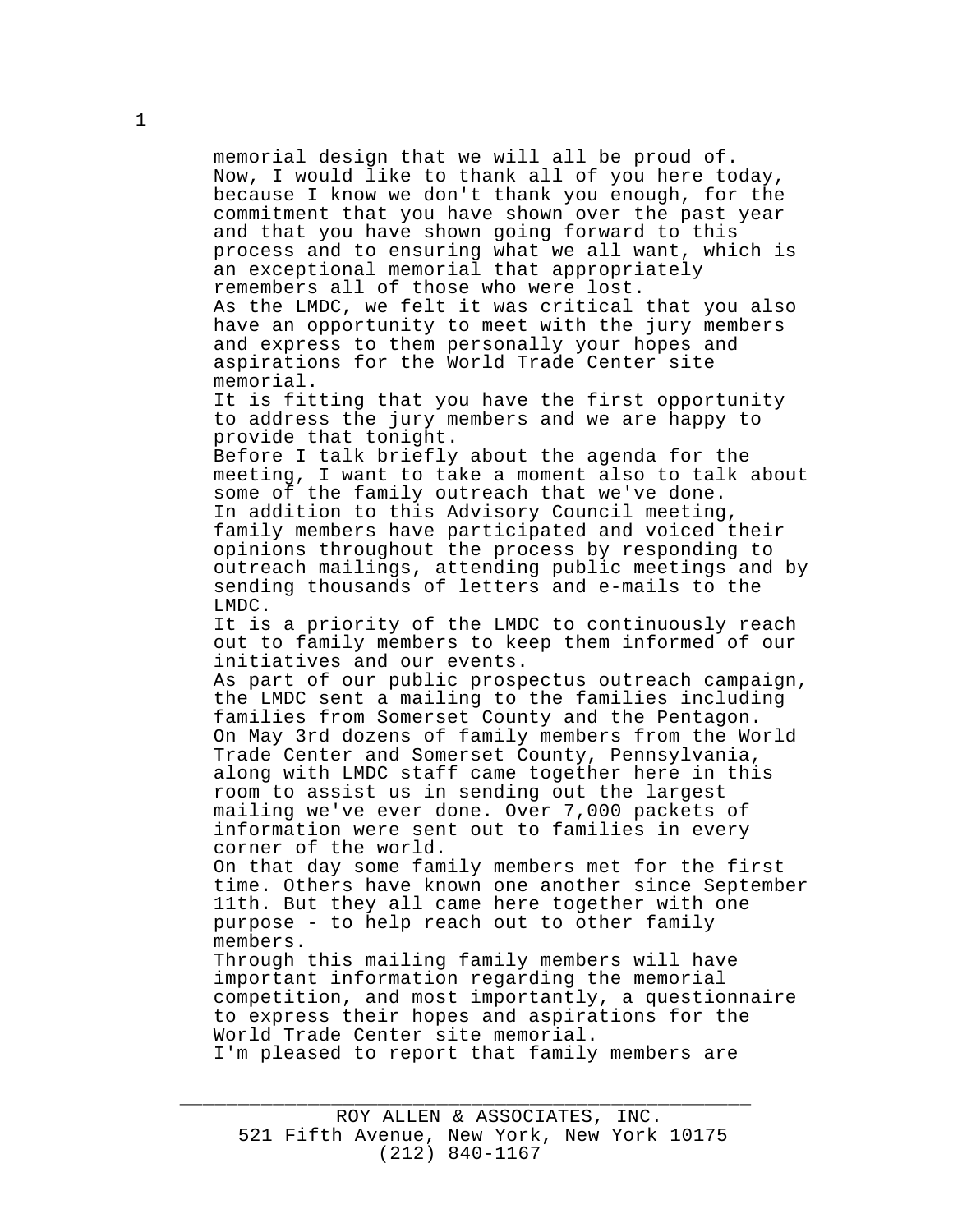hundreds of comments and we hope to get many, many more. And I would also like to say that all of these comments are going to be shared with the jury and we are not going to condense the comments, we are not going to edit the comments. We are going to give them to the jury members in raw form so that they will have the opportunity to hear directly from the family members and from other members of the public as to their perspectives on the memorial. For tonight's meeting we are going to begin with a few brief remarks from each of the jury members. I'm sure you all recognize that this distinguished group of jurors has a very historic and honorable responsibility in front of them. We thought it would be fitting to start the meeting with each of them saying a few brief words to you this evening about what this experience means to them. We've also included a brief biography of each of the jury members in your handouts this evening. After we do the introductions, I'm going to introduce Todd Jick, who is going to be our moderator for this evening, and he will provide you with more detail regarding the format for the meeting.

responding and have provided us already with

But before I begin the jury introductions, I just want to say one thing about the format for tonight. We want to really have a dialogue that allows the jury to -- they're not going to be answering your questions, but they are going to be listening in on a dialogue from the family members amongst yourselves. And we want to do that to make sure that we ensure the integrity of the process. If you have questions or concerns, et cetera, the LMDC, we will make ourselves available after this meeting or other occasions to answer those questions to make sure that you get answers to those questions.

But I want to make sure that we focus on the two questions that Todd will outline later and that we really have the jury have the opportunity, because we do have this brief time with them, to hear from you as to your hopes and aspirations for the memorial.

So -- I know there are a lot of other issues and we are more that willing to answer those questions.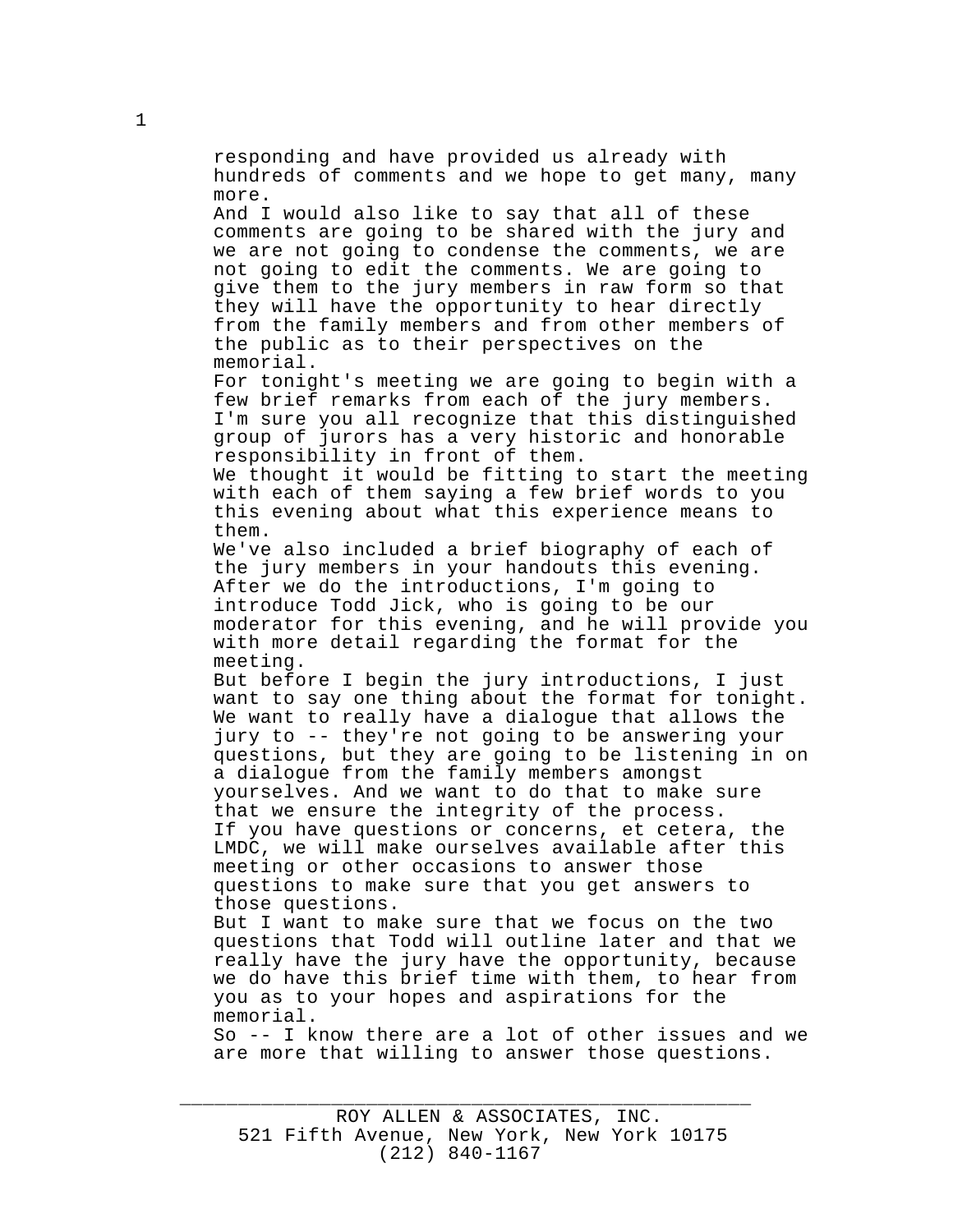But I really, while the jury is here, I would like to focus on the two questions for this evening. So I would like to begin the jury introductions with Paula and then we can go down and then we will come back and start with Susan and come back to Maya. Okay. MS. PAULA GRANT BERRY: Well, it's great to see you all. I think I actually want to start by saying something about David because otherwise it just feels a little hollow. David was in the World Trade Center in the 1993 bombing as well. He had been at the firm working in the World Trade Center that entire time. So having had the experience in 1993 where I remember speaking to him on the phone, he made it - - he sensed something, as a matter of fact, the safest place for him to stay was there. So I often think about that, just those two experiences and how one compliments the other and it stayed with me. And, in fact, both of us were thinking what would happen if they were not going to be the safest place. Anyway, he's very present, he is present. And I'm very aware of him and aware also that here there is another person or persons with you as well. So welcome everybody. I'm so glad to see you all. I think we should all feel very good about the Mission Statement and the Program Elements. And my job on the jury is really to incorporate what I learned from the Family Advisory Council, to make sure that the heart and soul of the guidelines, we're very mindful of them and have our eye upon them at all times. I'm wondering if you are all aware that there was quite a bit of debate whether or not to have a family member on the jury and the feeling was that how could one person possibly adequately represent the families. And the fact is one person cannot. I cannot possibly and I'm not even making that attempt. I feel like I am just among you all and thinking of you all and have internalized many of the things that we all share, the grief and the loss. And so one role I hope to play on the jury is to be looking at proposals with a eye to that. And I think that in the end that was the reason why they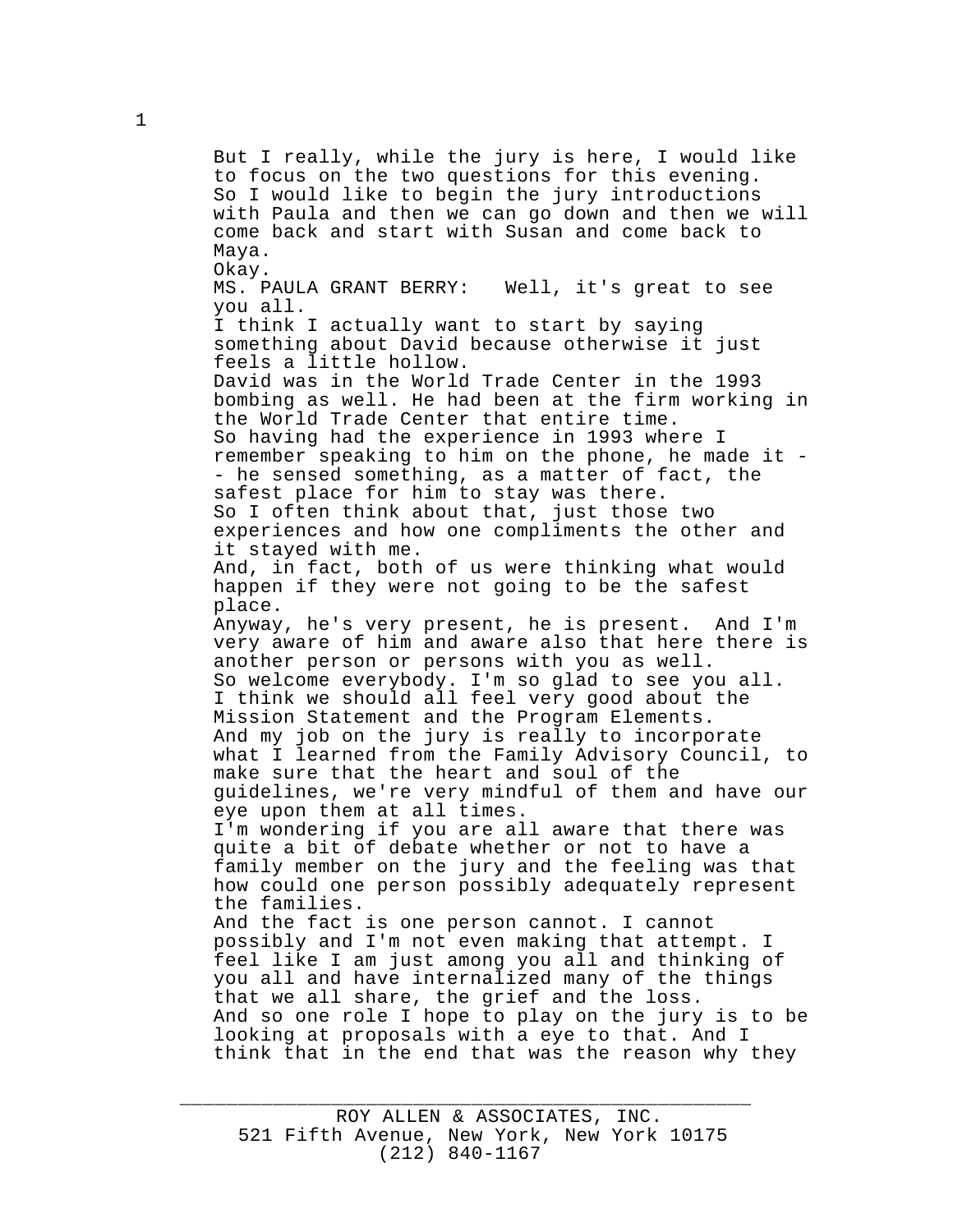decided finally to put a family member on the jury, that that was necessary. But there is no way also that I could possibly internalize everything that you've said, but what it is that strikes a cord, what visceral cord would help in any grief. So I plan to listen and listen very hard, listen tonight, listen tomorrow. And I have listened throughout this entire process and I feel like I've internalized and listened. And I feel ultimately that by being here I will be able to create the spirit of the Mission Statement and make sure they are embodied in the final design.<br>MR. JAMES E. YOUNG: I'm James Yo I'm James Young and over the last about twenty years I have been writing about memorials, mostly memorials around the World War II time and looking at the ways that they live in the communities in which they are built. My main approach to these memorials is to look at both what happened, always to remember what happened, and then to look at how what happened gets passed down to the next generation, how these events live in our minds. And I have found in all of these cases that the survivors of the events and the families of the events often, in fact, have the most visceral actually, have sometimes the most informed connection to the events and to the memory of them. And these are the kinds of memories that often get codified or put into place for eternity. I over the years worked on several juries as well: holocaust memorials in Europe and this country, as well as other kinds of memorials and have found that they live about as long as the generations who built them and that we need to build in a capacity to adapt to new generations. So I'll be especially interested to hear what everybody -- what might be remembered after our generation is gone, how can we ensure that this memory lives from one generation to the next and next. Like everybody else here I am here just to listen, to be informed. My trademark in approaching the other memorials was always to go visit the sites and listen to the voices inside my head as I was visiting these sites and to listen to the people who come into them. So I've over the years told the stories of each memorial from the inside, during the process as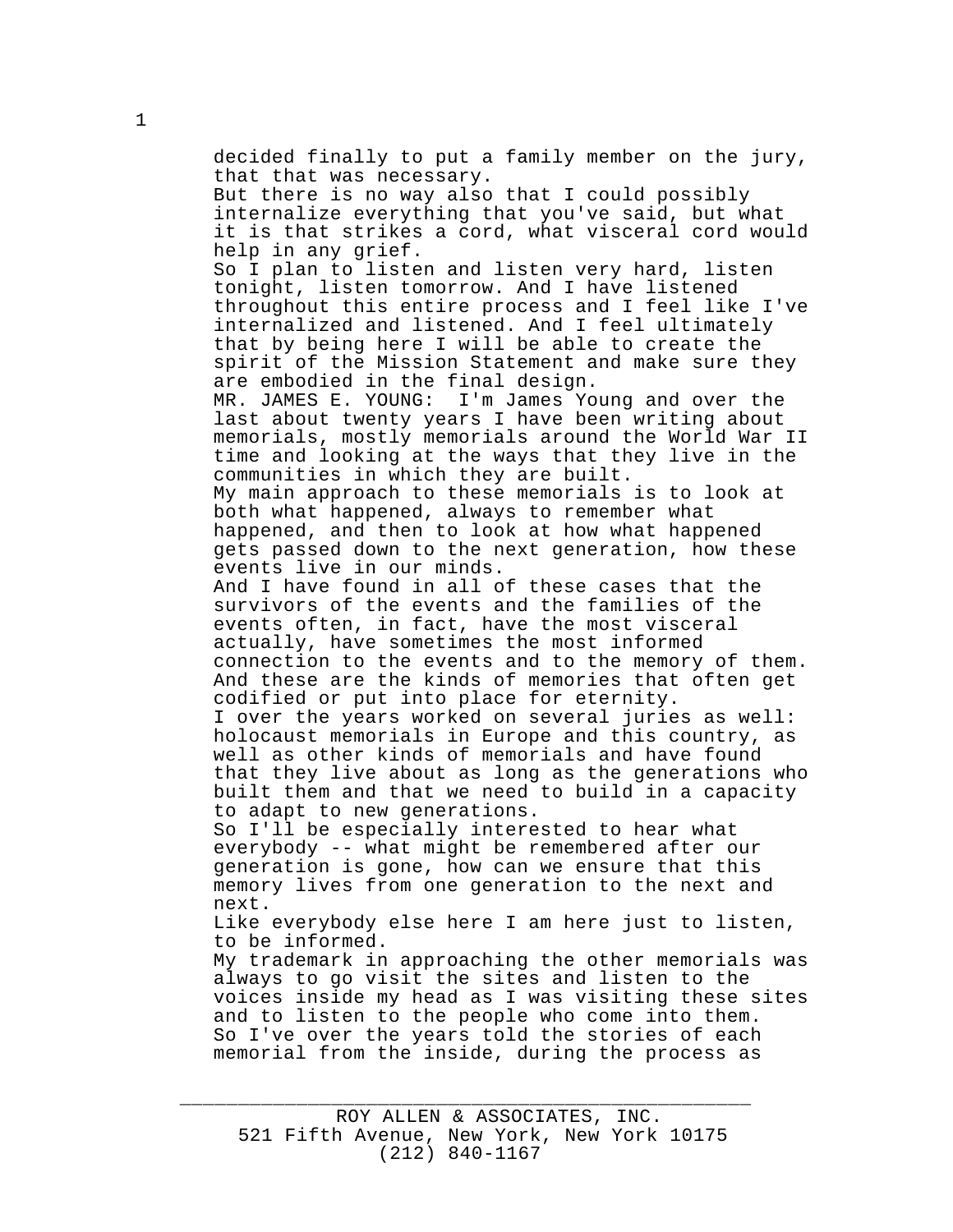well as after. And now, actually, I will be involved in listening to your free associations, actually what you think, what your experiences of this are, and your families and be informed first and primarily by the family experiences. So it is a great honor to be here to listen to whatever you have to say. MR. MICHAEL McKEON: Good evening. My name is Michael McKeon. And I've had the pleasure of working with many of you. For those of you who don't know me I was with the Governor of New York for a number of years. And when the -- from the very early moments of September 11, the Governor made it clear that we were going to stand with the families every single day. And I made it my business as well as the Governor's to make sure that every element of State government lived up to that pledge every day, working with you guys on issues large and small to try to make sure that we get state government, whatever we could, to help the families in any way, whether it was the family center, whether it was pushing Ken Feinberg or working with Patty on the first anniversary. It was my job to make sure that the state government responded to the needs of the families in every way possible. And that has been an honor to be able to do that. When the Governor asked me to serve on this jury, he said one thing, remember the families. And that's what I'm going to do throughout this process is listen to you and try to remember the families throughout this process to make sure your voice is heard and do the best I can to help Paula in that regard and everybody else, to make sure that your voice is heard and reflected in the final decision.<br>MS. LOWERY STOKES SIMS: Good evening. MS. LOWERY STOKES SIMS: I'll project. My name is Lowery Sims. I'm currently Director of the Studio Museum of Harlem which I joined threeand-a-half years ago after spending twenty-seven years at the Metropolitan Museum of Art. I'm not an historian. I'm a curator. And constantly through this process, when I was first asked, I said to myself well what can I bring to this process because I knew from the point of view of the families and people who died tragically

that this was a very important kind of process. And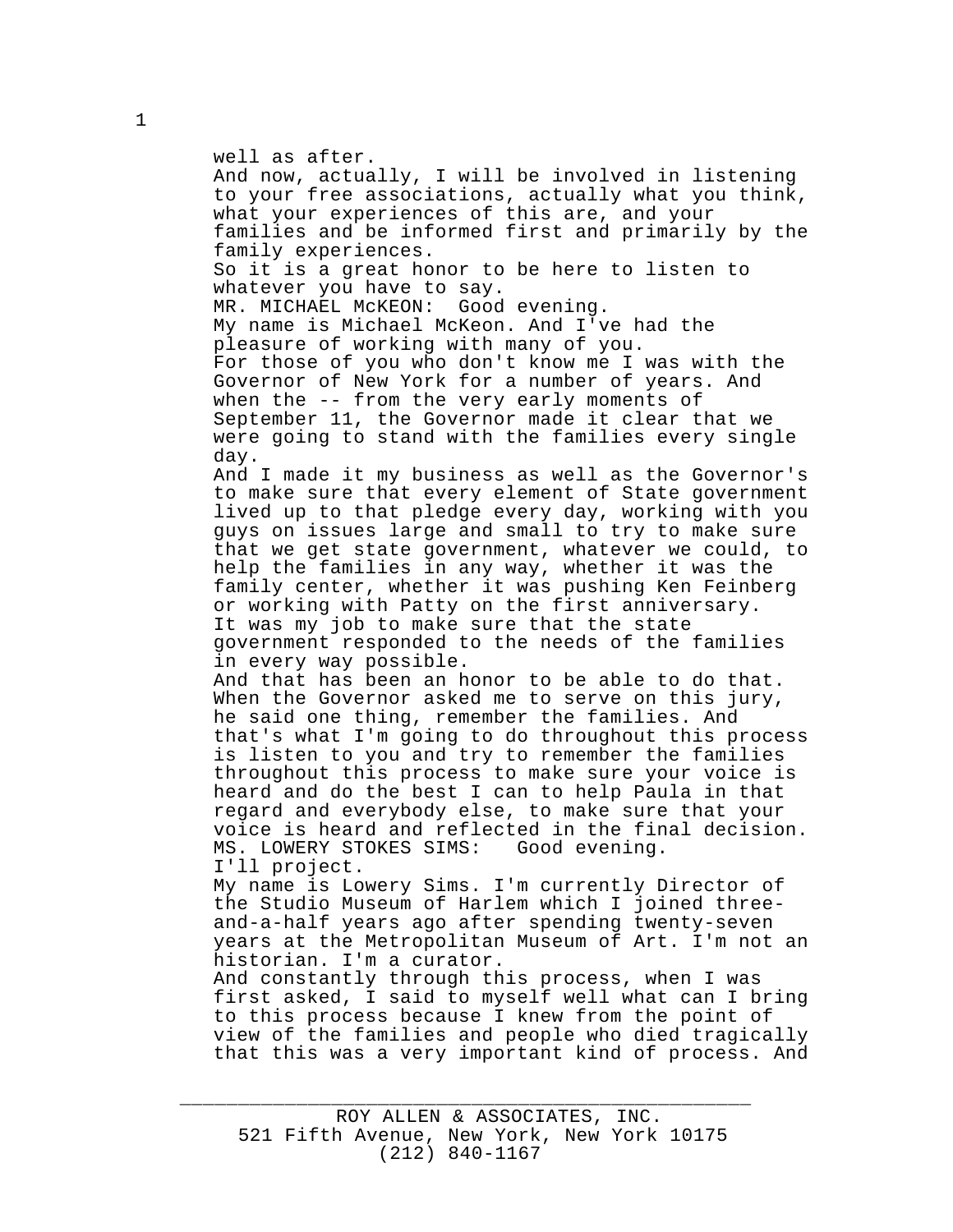this is not just a jury that you join to put on your resume. And I want to assure you that I come at it from two points of view. One is very personal and sentimental. My father worked for the World Trade Center and he was involved in some of the planning for the towers. And I remember visiting him -- and I'm old enough to remember the Port Authority on Eighth Avenue and 14th Street -- and the exhilaration of going in the first day and going up those elevators. And this is to say that the World Trade Center, those two twin towers, became a mark of beauty for my father. He retired in the late eighties. And after that it was like every time I looked across the horizon there was my dad. So that was jolted in '93, you know, by the process, but the towers survived. And then I think on September 11th one just couldn't comprehend, you know, the situation that was going on. So my father died in 1991. And I think that in some way participating on this jury is kind of a remembrance for me personally of him. The other thing I think I bring to it is sort of like a kind of Lower Manhattan connection to this whole process. And I work now in a community that is very sensitive to a lot of different issues, particularly about public works and memorials. And just recently we worked on a memorial to Frederick Douglass who is a black hero, who's long dead, and one would think that it's kind of a proforma kind of process that you went through. And I was struck by the strength of the emotion of people. And I think that it really -- I think that many of us on this panel have that experience of working with the public around public works and how they impact on people's lives and how people feel about their experiences in them. So I want to assure you that although we seem like we're just professionals and we have art historical backgrounds, there are many on this panel who understand the dynamics and really respect the process and the dialogue that happens here. And we are really grateful for the fact that you all are strong and you are willing to share with us your feelings and we'll do our best to respect them. MR. MARTIN PURYEAR: My name is Martin Puryear. I'm a sculptor/artist.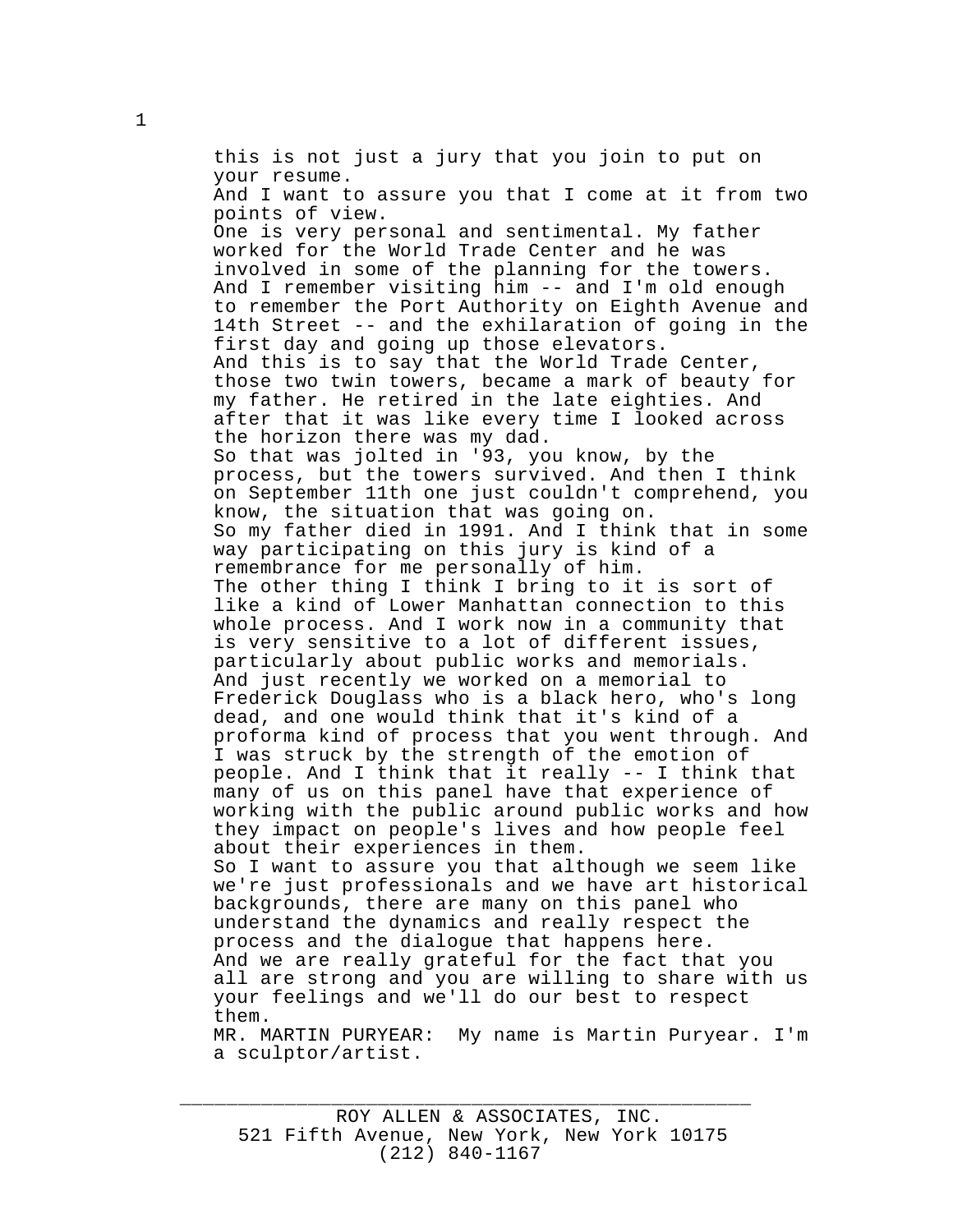When I was approached about the prospect of serving on the jury, I was humbled and I am still humbled by the enormity and the complexity of the task. I've served as a juror for a lot of different competitions and foundations and grant situations and the National Endowment for over twenty years. And this is so different because, in addition to using one's eyes to find the excellence from a visual point of view, from an artistic point of view, I feel my responsibility is also to be sensitive on a human level to the dignity and the feelings that the tragedy leaves in all of us, but particularly the relatives of the victims. So it's with a lot of -- I guess I can use, I can speak to it -- humility that I accepted this along with I think a belief in myself. I do have a -- I'm sensitive as an artist, I have something to offer to this process. And I hope that I can be attentive to your feelings and to your -- the complexity of feelings that we expect to hear from everyone here. And also the complexity of trying to create a monument. It's a very, very complicated task because, as someone had earlier mentioned, it involves trying to imagine how something is going to exist not just in our own time but in the future, how it's going to be seen in the future. I think we owe it to succeeding generations to use whatever gifts we have to make this something that is going to speak to future generations about the truth of what happened, the complexity of what happened, and to do it with dignity and beauty. So I hope I'm able to do that. Thank you.<br>MS. SUSAN FREEDMAN: My name is Susan Freedman and I run an organization called The Public Art Fund. And it's an organization that my mother started. And I travel every day with her presence with me. And I wonder how different my life would be if she were alive and she's not. And it has very much informed my life, what I do and how I do what I do. And one of the things that I was taught, without being told as a child, was that very often artists can express something for which there are no words. And in many ways we have an impossible task. I think there is no way to do what we are trying to do. And, of course, we have to try and do it. And I too feel this is probably -- I feel an awesome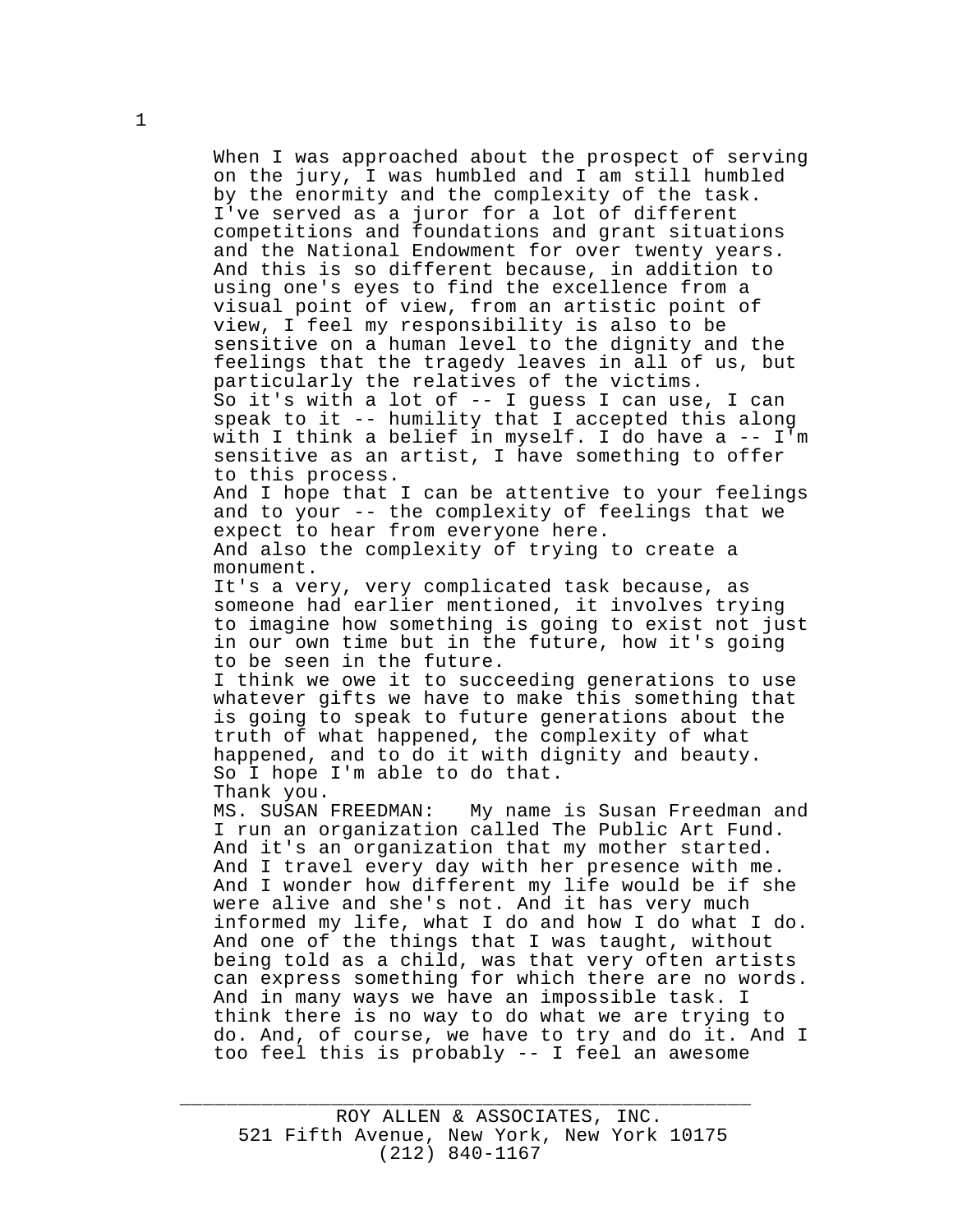sense of responsibility and I am very humbled by this.

 And it is a privilege to be part of this and to have the opportunity to try and convey all of the aspirations that you have and to meld that with something that will resonate for years to come. Very often our public art projects are only successful because of sensitivity to communities and where they are and what they are trying to be. And I think that there is an extraordinary -- I am in the company of really extraordinary people here around the room. And I think that you should feel very comfortable with the expertise around this table and know that everyone is here with a very full heart and open ears. And this is the part of that process that we've really been looking forward to. So I thank you. It really is a privilege to be part of this. MR. VARTAN GREGORIAN: My name is Vartan Gregorian. For forty years I've been Professor of History and for eight years I was President of the New York Public Library and for nine years President of Brown University. I'm President of the Carnegie Foundation, a corporation, as was mentioned. I guess I'm participating in this jury in a dual capacity: one as an educator, one as an historian. So I'm fully aware of the historical significance of what happened and how this has to be for future generations an opportunity for education, but also a living memory, in other words, not to forget all who died through tragic death. I was in Michigan when it happened. As a matter of fact, the same time my plane landed, the planes hit the towers here. And the University of Michigan did not -- cancelled everything except the speech that I was supposed to give on academic freedom. That was the only activity that occurred at the University of Michigan that day because they wanted to know about the values that America stands for. It took me twenty-two hours to return from Toledo to New York and it was the most agonizing hours to see my city under attack, so much tragedy and so much uncertainty over there. So when I recently wrote a book, I entitled it "The Road to Home," because New York was my home. And also a week ago when the Carnegie Foundation

gave \$4.5 million to the public libraries in New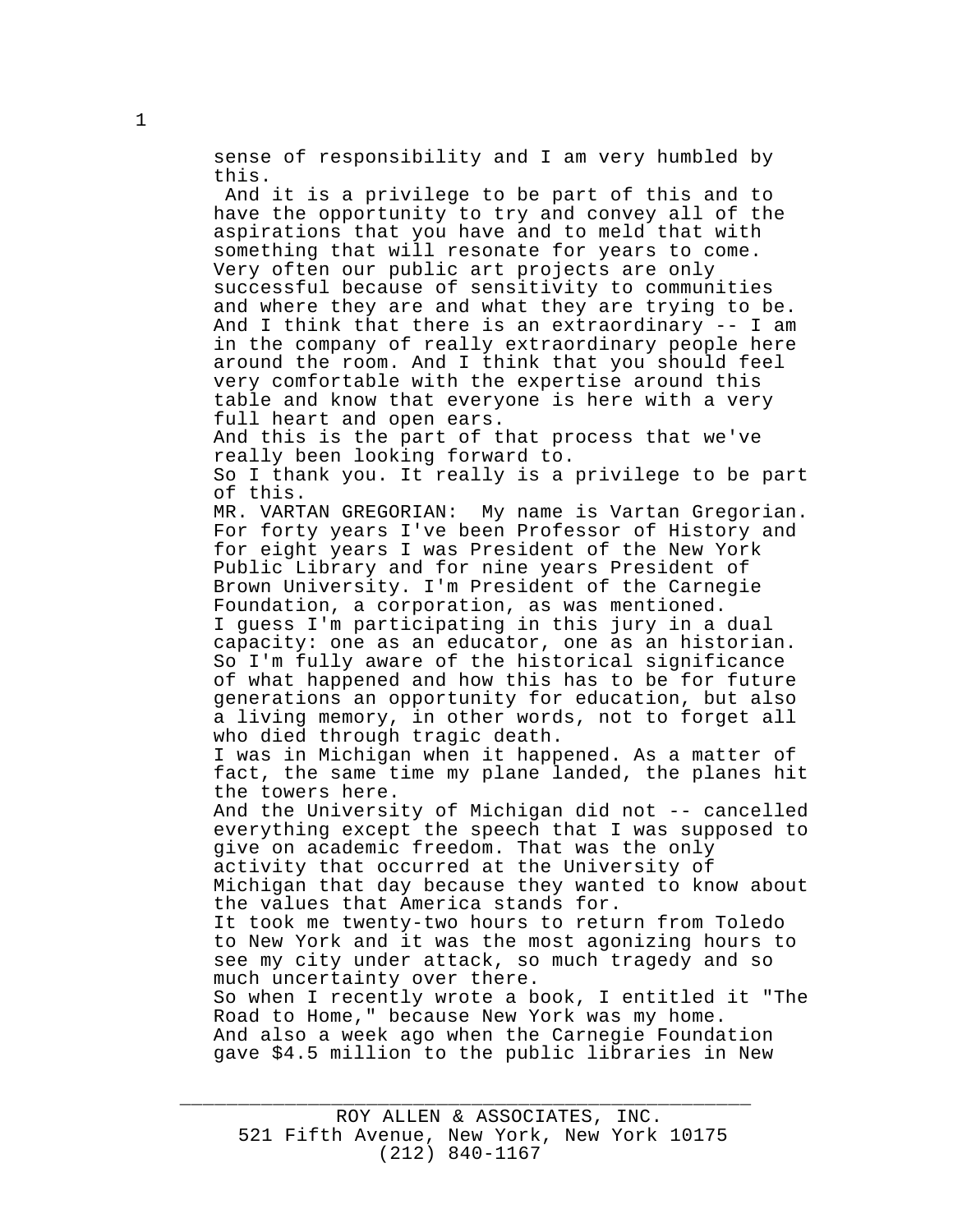York, we decided to give it in the name of all the victims who perished in 9/11. So all the books will bear a bookplate with the name of victims for the next three years because that's one way to teach the public that these are not categories, these are individuals. Each one was unique as each one of you are unique. So I'm participating in this. It's an awesome responsibility and I have to do, I believe, justice to its uniqueness but also to its universality because that's what happened. Since this is the first time I've met some of you, I would like to extend my condolences to you, each one of you.<br>MS. PATRICIA HARRIS: My name is Patty Harris. I work at City Hall with Mayor Bloomberg. I'm one of the Deputy Mayors. And I worked with the Governor's Office and some of you on the plans for the May 30th ceremony downtown and also the 9/11 anniversary, which was probably the most challenging and awesome responsibility and task that I was ever assigned. I think the one thing I learned more than anything was that you just have to keep listening and thinking about what people are saying because just

when you realize that you come up with a plan or an idea or a solution, there's more to be heard. So I'm hear really with very open ears. I'm a born and bred New Yorker. I have two children, eleven and fourteen. And my daughter, when we were discussing this -- I said the Mayor has asked me to sit on this panel -- said, mom, why would you ever want to do that. You will not make people happy.

And while I know, you know, that most people - everyone can never be happy all the time. With you at this side of the room and with us and with a lot of input I think, and the talent that we are going to receive in the proposals, we'll just do the best we can possibly do. So I am very privileged to be here and look forward to working with everyone here. MS. JULIE MENIN: I'm Julie Menin. I'm a resident of Lower Manhattan. I live about three blocks from Ground Zero. I also own a small business that's located three blocks from Ground Zero. Shortly after September 11th, about a couple of weeks after, I founded a not-for-profit organization called Wall Street Rising to help to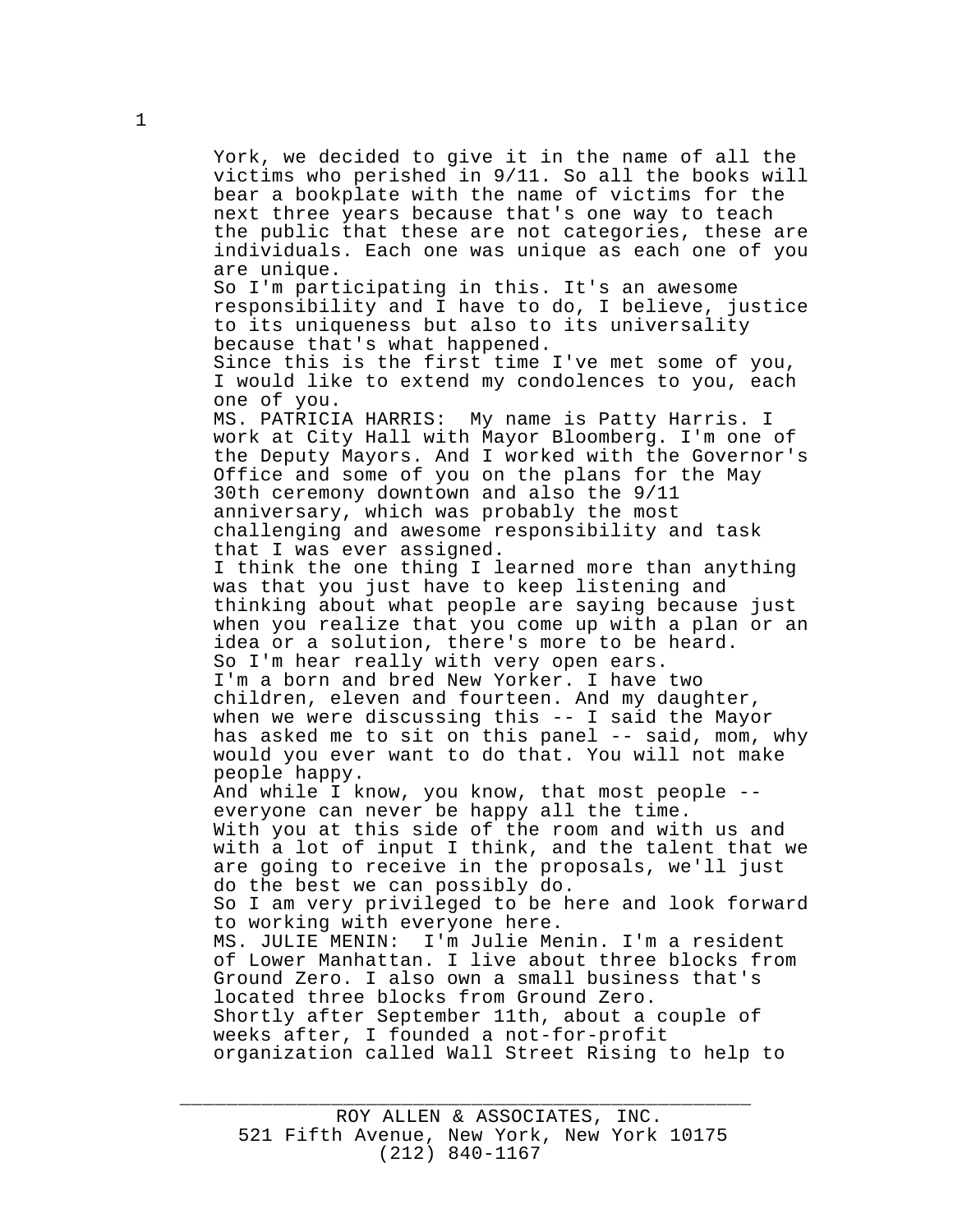revitalize Lower Manhattan. We're comprised of about 30,000 residents and business owners downtown and we are focused on issues regarding revitalizing the neighborhood. September 11th literally and figuratively affected me. Not only obviously were we displaced from our home, but it really hit much closer to home than that. My husband, Bruce, was supposed to be at the World Trade Center at a meeting nine o'clock the next day, which got cancelled unbeknownst to me at the last minute. I had a meeting scheduled there for September 12th. So obviously it really did hit very close to home. I really want to talk for a minute about the Memorial Mission Drafting Committee because I sat on that. I had the privilege of sitting on that with Kathy and with Nikki. And their input was so valuable. I mean to hear about Nikki's husband and to hear about Kathy's son and Kathy showed me a picture of her son and talked about just very personal experiences. And I cannot emphasize enough how much that mattered to me and how much hearing all of your input matters to us. It is so important that we create a memorial that is as magnificent as all your loved ones. And the only way that we can do it is by hearing your stories and your comments. So I just wanted to thank you all for being here. MR. MICHAEL VAN WALKENBURGH: I'm Michael Van Walkenburgh. I'm a landscape architect. And by one measure at least I'm a new New Yorker. I grew up in upstate New York and I moved to Boston and had always intended to live here. And when I reached the middle of my life decided that I should move here before I couldn't. And so I moved here four years ago. But I have always loved New York. And I guess I want to share a couple of things with you. I'm a visual thinker first. And by that I guess I feel of all of the forms of intelligence that I have, I trust my eyes the most. And I care a great deal about how the world looks, but only in the sense of how it resonates back to people and feels to other people. That's the sort of essence of how I spend my day. And I come to this process with no preconceptions about what this memorial should look like.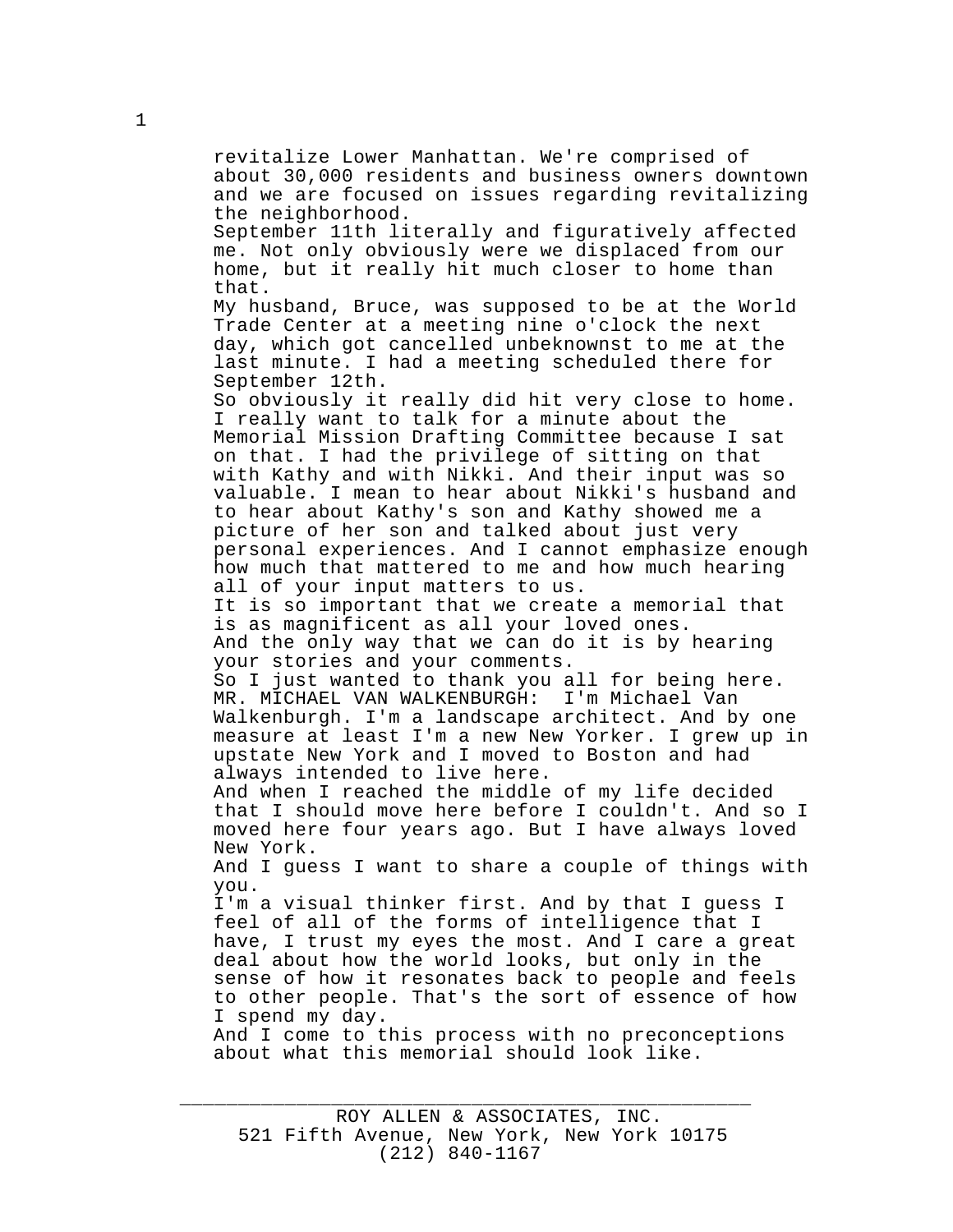One of the selfish reasons that I'm glad to be on this memorial is now I can look at other people's ideas and I don't have to solve it myself. So I get to come at it from another way. Because September 11th was very painful for me. And I -- we all shared a moment, everybody in this room, right after the attack wondering about the people that we knew in the towers. And I am very honored to have this job for you and I will do a great job, the best I can. MS. MAYA LIN: My name is Maya Lin. I'm trained as an architect. I'm also an artist. I did the Vietnam Memorial, the Civil Rights Memorial. I've a very strong belief that you can indeed find a form that can be an emotional pull. I think this is -- each memorial I think is extremely unique and is so responsive to its tying into its context. And it has to talk to everyone who directly was hurt by it. But it also must talk to your children a hundred years from now. But it must also be clearly tied to any child a hundred years from now. I think -- I believe, you know, it's -- I think we are here to listen and then I guess we are here to look and try to find that form. I think in anything that I do I really try to verbalize sort of the why of a piece. And I think the Mission Statement helps out a lot so you're not trying to establish a form and then stuff meaning into it. We are out to seek something out. And what really will help us now is the listening process that we have to go through so we can look later on and also keep them separate. It's like we not trying to assume anything but to just try to understand from the different perspectives. And I think all of you have suffered a loss that none of us can touch in that sense. And I too send my condolences out. PRESIDENT RAMPE: First of all, just to thank you for sharing that. I would like to introduce to you Todd Jick, who is going to be our moderator for this evening. Todd has been actively involved in the memorial process and you are probably familiar with most of the people in this room. He facilitated the Memorial and Program Committee meetings and the family session in January that I think some of you attended.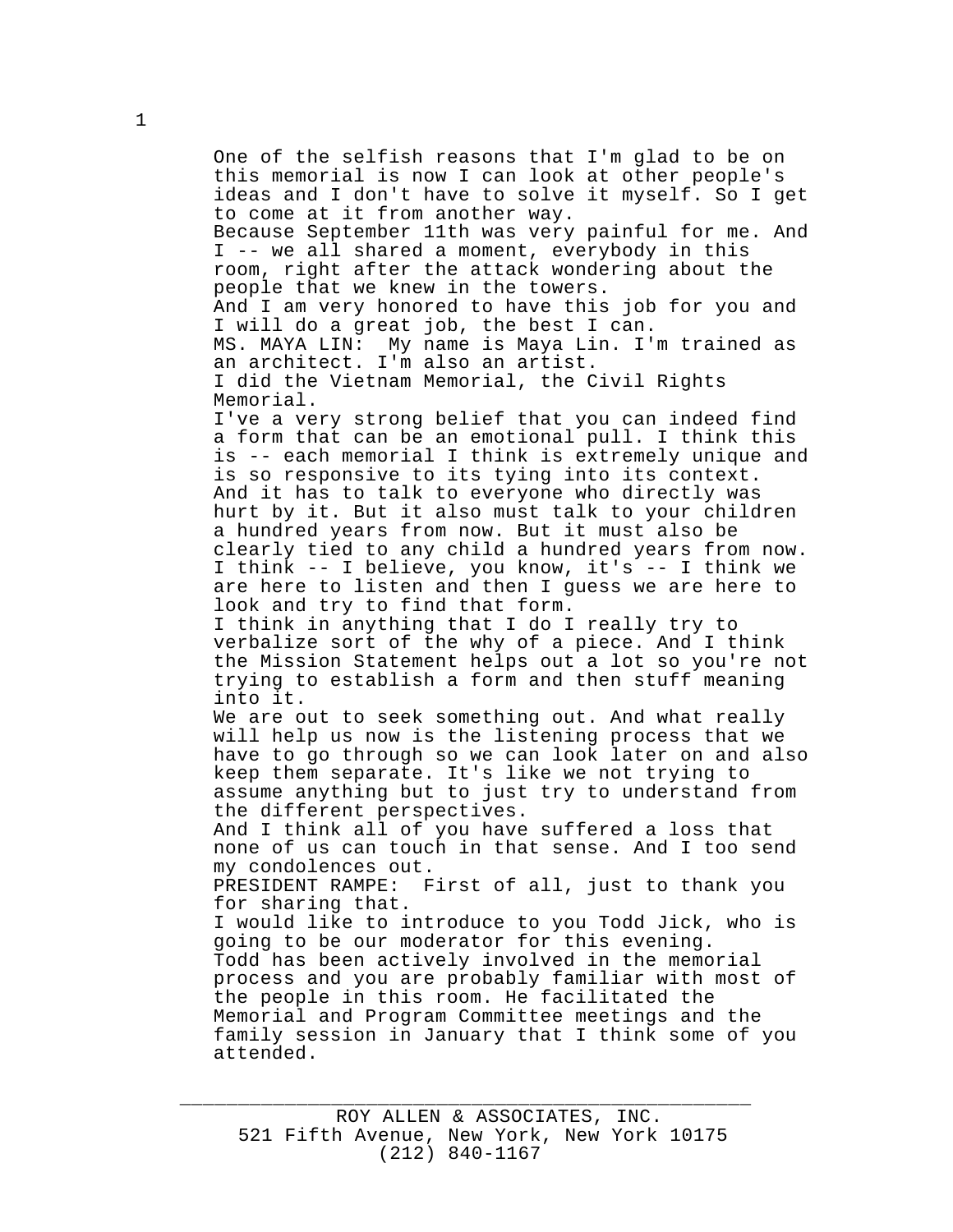Todd was formerly at Harvard Business School for ten years and is currently a managing partner for a firm called the Center for Executive Development. His services include the facilitation of discussions on sensitive kinds of issues. So, Todd. MR. TODD JICK: I'm going to move my chair in because you have been invited to speak. And you have been invited to speak very genuinely it sounds to me from everyone behind me here. And as those of you who have given me the privilege of listening to you before, I'm very honored again to have the opportunity to simply listen in on your conversations with all of the deep sentiments and feelings and convictions that go with those. Having been a part of a number of those conversations, as Kevin just mentioned, I'm without any doubt feeling that we have a lot to share, particularly with the invitation we've just been given. Let me just say a moment -- one minute of words about the format because it is a little bit awkward or a little bit different and then we will start in on the conversation. You had a chance to listen to the jury, at least in terms of their personal thoughts and why they are here. But that's the last opportunity this evening you will have that chance. They have in turn now asked for you to speak and for me to play the role of allowing that and enabling that conversation to happen around the two questions which I think you have in front of you, the two questions for this evening somewhere in your material. Are they hopefully in hand or no? MS. NIKKI STERN: We don't. You do not. I'm going to --MS. SNOW: Marcus, can you distribute the family mailing packet. They are in there. Because the way I look at it and in part why I physically wanted to be here is that we are going to have a conversation with a group listening in. Now maybe that's a little bit awkward except for the way in which you have been invited to have that conversation. And the two questions that are being distributed now, which you have seen I'm sure somewhere in the material, speak to issues that all of you have strong thoughts about.

\_\_\_\_\_\_\_\_\_\_\_\_\_\_\_\_\_\_\_\_\_\_\_\_\_\_\_\_\_\_\_\_\_\_\_\_\_\_\_\_\_\_\_\_\_\_\_\_\_

1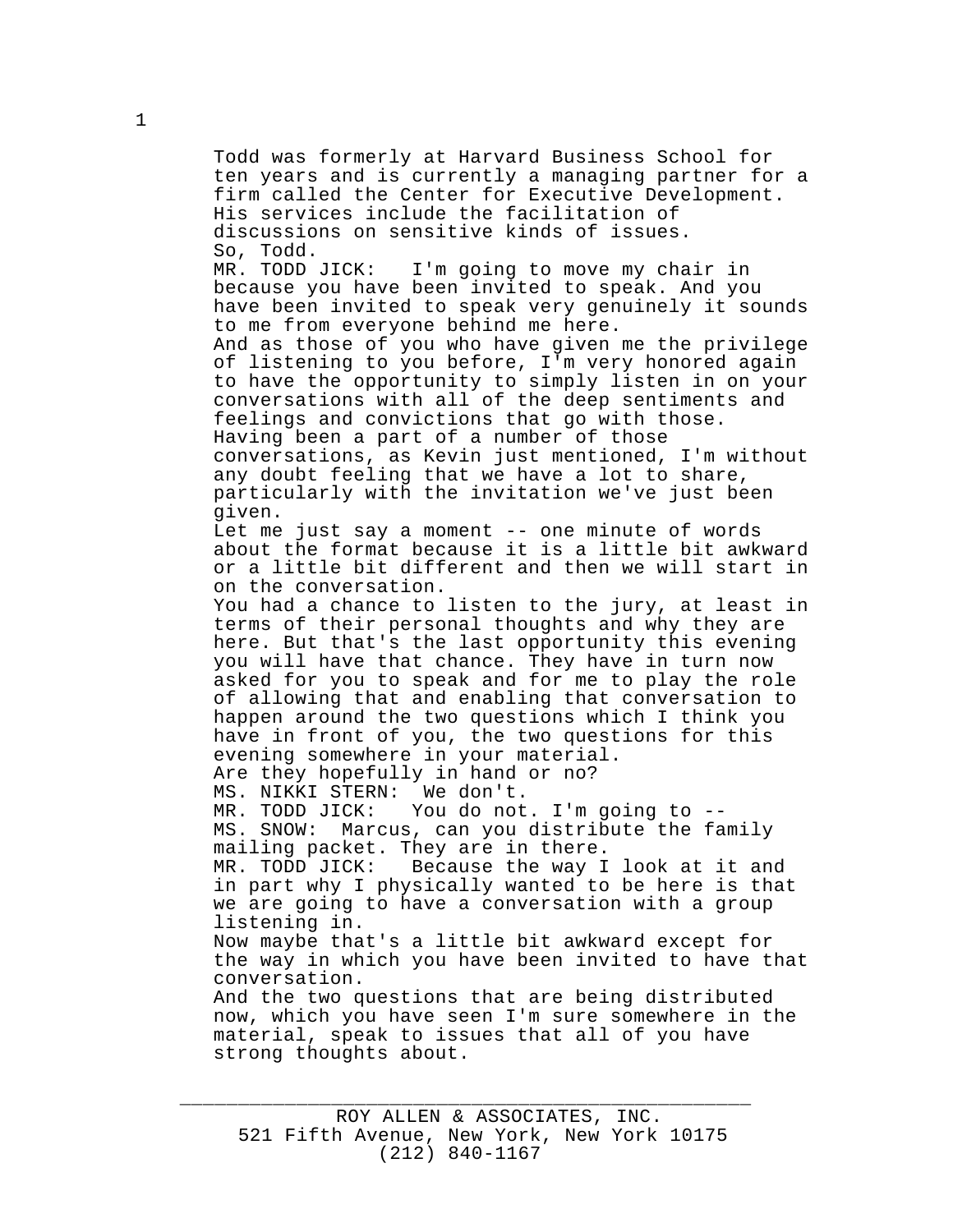So we asked the jury to resist the temptation to in any way participate in this discussion but rather to be doing what they said they wanted to do, listen, take notes. We will raise questions and issues for them. If there are questions that you have that can be directly answered by Kevin, by Matt, Tara and Anita, they will do so. But other than that, you are talking with me and with each other this evening and that's the way to kind of look at the next forty-five minutes to an hour. Having done this before with a number of you, I guess my experience is you have always demonstrated a tremendous amount of respect for each other, each other's views, which are not always identical. You wouldn't be here if you didn't have heartfelt views

and you wouldn't be here if you didn't feel like you wanted your voice heard. But it may not be the same as others.

I think it's important for the jury to hear that. So to the extent that someone makes a comment and others of you disagree or want to add to it, let's have it in a conversation mode and let's go deeper into the area.

And I may ask you some more questions about what you've said so that we get a full understanding. I would like at least as much as possible to give everyone a chance to get their comments in and not have anyone dominate. We have somewhere around sixteen or eighteen people. So I think we have more than enough time for everyone to speak. But we don't want to find ourselves listening to one person.

The subject matter is obvious from the two questions and I would like us to stay around those two questions, and if there are concerns you had about the decisions that have been made or how we got to where we are, they're really not going to be relevant to tonight's discussion.

I think at this point we are where we are and our job is not to undo previous decisions. It's to go forward with what the jury has asked us to do, which is express our heartfelt thoughts about what this memorial should mean in your view for future generations.

And then the second question is what things do you feel are important for this jury to consider as they evaluate the submissions.

I would like to begin with that first question.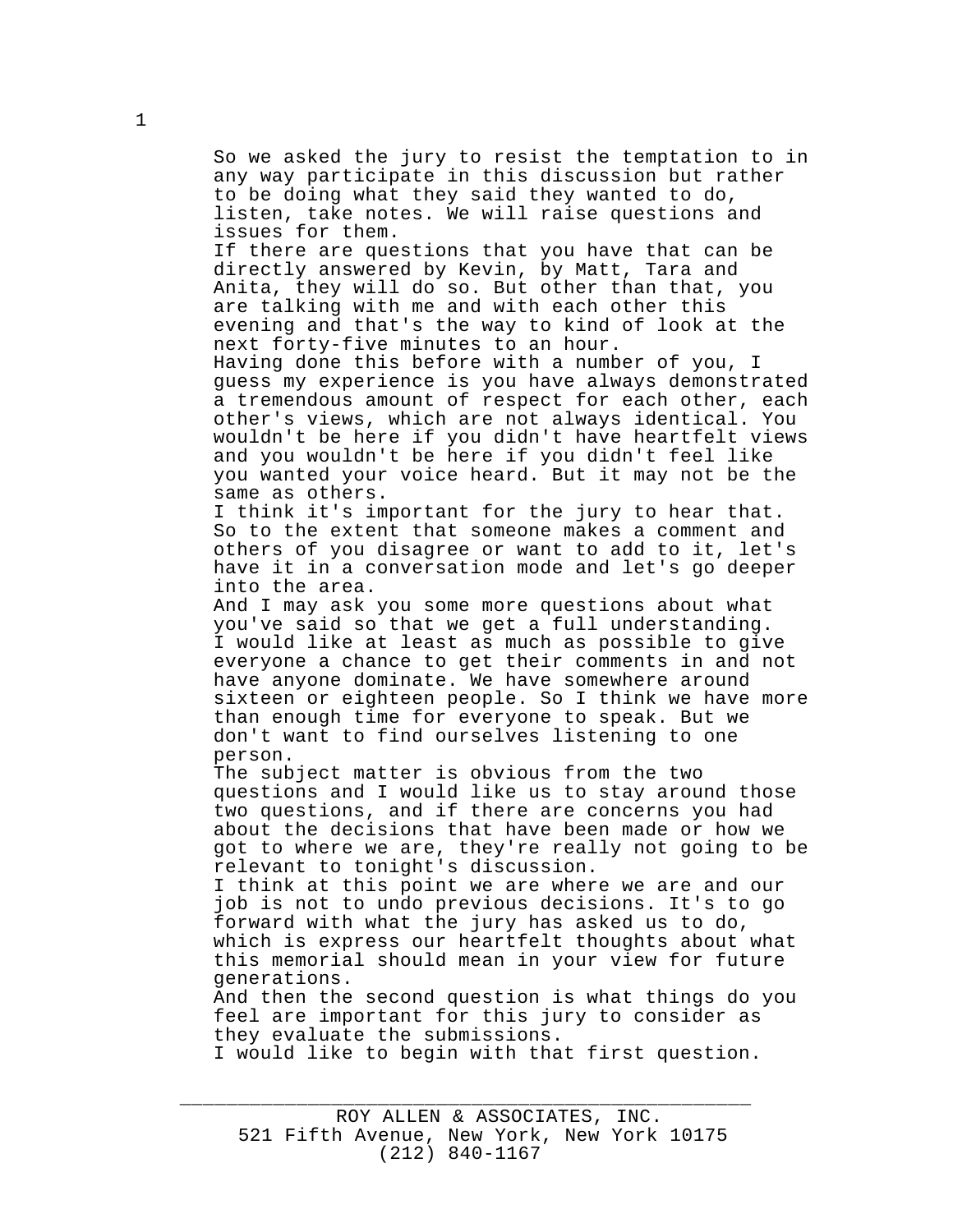As you speak, you are more than welcome to reference the loved one that you've lost in any way that is meaningful to you. And to the extent that you are also representing a group or a variety of viewpoints that you have been involved in, please speak perhaps what that view is so that again the jury understands a little bit more about the context from where you're coming if that's relevant. Do we need any other introduction? I think we are ready to go. I would like to speak on the form of this discussion. MR. TODD JICK: Okay.<br>MR. JACK LYNCH: I thi I think it is very controlled. MR. TODD JICK: Okay. MR. JACK LYNCH: I think that to give us two questions that we have to stay with, I think it's a very, very poor process. I think it's a very controlling process. I think it's absolutely -- we have experience on our own. And I think that this process should be thrown out and we should be allowed to speak our minds as we wish and talk to the jury as we wish. MR. TODD JICK: Okay. You second that, Anthony? MR. ANTHONY GARDNER: That's for sure. MR. CHRIS BURKE: I would agree also.<br>MS. MARIAN FONTANA: I think we've al I think we've all experienced some frustration of feeling that our views have not be heard completely. I know there's a lot of stakeholders and we've always tried to come to the table open-minded and open-hearted. And so we have been a little frustrated with the process thus far. I have to say also that I'm comforted by the fact that there is such a distinguished and everyone seems very heartfelt in their humility and their desire to create something beautiful, and that does comfort me on that level. So I also feel like I should address that as well. But, you know, maybe we do need to express the road that we've travelled so far a little bit and bring that to the table because it has been a frustrating one. We feel like -- I can't speak for everyone, but I have felt that the families started out with a powerful voice and have been marginalized for economic concerns and stakeholders who have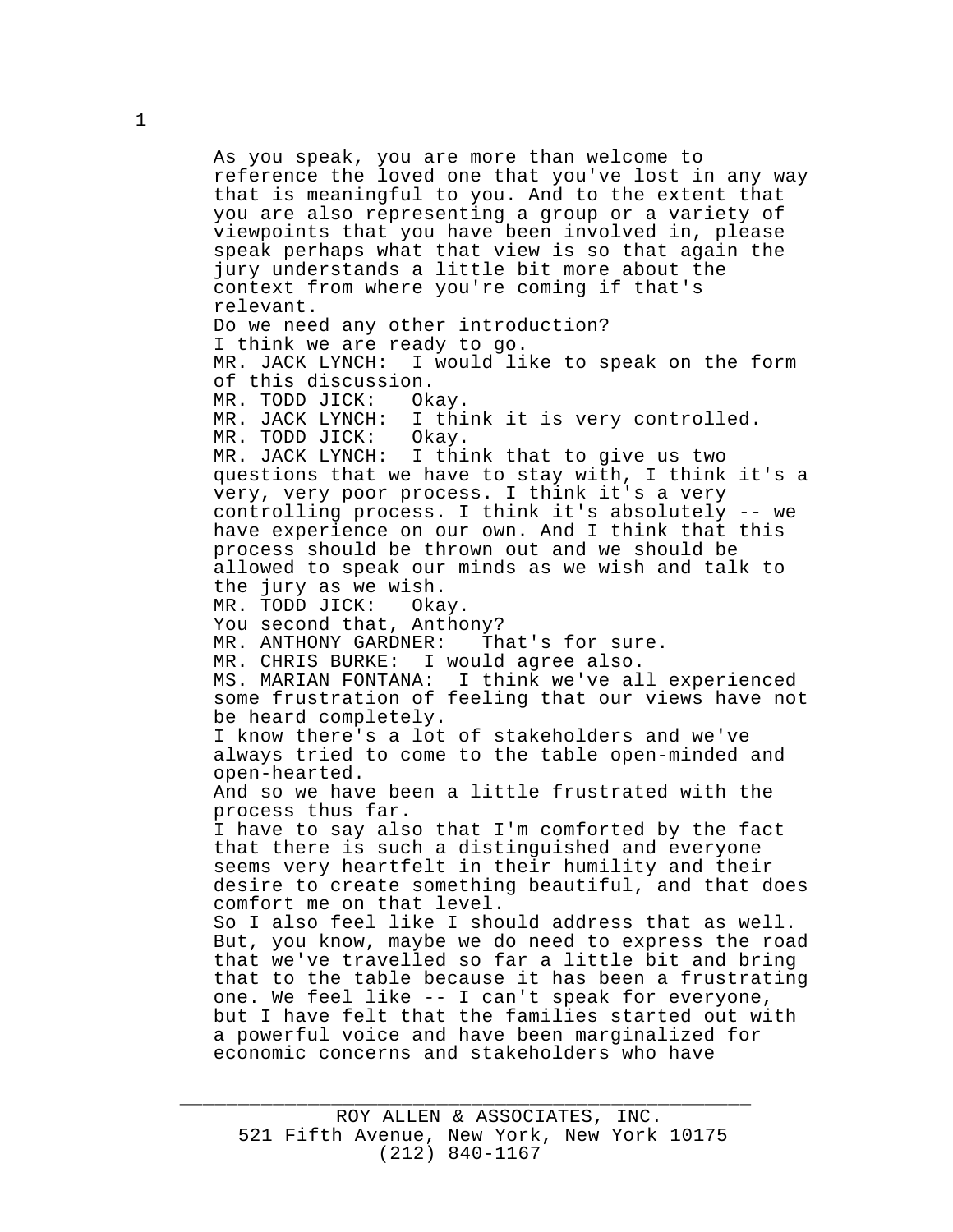overrode the dignity of what happened and the poignancy of what happened to our loved ones. And so that has been our frustration in the bureaucracy that we've been dealing with here. MR. TODD JICK: And, Jack, is that a sentiment that you are feeling? MR. JACK LYNCH: Yes. MR. TODD JICK: And you are feeling it as well? MR. CHRIS BURKE: A great job. MS. KATHY ASHTON: I would just like to offer a different point of view because I've been very touched by all of your opening statements and it's very clear to me that we have a wonderful jury and that you are willing to listen to us. I'm concerned that if we don't start speaking to these points, then we are not going to get our message to you. So I would like to begin at some point. MS. CAROL ASHLEY: I agree with that. MR. TODD JICK: You agree with that? Okay. MS. NIKKI STERN: I basically spent the last nineteen or twenty months - the first month didn't count - listening to the enormous diversity of people representing everybody from New Jersey families to Families of September 11th to the Civic Alliance, to Imagine New York. And I actually see tonight as an opportunity for me, for better or for worse, to actually say what I think which I'm not sure I've actually done in the last twenty months. I've been saying what six hundred to eight hundred, nine hundred or twelve hundred families said that I've been working with. And I have a different take than some of the people here. I think one thing the jury really needs to keep in mind, and I think this may be belaboring the obvious, is that I can't think of a memorial that has been designed in such close proximity to an event as this one, and that freights your process with enormous baggage. It gives you an advantage and a number of disadvantages. The advantages, for better or for worse, you can feel the rawness and you can feel the emotion and you are aware of the fact that people are still very much in the grief process and other people were affected by September 11th. The minus, of course, is having something in such close proximity to an event, when there are so many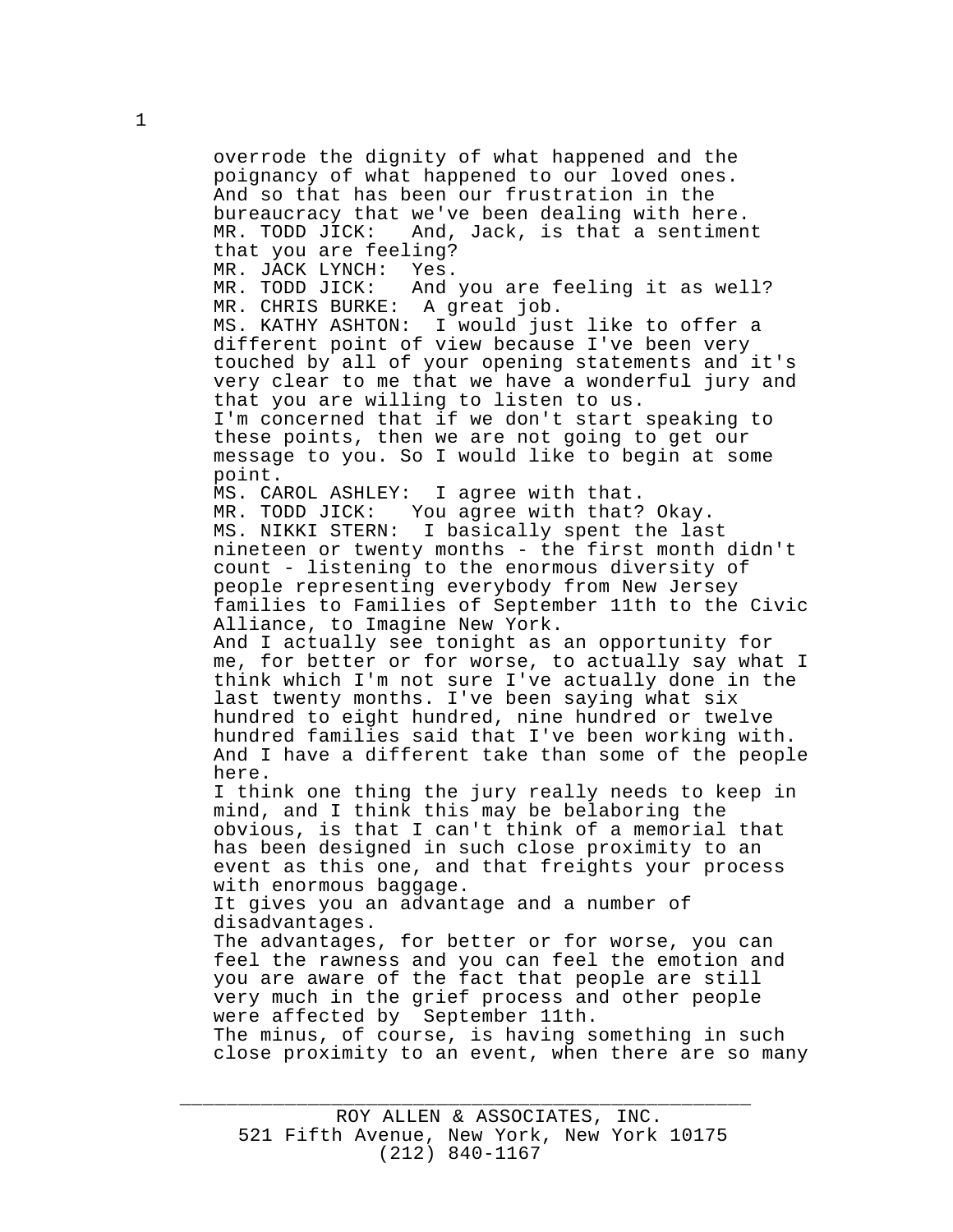other considerations having nothing to do with the memorialization - economic development, et cetera makes this, you know, a -- there's a very fine line that you're treading. I think, Mr. Young, this is different than a lot of the things that you talked about in your book. It gives the process itself special resonance, not just the outcome. It's a difficult task then for you all to find a way to convey that immediacy and also look forward. It's also a difficult process - and this is where I'll, you know, get out my statement personally and throw it out and then go out the door - it's a difficult process for the families because this is being done in such close proximity to the event. You cannot own it. And we don't own it. There may be concentric circles of loss or pain or experience. We may be in the center. But this memorial, while absolutely first and foremost is a tribute to the dead, extends out in concentric circles to include other things that happened and other people it happened to. It resonates out to include the need to move forward. It resonates out to include how future generations are going to feel. It resonates out to include New Jersey, which is where I live, to include the Bronx, to include people across the country, more family members, to include people who were affected who may not have lost someone. So in moving out in those kinds of concentric circles, I think you need to find something that both resonates out and then pulls everything together. And we need, as family members -and this is not going to be easy to do - to accept that something representational can do that in close proximity to this event. And then I promise I'll shut up. But I have long commutes into the City so I have lots of time to think about this. But such proximity to the event, it's going to be very difficult for the families. But we need to recognize that something may not be able to be literal. It's going to be the hardest thing in the world. And at the same time we need you to understand that that's what we're going through and find something that transcends all of that and conveys the arc of what the Mission Statement is, that we started from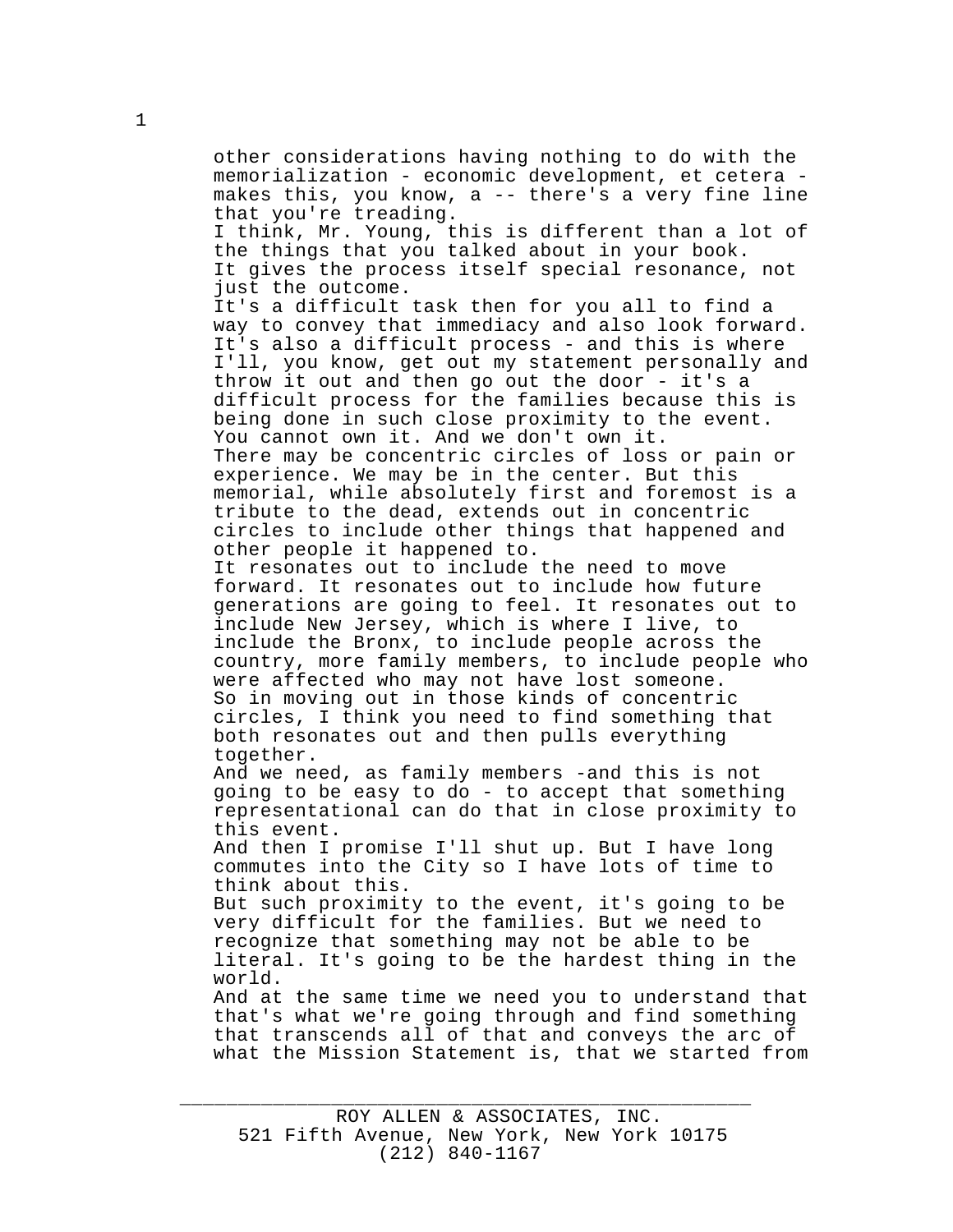a terrible place and we must -- we must go to another place and that what happened in that day and that week was bad. Okay. MR. TODD JICK: Just to the jury behind me, I think you are already sensing the diversity of views that we hoped this evening would evoke. And so, first of all, Jack and Marian, for your original comments, I'm glad you made those comments and you'll -- there's a lot of space this evening to articulate. So I for one don't want to feel constraints. I want to have us feel right from the beginning that -- Jack, you know, I've heard some of your comments before and I think you certainly deserve to have a platform to make those. In terms of the process and the like, obviously we can't roll back the clock into what's happened. If there are comments on that, it may be things, again, going to Kevin or others at some point as well, I think we need a way for you to articulate those and get comments. I don't know, again, whether that's the main purview of tonight. I don't think you were suggesting that. MR. JACK LYNCH: No, it's not. I was just referring -- I was just discussing the process. I'm not happy with the process. I haven't been happy with the process. I just wanted to let that be known. MR. TODD JICK: And, again, that is registered. PRESIDENT RAMPE: I would just like to say, Jack, I mean the choice of the form and the format for tonight was LMDC's choice and not the jury's. So if you have concerns with the process, et cetera, you should direct that at LMDC and not the jury.<br>MR. JACK LYNCH: I was aware of that. I was very happy with listening to the jury. I have other thoughts about it, the formation of the jury. But I was happy listening to them. MR. TODD JICK: All right. Let's continue the conversation. We've got Anthony, Carol and Tom. We will just keep going. I would like people to continue to build on each other. MR. ANTHONY GARDNER: Just sort of in that same spirit, those of us who have concerns, we don't want the jury members to feel that it has anything to do with you.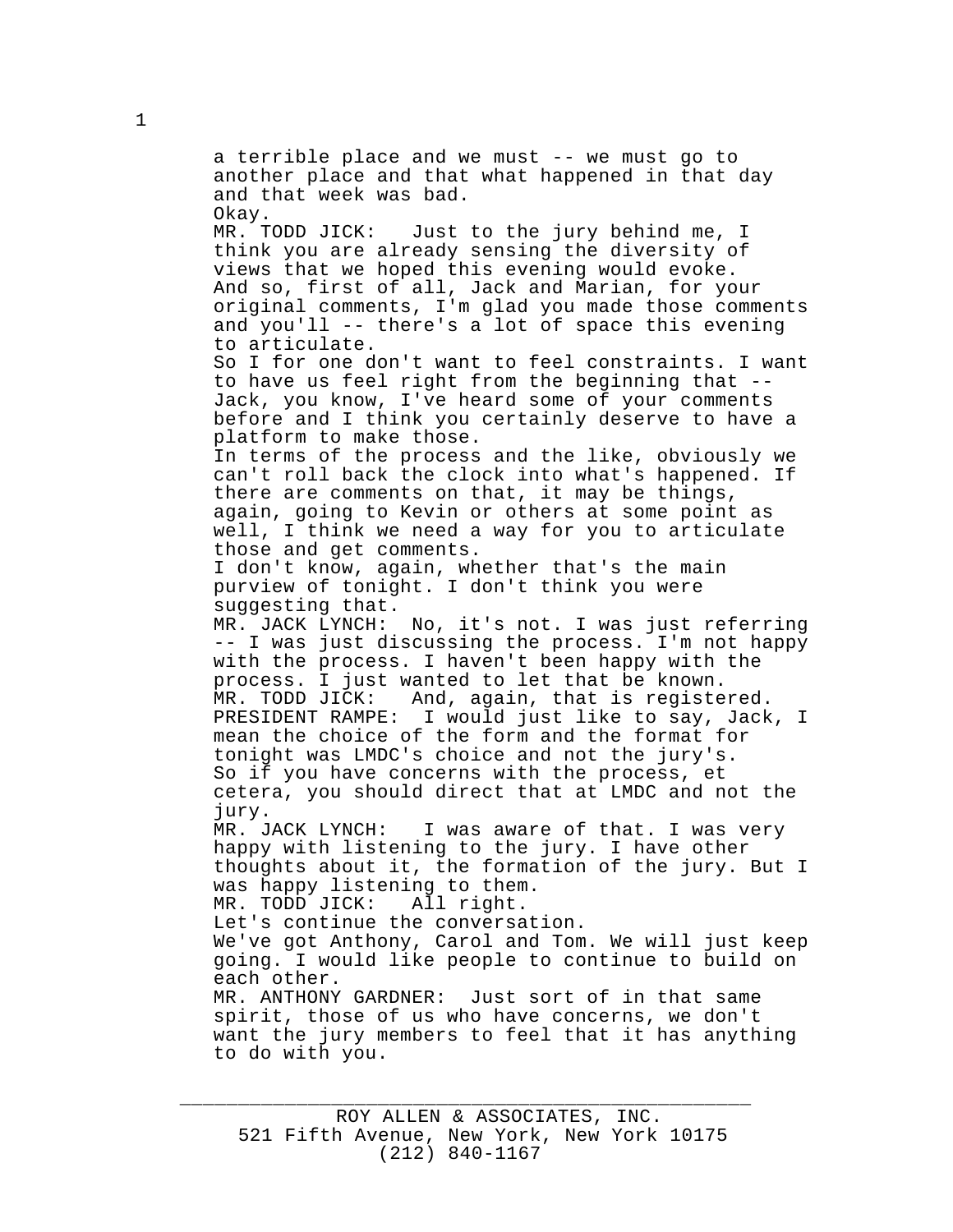And I think, in fact, many of us feel relieved to hear the words that you said this evening, your acknowledgement of, you know, the historical relevance of the site. And this site should be treated with the same historical reverence as sites like Gettysburg, Pearl Harbor. And that is something that is very important to many families. And in terms of the jury, we have concerns where and no disrespect to Paula Berry because I think you're fantastic - but we see -- and when you said, you know, there was a debate over whether or not to include one family member, we have been fighting to include more family members in the decisionmaking process, and beyond family members, members of the September 11th community - survivors, rescue workers, people who were down in that site who recovered our loved ones, who, you know, fought through the wreckage to bring people home, which to date nearly half the people murdered on September 11th have not been identified yet. Everything is this site. So that is why we are so passionate about it. That's why we want to have a voice in the decisionmaking, not just about advising, but we want to be able to ensure that the right thing is done down there. It has nothing to do with the lack of trust in the jury that was selected because obviously you are very impressive and credible people. But we want to work with you hand in hand on this because this site is America's memorial and we need to stick - to work together to achieve that.<br>MR. TODD JICK: Can you stay wit Can you stay with that thought and continue with sort of the notion what you do think the memorial should mean to future generations, what your -- and then I'll come to Carol -- but I would like Anthony to start us with that. MR. ANTHONY GARDNER: Well, I think that everything we do and everything that this jury decides upon will dictate what this site means to future generations. If artificial footprints are preserved and there are retail and bus garages underneath those artificial footprints, then I don't think this site would have any historical relevance to future generations because future generations will stand on an artificial footprint and say, well, what was so incredible about this attack, why should I be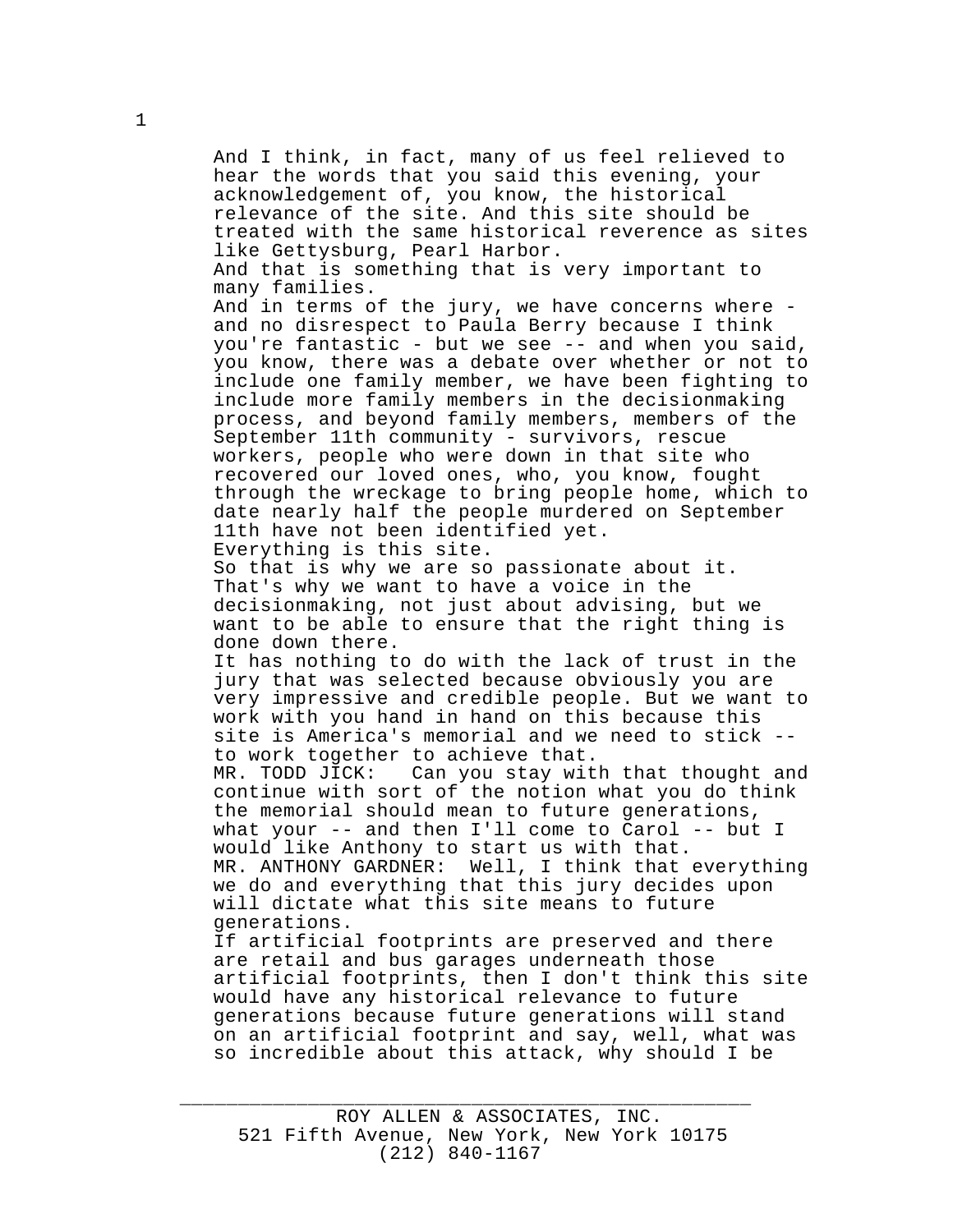moved when there is a bus garage on the true ground that this happened on. So I think that if you can select a design, go beyond the guidelines. And I know there's been articles in The Times on this, that the LMDC is considering -- wants to consider designs that go outside the guidelines. Consider, select a plan that preserves the true footprints to bedrock, that true area encased within the slurry wall where the largest concentration of remains were identified. Nearly 19,000 -- over 19,000 remains were identified in - recovered rather in this area. And I ask that you consider plans that do preserve this area so that future generations can touch that bedrock and stand in that site and know the enormity of the attacks and always remember these people. And it will not have any impact on the revitalization of Lower Manhattan. We can have it all. MR. TODD JICK: Thank you. Carol, go ahead. MS. CAROL ASHLEY: I agree with what Anthony said, especially the last part about the bedrock and the footprints being preserved. It is extremely moving. When we went down, when the family members were able to go down on September 11th and stand at bedrock, it was a very, very moving experience for those of us who were able to do that. So that should be preserved. I would like to speak to the questions also. MR. TODD JICK: Just start with the first one though because I do want to do this in some -- I know they overlap, but let's start with the future generations. MS. CAROL ASHLEY: Future generations? That's the second question. MR. TODD JICK: That's the second one, okay. Is it all right if I go back to the first, or do you want -- MR. TODD JICK: No. It's probably what you have as the second for me. MS. CAROL ASHLEY: Okay. I'm going to go with what I have. I would like you specifically to make sure that the design follows the Mission Statement and Program that the committees made. It is extremely important to me because all of us here were working on it for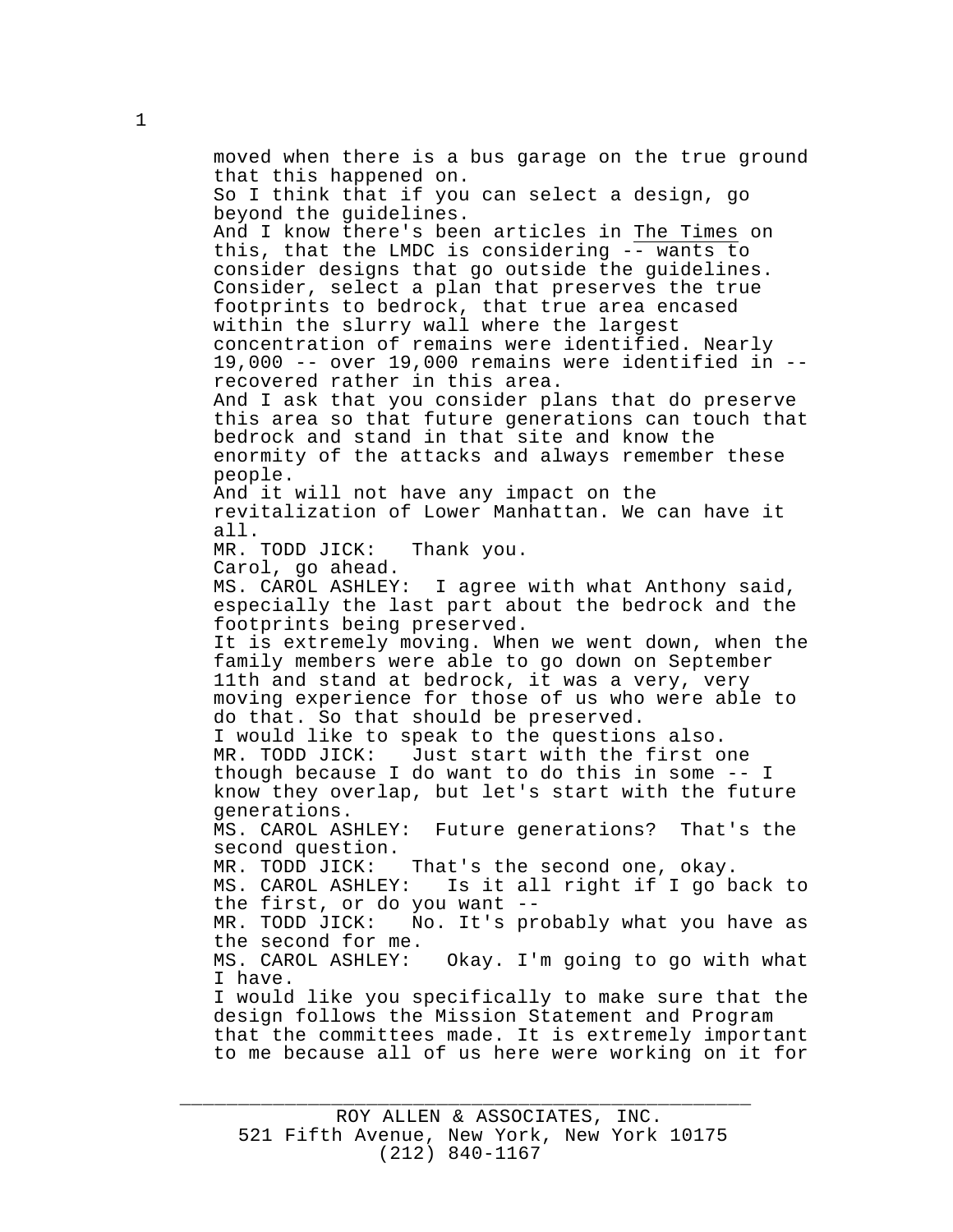one thing and I think it represents the collective, most of the collective thinking. It is extremely important to honor the loss of all life equally because each life was equally precious. My daughter was twenty-five years old. I'm not going to go into that in the future with it. I want to be able to touch where her name is and perhaps do a rubbing of her name. So make sure that the names can be touched. The memorial should convey the magnitude and the historical significance of the attack. Anthony said with the same respect as Pearl Harbor and Gettysburg. I agree with that absolutely. This was an historic attack and this site is an historical site. There should also be a sense of serenity and dignity while it simultaneously offers hope and resiliency to the people who visit the site. I don't know how it can be done but there is a way I'm sure. I would love to see trees and plants - to me that is soothing - and water there. I mentioned preserving the area down to bedrock and the authentic footprints. No bus depot, not on a site where 2800 people were murdered. And, finally, there should be some type of repository for the unidentified remains and -- oh! -- and a museum. Now the museum is extremely important because that is where the story of September 11th will be told and each person, their individual life, individually recognized. It's kind of a collective and yet individual thing. It sounds like an oxymoron: how can it be a collective memorial yet individual. But that is what I would ask you to do, something that recognizes the event in its totality with all the names equally recognized, and yet individually in the museum where each person's story is told and the story of September 11th is told. And thank you for meeting with us. MR. TODD JICK: I just wanted to point out, and carry over to Tom, because you were part of the group, there was a lot of effort on the committees to enunciate both September 11th and 1993.<br>MS. CAROL ASHLEY: Yes. MS. CAROL ASHLEY:<br>PRESIDENT RAMPE: I know that, you know, in common parlance we sometimes are giving September 11th the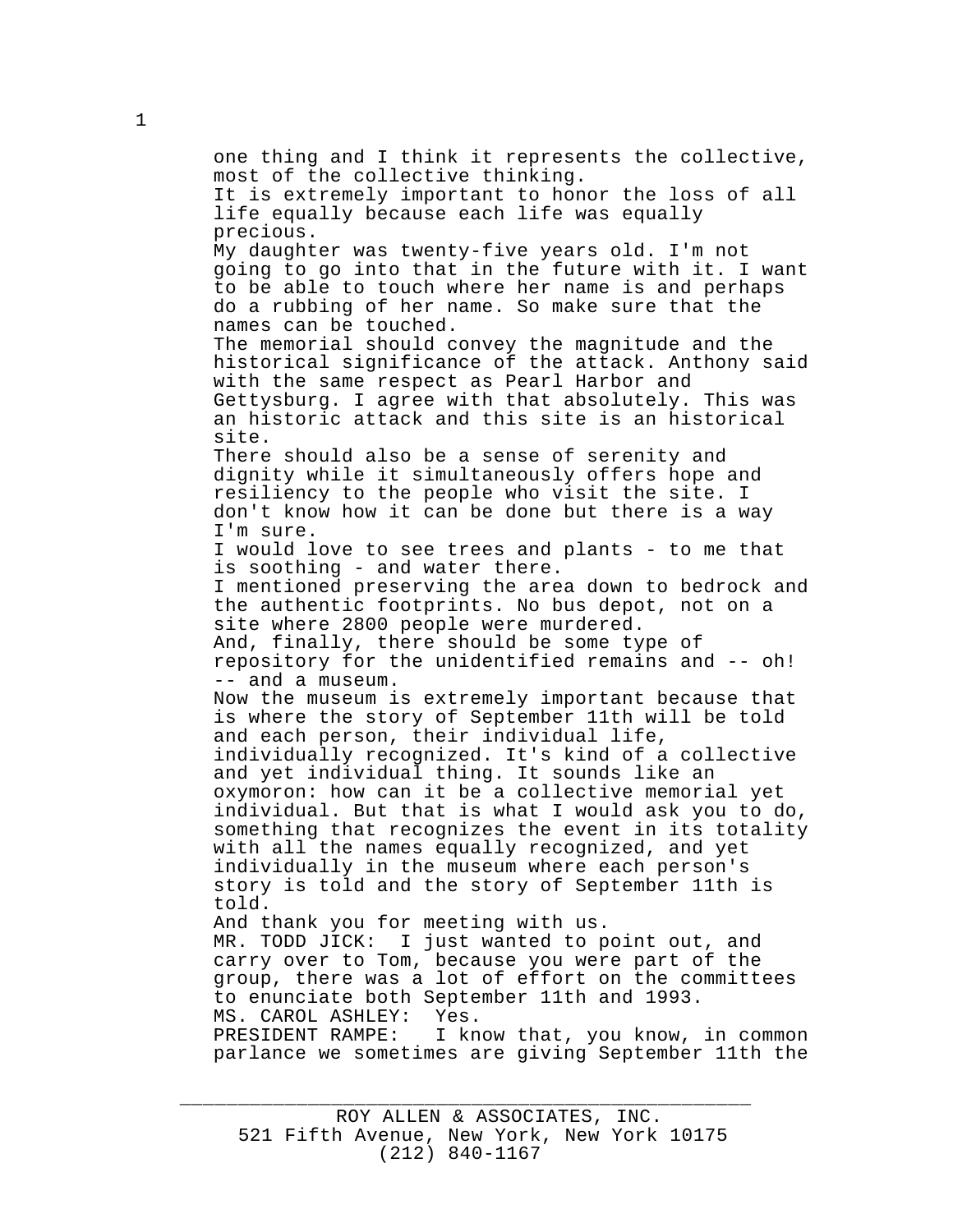enormity that it deserves, but implying rather than explicitly saying the 1993 event. So just for purposes of our discussion I think that, to be fair to them, that we have both elements in it. And I know that Michael certainly has strong views on that as well. Tom. MR. TOM ROGER: Yes. Thank you. Going back to the Program Statements that the Family Advisory Council developed and the different committees had a chance to refine, I think it's important, at least from my own perspective to just

there. I mean I view them now as hopefully the lyrics of a great sympathy. You know, you're going to pick the music that makes these lyrics bring -- resonate. You know, I've heard the word "resonance" over and over again. And that to me is what's so important. So it's -- you know, I don't want to have you view it, and I never viewed it, as a, you know, well, did they get this point, did they get that point. To me that's not the issue.

-- Carol talked a little bit about this -- the importance of some of the issues that are raised

The issue is you are picking something that's for the living. It's not for the dead. It recognizes the complexity of what happened there, not only who died but what died. And we lost -- everybody was affected. And not only did we lose loved ones. You know, I lost a twenty-four year old daughter who, similar to Carol's daughter, you know, was all about life.

And the people that got caught in that circle, that horrible circle of tragedy for one reason or another, they were all about life.

And so what needs to come through in this memorial is about life.

And to echo what many of you said tonight a hundred years from now it's not only about the people that died. It's about why people should pay attention to these sorts of issues and not let this ever happen again.

The speed with which, you know, you are going to have to do this -- and, again, I thank all of you for the commitment that you are making as we have over the last year. It's a hard job you are going to do that we have done in hopefully trying to enunciate what some of these issues are. And so, you know, I hope you're going to have an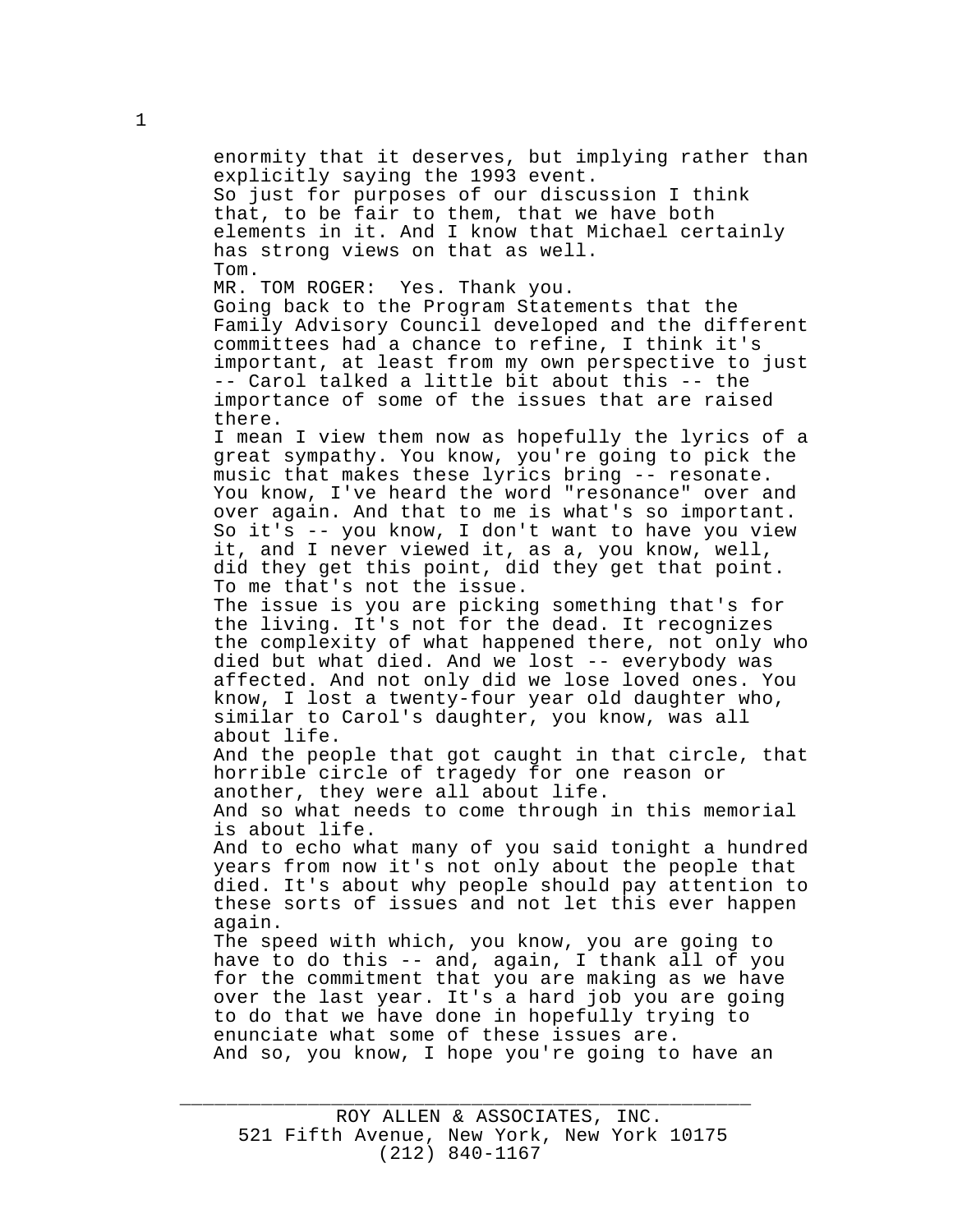opportunity to be able to pick out that Mozartian sympathy and Beethoven from, you know, the rest of them. It's going to be difficult. And I, like the rest of the people here tonight as I heard you describe your emotions, you know, you're certainly -- I think you've picked up the sense of what we would like to see brought forth in this memorial. So my daughter wrote the night before she died a birthday card to her boyfriend: May you have love, happiness and peace of mind, because in the end everything else just comes and goes. So that's what that memorial should show. MR. TODD JICK: Tom, thank you very much. Hands and tears are going on at the same time. So I'm just going to just -- I had Marian and then I'm going to come back down this way and down this way. We'll just keep talking . I know this has spurred lots of comments. MS. MARIAN FONTANA: I echo completely what many of have said before, particularly Tom's comments. And I think Tom's loss is very apparent and I think, although I don't want this to be -- I agree that it has to be about life. I also believe it has to reflect the loss that we've all suffered. And I have to say personally --I've spoke as a member of many groups, but I have to speak as a wife of a firefighter and a mother, that I want my son to be able to come to the site and see what his father did that day, how he sacrificed his life to save others along with his friends. And I think that I would like him to know that. He was at the '93 bombing as well and was always scared to go into the twin towers, always felt that it was not a safe place to go as a firefighter. I think it would be like to say he didn't believe in high-risers. He also was an historian. So I really was affected by what James said and that you said in terms of remembering. He did research on all the firefighters that were killed in World War II and was on a mission to have plaques dedicated to them in every firehouse that they served in New York City. And he managed to do it twice on two firehouses and it's really sad that he wouldn't be able to continue that. But I think the symbolism and the irony that I'm here today is that he had a tremendous respect for sacrifice for the country and for remembering people who were deserving of that.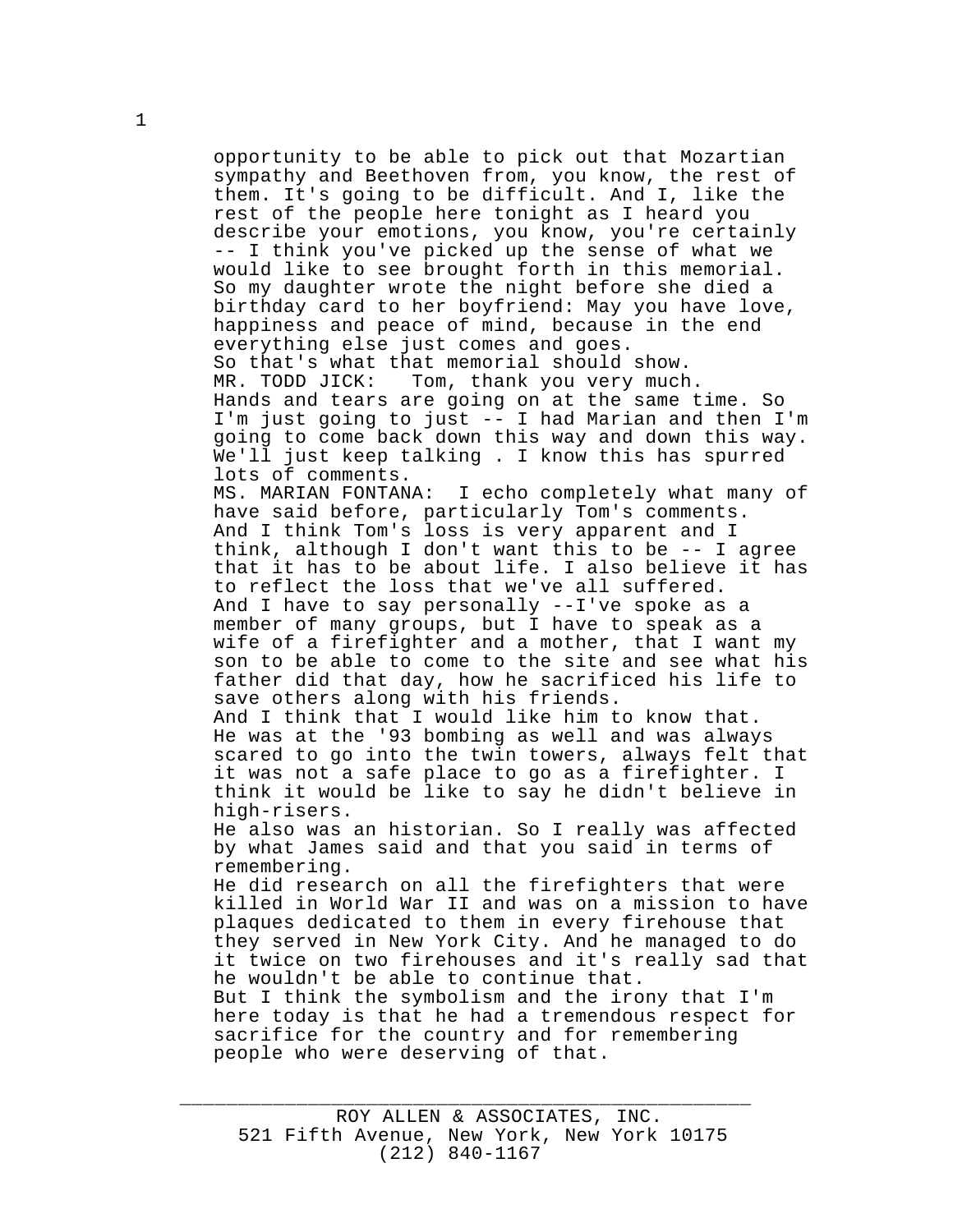So in that light I would like my son to be able to see that. I've also been to a lot of memorials, the holocaust one being the most profound for me. And I don't think it's an impossible task. I do think -- I don't envy your positions at all. And I know it is raw for all of us. But I do think something beautiful - and I don't know exactly what that is, but I would -- I'm glad that we are leaving it to artists and sculptors and all of you tonight. So that's all I have to say. MR. TODD JICK: Jenny and Jack. In terms of cellphones, it's difficult to shut them off, but I think obviously for tonight it would be appreciated if you would shut the cellphones off so we dedicate full attention. MS. JENNY FARRELL: Good evening. My name is Jenny Farrell. And I would like to begin by thanking each and everyone of you for coming here tonight. I was very moved by each of your statements and I'm very grateful to all of you for taking on this awesome and most noble task. On behalf of my parents I thank you. Paula, my heart goes out to you. I am very grateful that you're on this board. I can't even imagine how you are going to find a way with what you have suffered and what you carry each and every day. So I just would like to thank you for doing this and for helping to assure that the voices of those who died on September 11th will be heard. I too have to start with that day. I have to start with the story of my brother because he is the reason I am here tonight. My brother, James Marcel Cartier, was twenty-six years old. He was the second youngest of seven children. We are an incredibly close-knit family, a very religious family and we came from a humble home in Queens and we shared bedrooms, we shared beds, we shared everything. And who I am today is the result of who James was and continues to be. On that day it is ironic to me that James -- you cannot measure my brother's life on just the events of that day because James was a noble, honorable young man. His memorial, there were over a thousand people that came. It was standing room only. I couldn't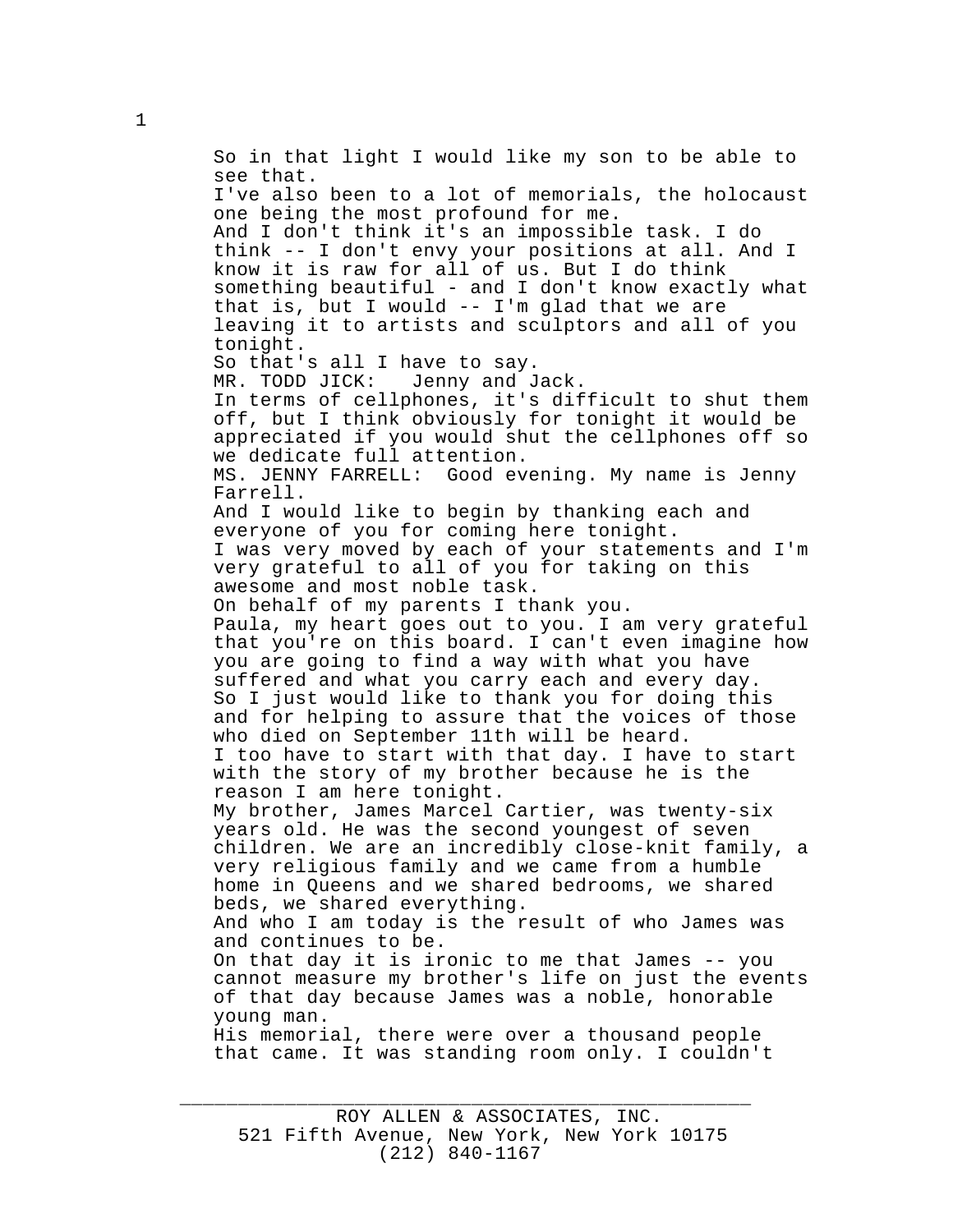believe the many lives that this sweet young man touched in his twenty-six years of life. And on that day James was doing two of the most important things in his life. First, it was about his family, because in the end his final moments were not of himself. They were of his sister Michelle who was in the north tower. My younger sister Michelle was in the north tower, the first tower to be hit. So his first thoughts were about my sister, for getting her out, to save my sister's life. He made a call to my brother John, also an electrician, who was working nearby and got John into the Trade Center. James was an apprentice electrician. He had just been assigned to the Trade Center a week before. He was doing work for P E Stone for Aon Corp and he was proud to be there. And one of the things that he commented to my brother Michael, who was truly his soulmate, the ladies are just great. And so to just go on with the story, he was there working. He was doing what he loved and that was to work. The more work the better. And he died -- he was killed, he was murdered doing what he loved to do and expressing his love for his family as he did all the twenty-six years of his life. We got three phone calls from James. The first call was to mobilize John to the Trade Center. John was able to break through the crowds and chaos and make it into the lobby of the south tower. And he tells the story that he paused for a moment and thought about breaking through the crowds and going up the stairs somehow to find James. But he didn't do that because he had been given a mission by my brother James to find Michelle. So he exited. At the same time Michelle walked down forty flights of stairs and all that while trying to get a hold of James. When she walked out, she described that she thought she opened the wrong door to another world because it wasn't New York City. It was a country, battlefield, a place of war. And through that crowd of people, through the miraculous grace of God, John and Michelle found each other in front of St. Paul's Church. Michelle says that she remembers standing there and not knowing what to do, and all of a sudden she saw a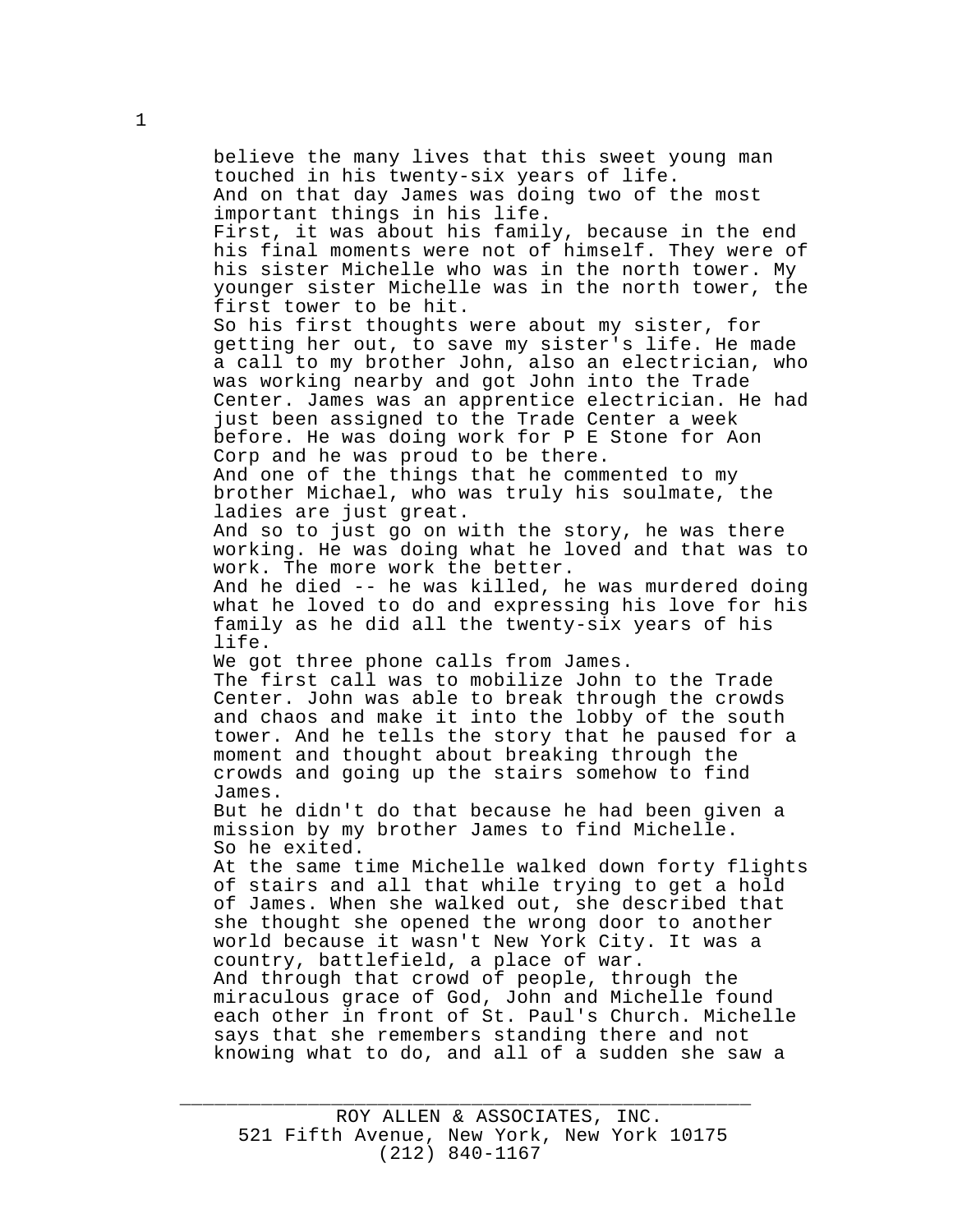hand, a hand just reach out and grab her moments before the south tower went down. And as Michelle and John ran to save their lives, our sweet brother James had lost his. And his last phone call to my sister Marie was to tell mommy and daddy I love them. Tell everybody, James said, I love them. And that was it. This twenty-six year old vibrant, loving young man was just ripped from the face of this earth. So I come here today before all of you on behalf of my parents and my family to just ask one thing, to please be sure that whatever design is presented to you that it truly follows the Mission Statement and the Program guidelines. On April 10th a resolution, that was very respectfully and courageously set forth by Tom Johnson, who lost his son, a resolution was set forth to crystallize that the memorial must honor the loss of life equally and without hierarchy. And that resolution was unanimously passed. So in the name of my brother and all of those people who were lost I ask you to please be sure that that Mission Statement is followed. All the stories must be told but they can be told in the museum. The stories of the elevator operator who ran into those buildings, who thought he could help and left behind four children needs to be woven into the story of the firefighters and the policemen. And a beautiful tapestry must be formed, a beautiful story with many pages must be created in that museum so that generations to come that go to that site be moved to bended knee to my brother and to every other loved one lost in gratitude for the price they paid that day, the price of being Americans, and also learn of the stories of heroism, because truly on that day, our darkest moment, that was our finest because people from all walks of life banded together in the name of their fellow man to help, to help each other. And that's the only reason I'm here tonight. And I thank you for your time and your indulgence.<br>MR. TODD JICK: Chris, are you reacting right awa Chris, are you reacting right away to what Jenny said or are you just -- there are other people who had their hand up before you. MR. CHRIS BURKE: No. I -- go right ahead.<br>MR. TODD JICK: I'll come back. I'll come back. Christy. MS. CHRISTY FERER: I believe that it might behove

ROY ALLEN & ASSOCIATES, INC. 521 Fifth Avenue, New York, New York 10175 (212) 840-1167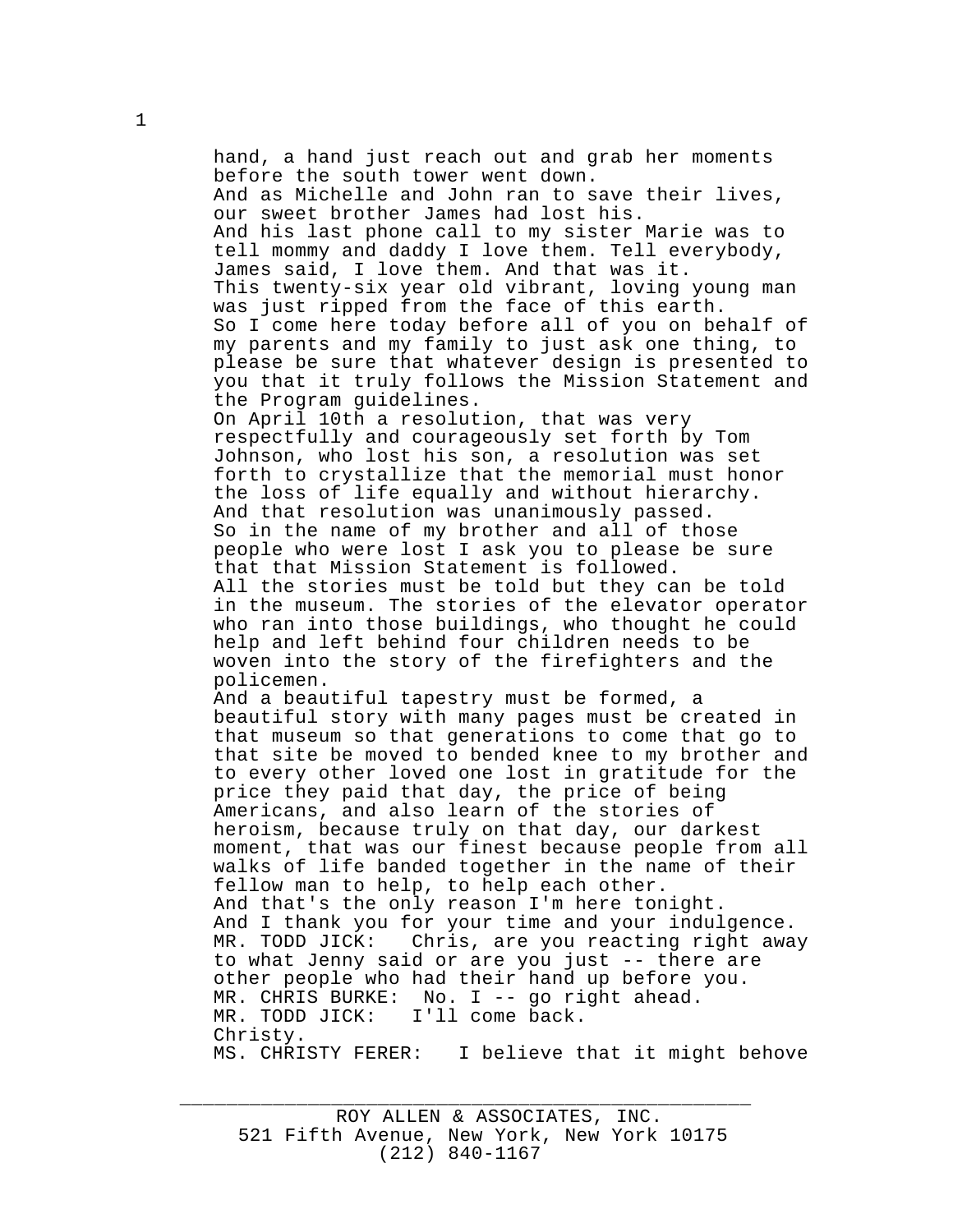the jury to visit the Memorial Park where we have created really what is the first memorial for families to pray, to visit their loved ones, where the unidentified remains are housed from behind the Medical Examiner's Office. This was done quietly and quickly to give the families a place to worship for the holidays and it will last until this memorial comes to fruition. And the architect who did that and accomplished that with us quickly and with a sensitivity, input from many of families, was a fellow named David Piscuskas. You all might want to visit what he designed and look at how that has been used because that is really -- the families are flocking there. They've posted personal remembrances there. And I think it might be good for you to do that. Also another suggestion is Brian Hunt created a sculptor out of steel from the World Trade Center for every one of the families. So you might go - you might interview him of the thought process that he went through to immortalize this for the families. Those are just some concrete suggestions. Thank you. MR. ANTHONY GARDNER: Can I add a couple of really quick comments? MR. TODD JICK: Wait. People haven't spoken. MR. ANTHONY GARDNER: I'm sorry. Just real -- can I just make some really quick comments -- MR. TODD JICK: Make your comments. MR. ANTHONY GARDNER: -- regarding the museum. I ask that that -- many of us feel that this museum should be dedicated to September 11th and February 26, 1993 only. We've heard talk about it being incorporated into a museum with other themes. We are greatly opposed to that. This museum should be dedicated -- obviously there are a lot of stories to tell and this is the place to do it. So we ask that you consider putting the memorial within the area encased by the slurry wall, using that as the infrastructure that you need to support it as well as the repository. On September 11, 2002 Governor Pataki said that the site -- and he read an excerpt from The Gettysburg Address, talking about how this is hallowed battlefield consecrated by the blood of the men and women who fought here. I ask that you consider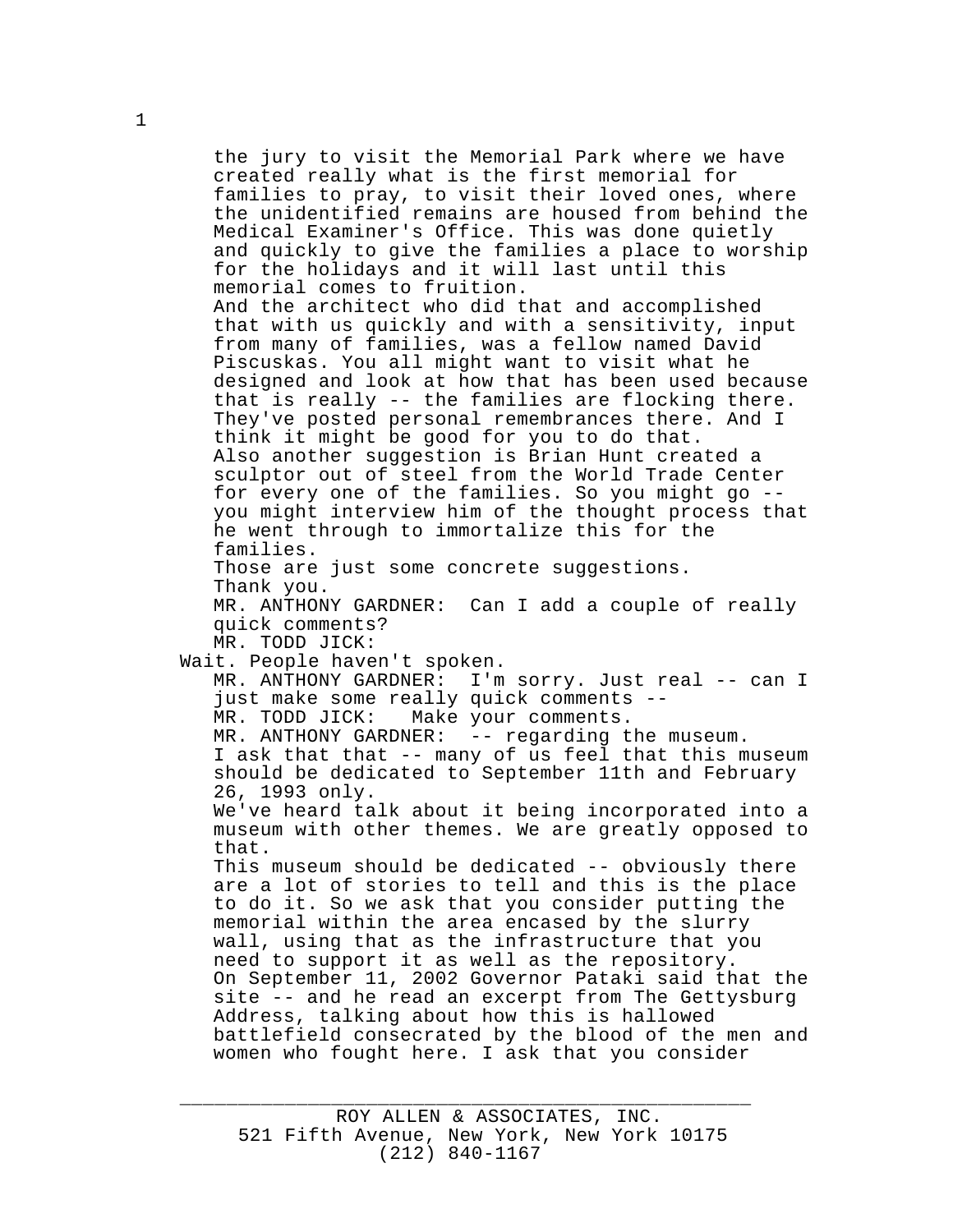that. Also that you consider an individual marker beyond just a name. And no disrespect to the Vietnam Memorial obviously, but something where, being that this represents the final resting place of so many, if there could be something with a name and a date and maybe a photo and some sort of artifact. In Oklahoma City - I've been there, we do an exchange with them - they have an artifact from the person that was killed on display in the museum, a shoe. And just very quickly, we want to help Paula in any way that we can. So we've submitted an idea concept to Whitehead and Pataki in April. And we are trying to get feedback on that. We want to help you more with this because this is obviously a very -- it's not one meeting, to sit down together and talk with you all. MR. TODD JICK: Mary and then Chris and then I'll come down here, Michael and Anthoula. MS. MARY FETCHET: My name is Mary Fetchet and I lost my twenty-four year son, Brad. He actually worked with Paula's husband at Keefe, Bruyette & Woods. And I want to thank all of you for taking time for this important task that you have ahead of you. And also offer Paula, because I do agree with what Anthony said. We were hoping that there would be much more representation of the families on the panel. So I'm hoping that Paula and the rest of you will feel that we should be a resource to come back to. And, you know, the thing that struck me as to be in your situation - I mean Paula is familiar with what the families are going through, but we've really been rushed through this process. And right now for the families the numbness has worn off. There's -- well, I've been notified three times of my son's remains. And 1400 people who have -- have been notified. There were only 292 bodies that were found. We're really being notified piece by piece of bone fragments of our loved ones. And then, of course, there are 1400 people that haven't been notified at all. But the process that they've used for the unidentified remains is they freeze-dried those remains. So it could be ten years from now that families are going to be notified as the DNA process continues and becomes more sophisticated.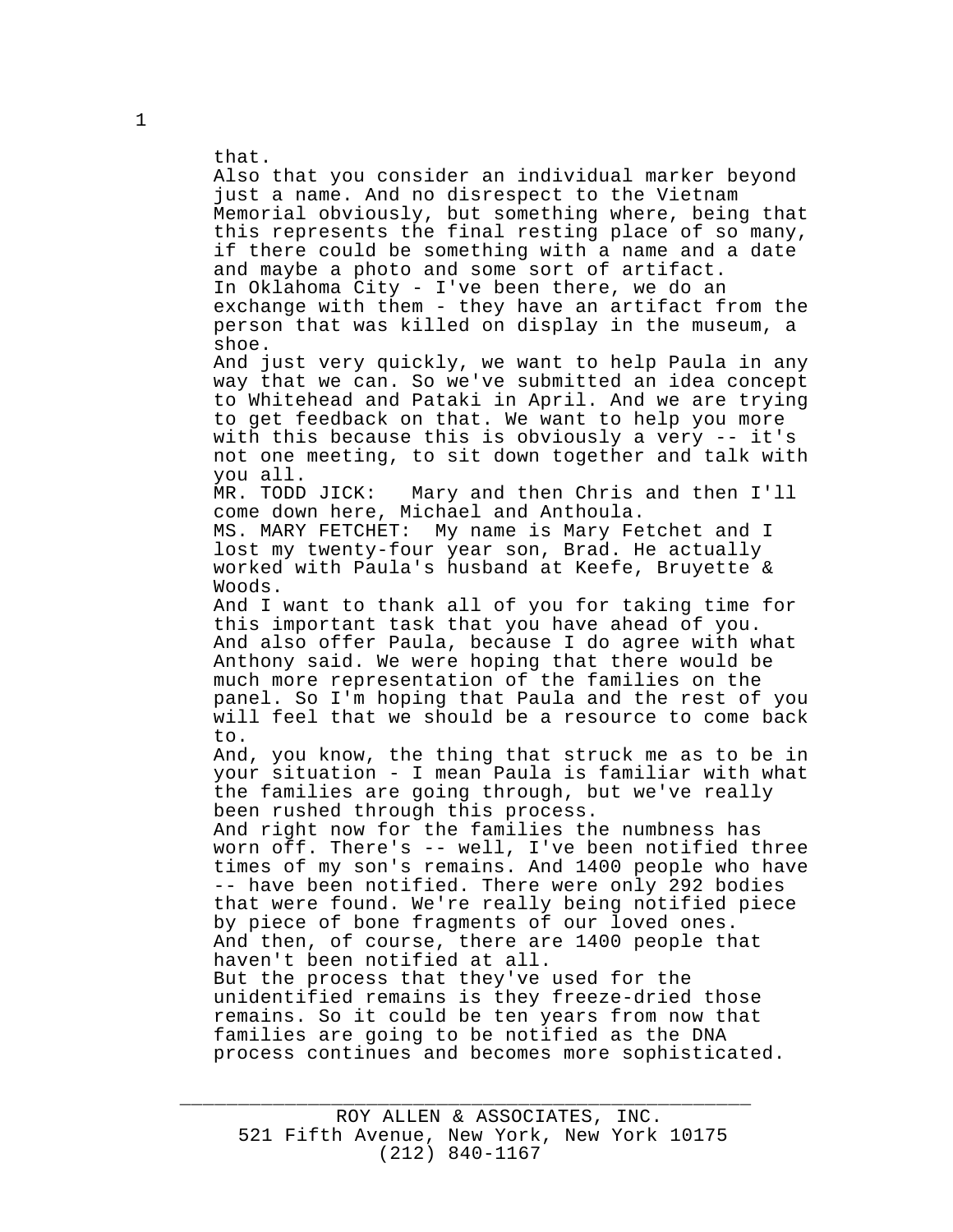So to many families or most families, ninety-nine percent of the families this is truly where their loved ones, not only where they died, but this is the resting ground. And on the last day they found remains on bedrock. Personally, and as you can tell from the commemorative service on the first anniversary that -- I know when I was advocating to be able to go down to bedrock, I had no clue that we would, you know, most all of the families took that opportunity to go down and stand on bedrock. I think it's extremely important to maintain that. One thing that struck me is the survivors or the people that lost friends, the people that escaped the building, the people that worked in the area have never ever been incorporated into the commemorative service. They've never had that opportunity to go down and stand on bedrock, on Ground Zero. I appreciated Mr. Libeskind's spirituality in his approach by maintaining the slurry wall, bedrock, the ramp. I think the ceremonial piece that the ramp played in not only the -- well, the recovery efforts on down through the commemorative services was extremely important to me. And think his plan was really compromised. You know, I question if there is really enough space that has been allocated. So I would encourage you to think outside the box, to really be looking at it in a realistic way, the numbers of people that you are going to have to accommodate. We're putting a repository back down there. And I think that streets should not be going through that area, that it should be pedestrian only. It has to -- you really have to have a sense of the magnitude of the event. And I feel that -- I'm completely opposed to a bus depot being down there. I just watched a documentary at Arlington Cemetery. That's completely closed off to cars going through the site. People have to make a pilgrimage to this area. It is a sacred site. And I think really in a sense that's the preparation, that you mentally prepare for going to an area that is sacred where nearly 3,000 people lost their lives. So that's extremely important to me.

And to have a place where people can reflect, that is quiet, that is respectful.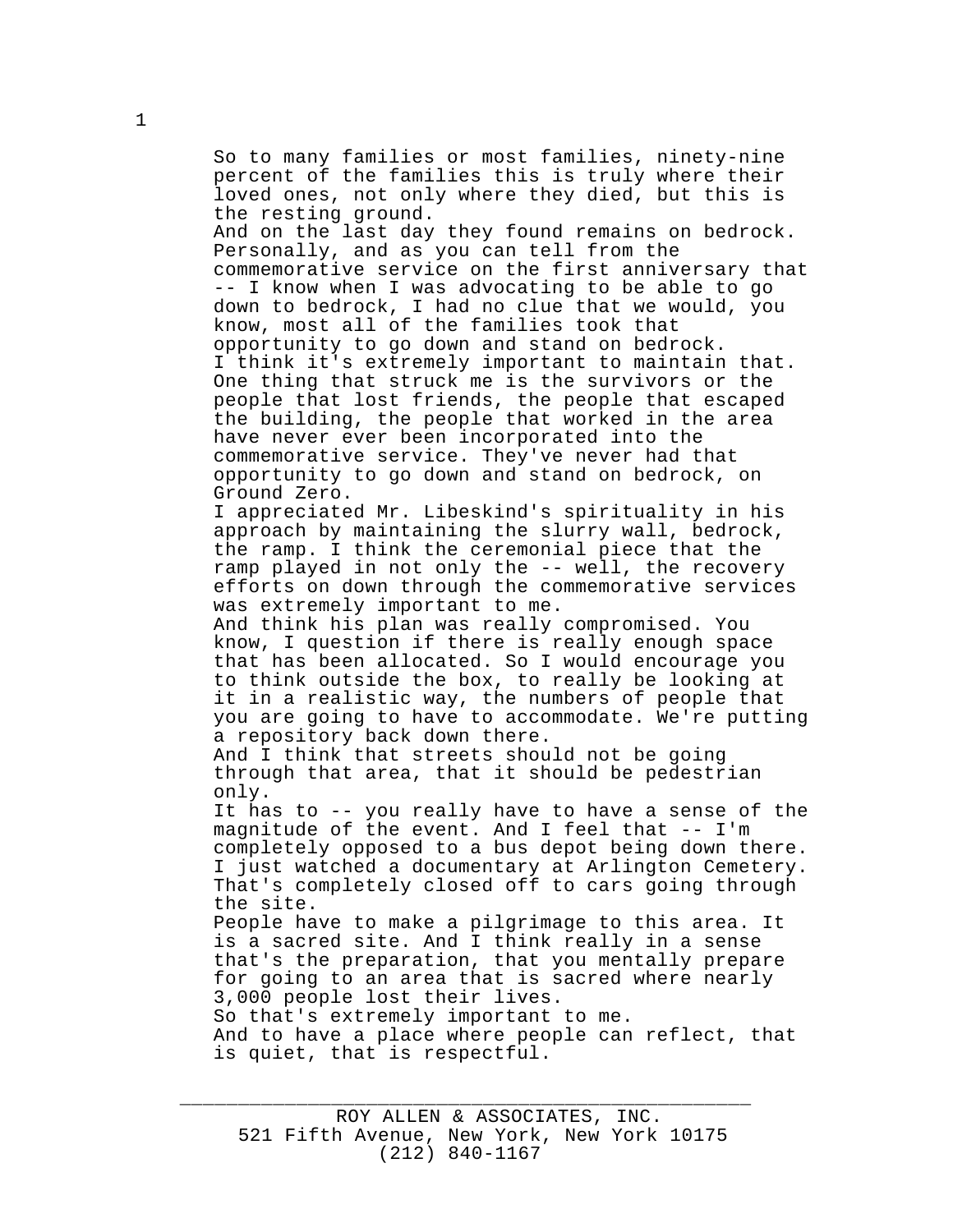And it's going to continue to transition. I think, as I've said, with the notification process possibly continuing on for generations, the meaning of that site is going to change over time for generations. And I don't know if you can really understand that. You know I thought that it would be helpful to be notified, but, you know, when it's bone fragments, it just validates that you really don't have a place other than the site. And the more information our families are receiving, some of the other issues that we're working on, when you understand really what went on in that building, it was a fear, that people choose to jump to their death to avoid a fire, and the floor -- not being able to walk on the floor because (inaudible). And the more information that we are getting, just the more traumatic it is for our families. We are truly not ready to think of a memorial and to think about what we need in the memorial. So I think you have a task at hand that really is - - I don't know if it's really doable at this point. So I am hoping that you can project out into the future to really understand what our families will need, and, you know, what my son, my twenty-two year old and my fifteen-year old when they think about their brother. So I really feel strongly that it has to be respectful. It has to describe them individually, collectively. And it has to be a pilgrimage. You cannot have a bus depot under a memorial. And you can't have concourses running through a site where 2800 people died. Because if that happens, the terrorists were right. Human life is not respected, and the death of 2800 people, the economy is more important than the respect of the death, the horrific death, of 2800 people. And I just finish by closing, I found an article, and I've used this quote many times, you can tell the character of a man by what he does for the man who can offer him nothing. And I think that you're in a position right now, we can only advise you, we can only be here to be a sounding board for you, but you are representing hundreds of thousands of people and the world is watching. There are eighty-one countries that lost loved ones.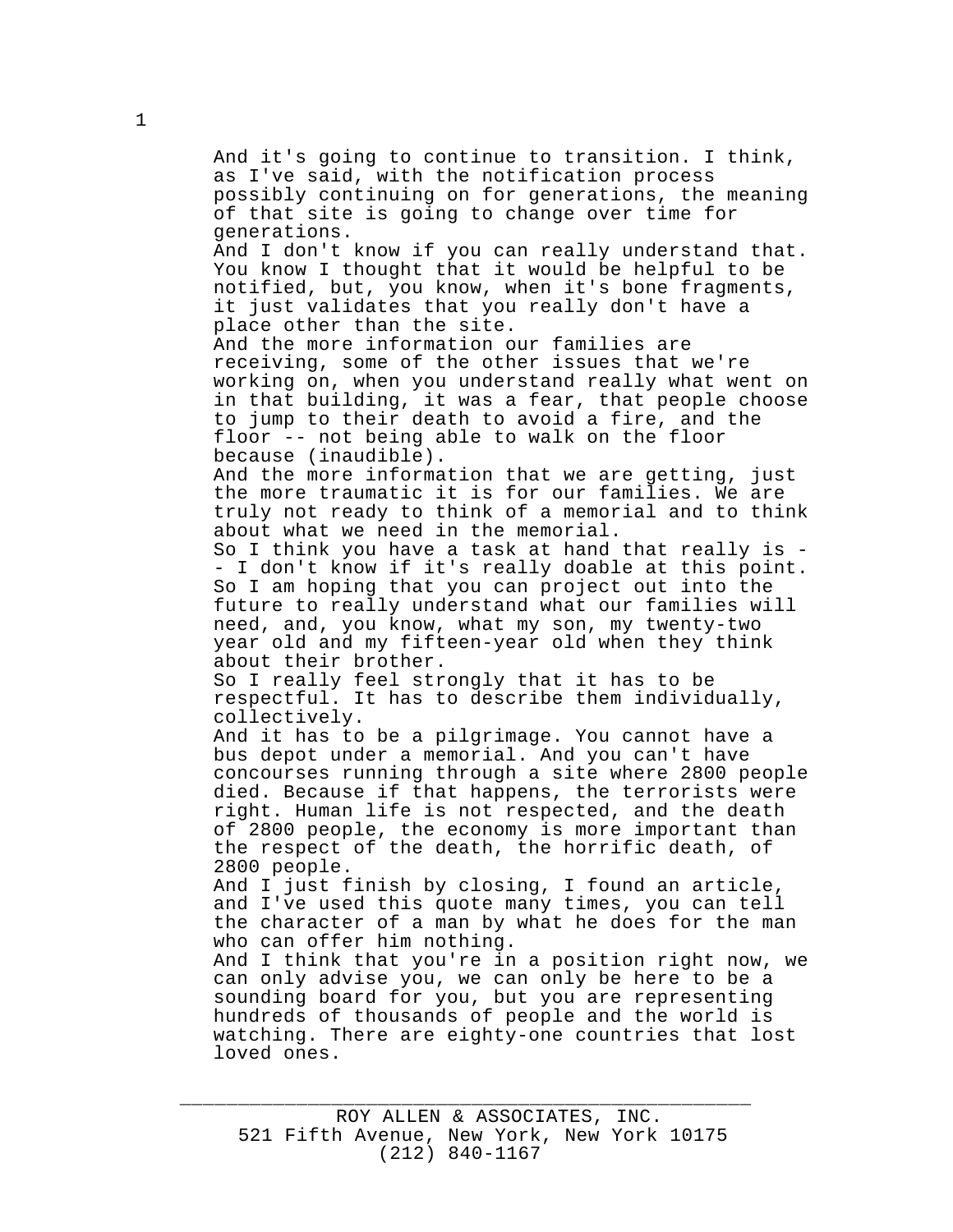And if we feel powerless, and we are here sitting in these meetings, what does the person feel like in Japan? Thank you. MR. TODD JICK: Chris. MR. CHRIS BURKE: My name is Chris Burke. I'm the founder of Tuesday's Children. I'm an ex-employee of Cantor Fitzgerald. I want to thank you very much for being here tonight, for listening to what the families have to say. I don't think we can put a high enough level on the importance of what you're hearing tonight. I lost most of my friends on September 11th. I lost my best friend, my younger brother, Tom, who also worked at Cantor Fitzgerald. And I thought I had a lot to say here tonight. But after listening to Mary, I have very little to say, but I do not believe that the sentiments echoed by Mary Fetchet can be said to you enough times. I am one of the 1400 families that did not get a phone call. Terms like hallowed ground and sacred ground are so much more than terms to my family, to my brother's children. I, as many others, believe that the revitalization of the World Trade Center site should be a vibrant one. But those lives that were lost, never to be regained, so many lives without even a proper burial, I beg you, as one human being to another, do not forget this. I do not want to take a bus to that site. I do not want to buy a frappacino on that site. This is my brother's and so many others' final resting place. It must be respected. I also agree with Tom. It must be about life. But we must respect life. And if considerations are given way to bus depots and strip malls, it was all for nothing. Thank you for your time. MR. TODD JICK: Michael. MR. MICHAEL MACKO: I'm Michael Macko. I represent the families of the six people killed on the 19---<br>MR. TODD JICK: Michael, I just need you to speak Michael, I just need you to speak up. I'm sorry.<br>MR. MICHAEL MACKO: I'm Michael Macko and I represent the six families who lost people in the first World Trade Center bombing in 1993. My dad was one of the six people killed. And I want to thank Todd for what he said before,

\_\_\_\_\_\_\_\_\_\_\_\_\_\_\_\_\_\_\_\_\_\_\_\_\_\_\_\_\_\_\_\_\_\_\_\_\_\_\_\_\_\_\_\_\_\_\_\_\_

1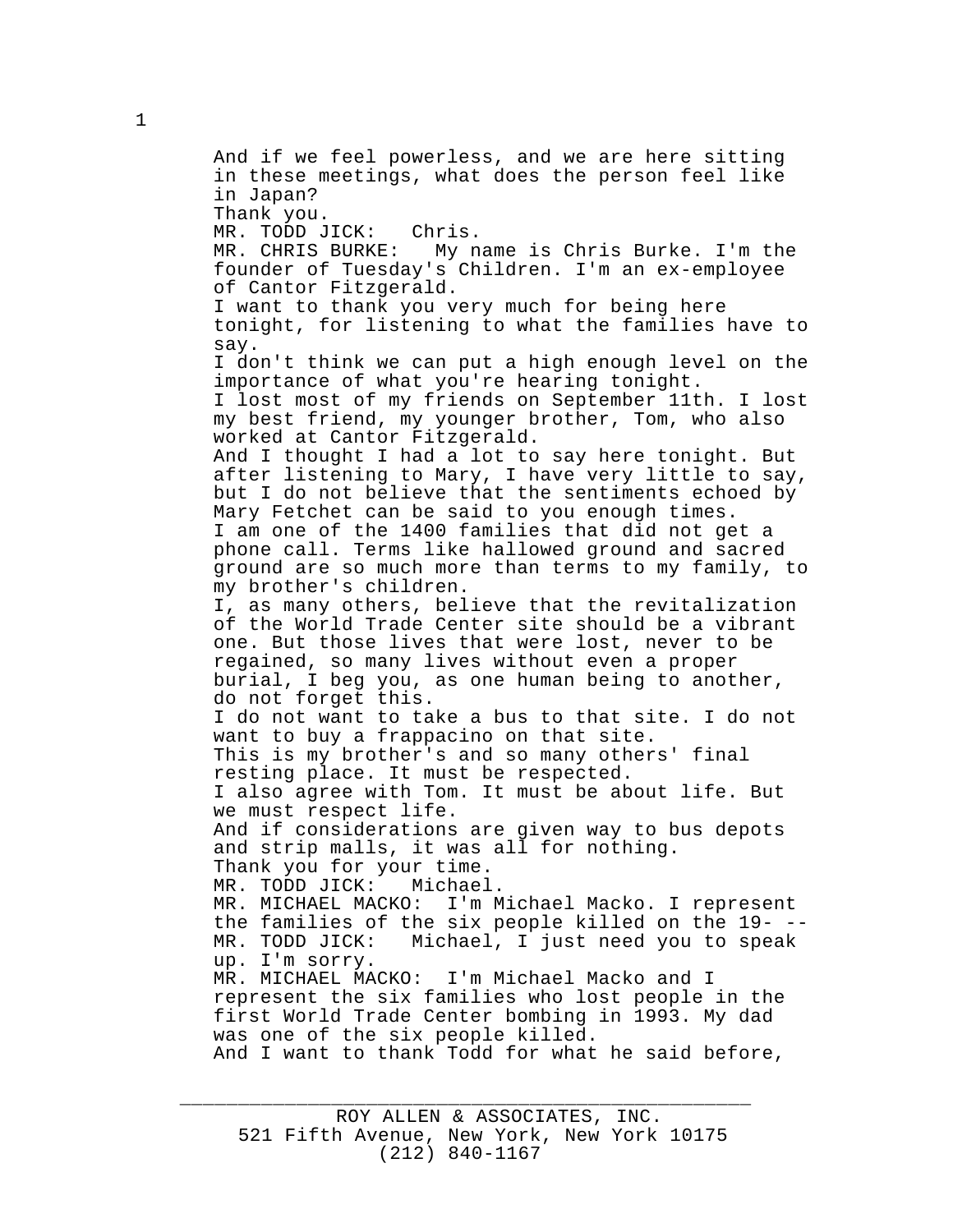reminding people of that. I truly believe that this story in an historical context, the story of September 11th begins back on February 26, 1993. And I think that's where it begins. And I think in a museum or wherever it's chosen and the story is told, that that needs to be told. And I'm probably the only person in this room that has been through this process before. And to Nikki's point, the memorial to the 1993, the first bombing, was dedicated on the second anniversary, on February 26, 1995. And that jury process consisted of the Port Authority fedex'ing a drawing -- and now just to mention, Ellen Zimmermann created a beautiful memorial -- those received a drawing (inaudible) and tell us if you don't hate this because essentially this is what's being built. So, you know, it's sort of wonderful to see the input that we have in this process having gone through it before. And to reiterate what a lot of people said I wish that the family members would be more involved in the jury process. But I think, you know, moving forward from here where we have the form set up, we would like to say, what was important to me is that for the six years that the memorial was there, the important thing was that it was on the site where my father was killed, where he spent his last moments. And the Port Authority built back around it. And, you know, even on the panel that surrounds the fence, they -- the wording is, you know, how quickly that they rebuilt it and how much money it cost to rebuild it, but they did rebuild it. But what was important to me as a son who lost his father was that there was a spot, the spot where my father was killed that I could go to, that I could visit and I could be with him. And so just to reiterate, the bedrock, the site is sacred. And at the end of the day that's what it's all about. And I think that's, you know, I can't put it any better than everyone else has. Thank you. MR. TODD JICK: Thank you. Jack. I just want to be sure that everyone has a chance. MS. VIRGINIA BAUER: I'll be brief. My name is Ginny Bauer. My husband, David, was killed in the World Trade Center. I have my three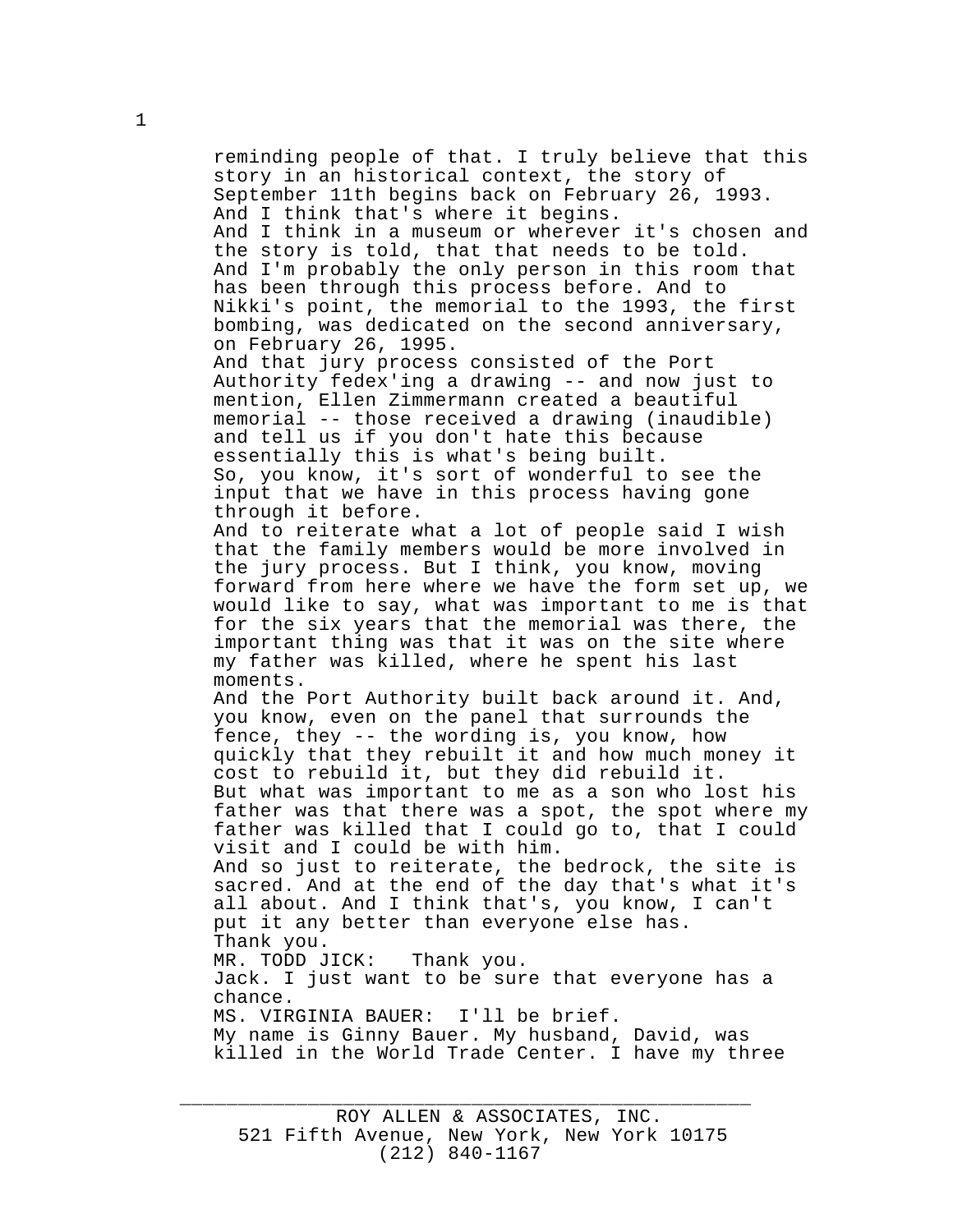teenage children. I won't get into it personally, but -- you've all heard the story. I think maybe I'm a little unique. I think I'm very unique because I do not think of that site as his grave. When I go by a golf course, when I look at my home, when I look at my children, that's what makes me think of my husband. But I do agree with everyone here. I do believe that the site should be respectful. I think your task can be done because I have full confidence in who you all are. I believe that you are listening to our stories. And Paula is probably the best person we could get to be on the jury. I think she's reasonable, smart, and she'll make sure our voices are heard. I think basically what I want to say, I think the memorial will be for the future. It will be to educate. For me personally I don't think it will ever give me the solace that I would need. I'm in the minority here. For many of you you think it will and I hope it does for you. For me it won't. I will have to deal with that personally. But I do believe we all agree that we need to educate the future because our families, our generation, have experienced this, but it's in the future that they won't know and the stories need to be told, the names have to be written, the magnitude of the event has to be presented. And I have confidence that you are going to do that. And I thank you all. MR. TODD JICK: Thank you. MS. MONICA IKEN: Hi! I'm Monica Iken. I lost my husband, Michael Patrick Iken, in tower two on the 84th floor. Like everyone else, I'm just going to be brief and say that my husband loved his job. He loved working at the towers. When I went there he would always show me the Statue of Liberty and say, look where I work, isn't this amazing. And he was never phased by the feeling that they weren't safe. He thought he was totally safe in those buildings. And that's why he's not here today because he actually stayed behind when his friends ran out to help a friend who went under the desk

and wasn't moving because he was terrified. And he stayed behind thinking that he was safe in those buildings. So that's probably why he is not here. Also I don't have any remains of him.

\_\_\_\_\_\_\_\_\_\_\_\_\_\_\_\_\_\_\_\_\_\_\_\_\_\_\_\_\_\_\_\_\_\_\_\_\_\_\_\_\_\_\_\_\_\_\_\_\_

1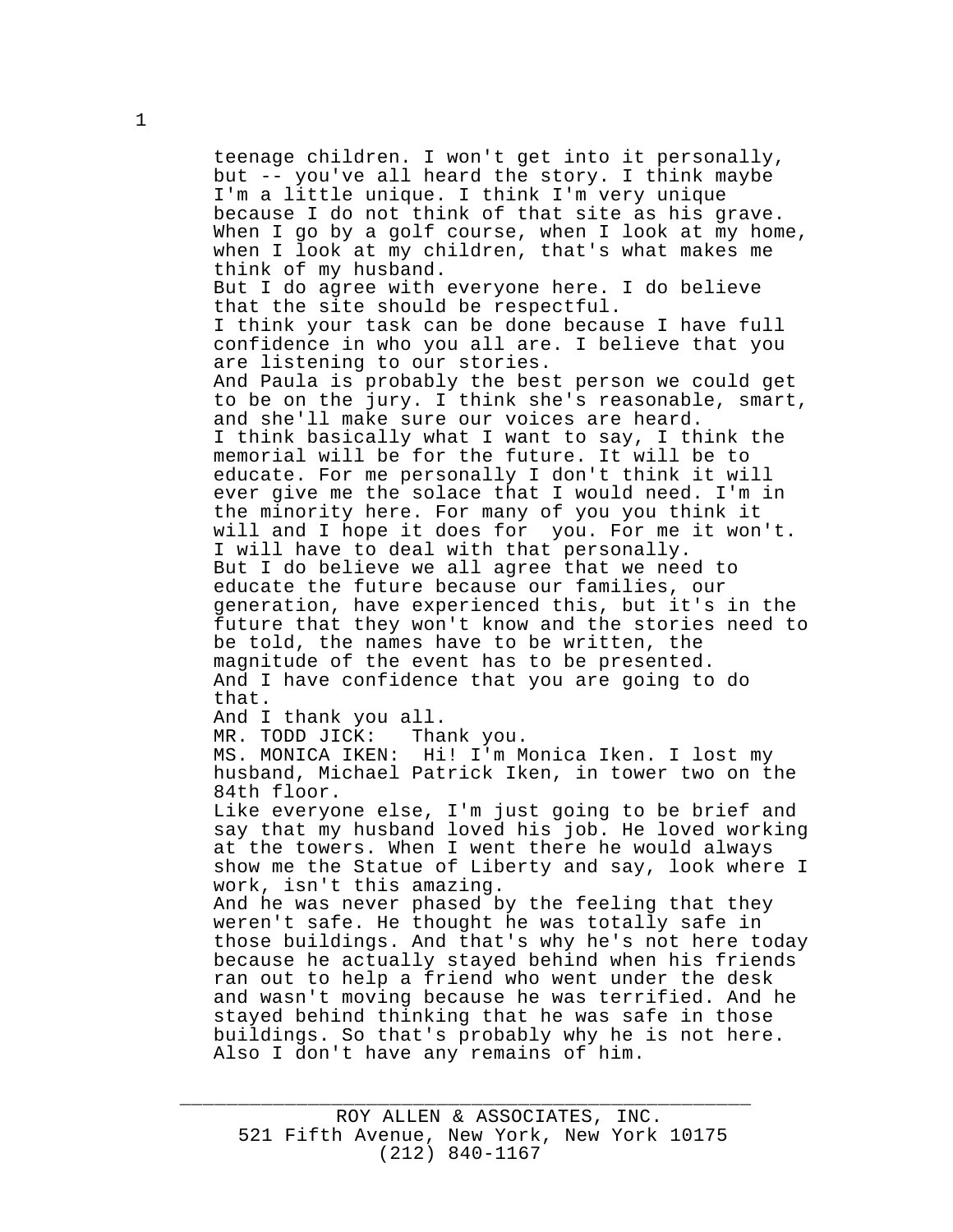For me what's important is that we have a right to heal. I think the world needs to heal. It affected everyone everywhere, all over. I can't tell you, anywhere I go where someone doesn't feel what we are feeling in a different way. And it needs to allow us to heal. And whatever that means to each individual, like

her, it's not the site. For me it will be the site because my husband loved working there and my memories of him being happy were at that site. So I understand your point. And that's why each of us needs a place to go to heal. Whatever that means to each individual is how I see it, that we have to have the right to allow us to go there. We need that space to heal.

For me I want to be able to step on my husband's Tower 2 footprint and honor his last breath, his life, and show that he loved his job. He loved that -- where he worked and carry that spirit because that will help me knowing that his spirit was carried through and that the world will never forget who Michael Patrick Iken is and all of the lives that were lost that day.

And that's really important for the healing process for us because we have nothing. Most of us have nothing. And that's all we have. And that's important to myself.

And I just feel that the souls need to rest in peace. I think they haven't been able to. And that is my own spirituality. I feel there is no rest for them, they are just not resting. And I want them to rest in peace.

And I want that to be conveyed, that this experience will be carried on forever and ever, whatever that means. I think that  $--$  I'm really happy too and honored too that you guys are in this process.

And we hope going forward that you can understand how we just need a place to go in the future and allow the world, you know, in a way that does that. I don't know what that means but I know what I need to do it for myself so I can heal and survive this nightmare.

I thank you for the opportunity.

MR. TODD JICK: Can I hold you? Because I just want to make sure that everybody who hasn't had a chance at all. Kathy has another chance. I've been trying to sort of work both -- that's why I have a rolling chair. I can kind of work both sides.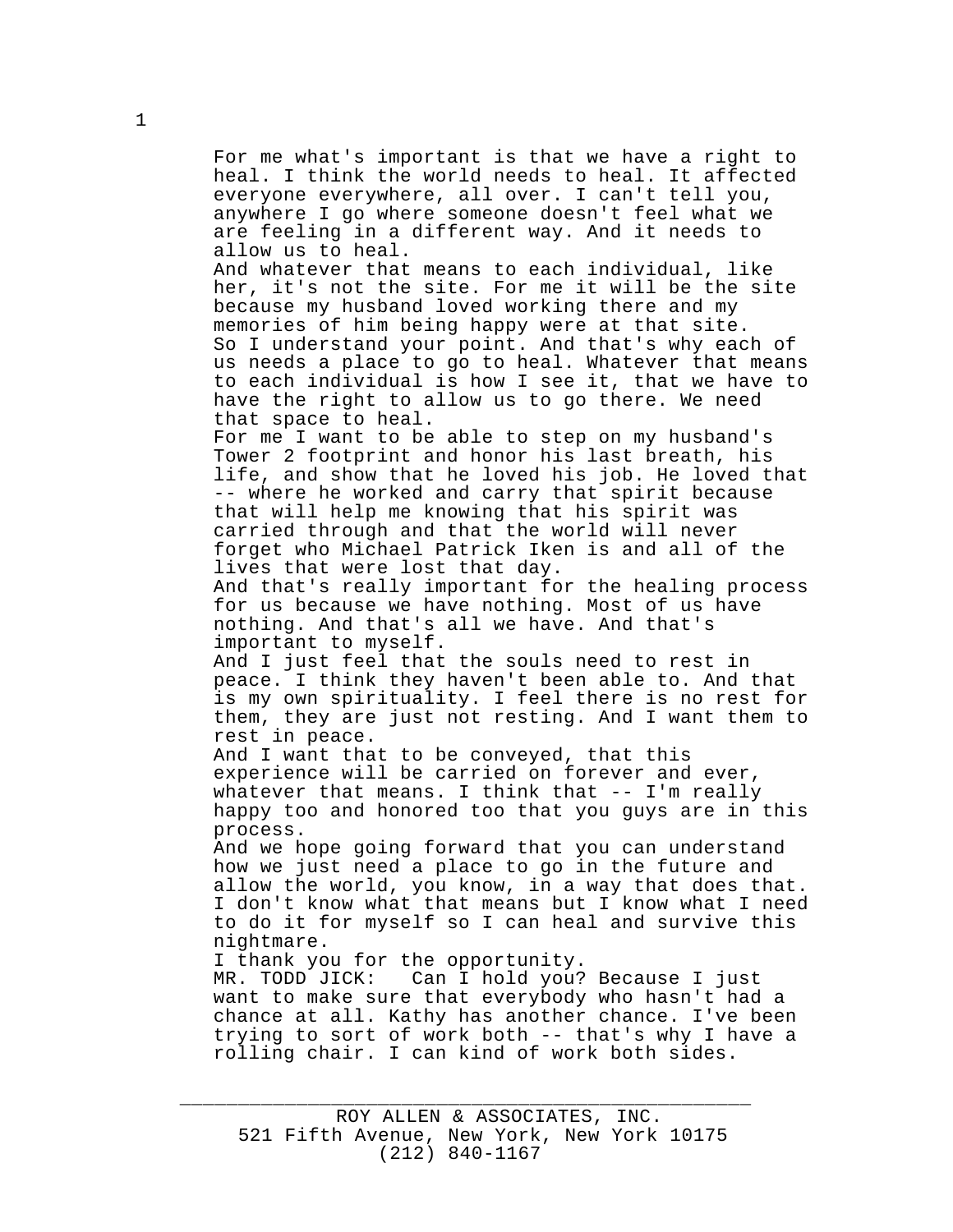MS. KATHY ASHTON: I'm just going to do this just a little differently. I apologize. I prepared a statement because today is not a good day and I just wanted to make sure that I could tell you everything I wanted to tell you. It's brief. I would like to begin by thanking the staff of the LMDC, particularly Kevin, Anita and Tara, for keeping the families involved in every step of the memorial process. Although it's been bumpy at times, the LMDC has proven to me its commitment to the creation of a respectful and poignant memorial to the victims of the terrorist attacks of 2001 and in 1993. I would like to express my appreciation to the LMDC Board and to acknowledge the contribution of Board Member and fellow family member, Tom Johnson, who even though he's not here, I thought he might be. I am grateful to Tom for his involvement and his unwavering commitment to ensuring that the memorial remembers and honors all of our loved ones properly by doing so equally. My gratitude extends as well to the entire Family Advisory Council for countless hours of debate, discussion and work. I admire you and I'm honored to have worked alongside all of you. Now to the esteemed members of the Memorial Design Competition jury. Thank you. Thank you for agreeing to be an integral part of this monumental and important project. It's apparent that you've come here with tremendous experience and professionalism, all of which you will need in choosing the right design for America's memorial. And I wish to publicly acknowledge in a special way Paula Berry. Paula, on behalf of the Ashton family, thank you for agreeing to sit on the Memorial Competition Jury in spite of your own personal grief. I told you I was having a bad day. In choosing you, I believe the LMDC has chosen a family member who will approach this important task sincerely and respectfully. Before I speak a little to what I believe to be the important considerations as you evaluate memorial design submissions, I would like to tell you a little bit about my son, Tommy. You see, in understanding what happened in February of 1993 and September 11, 2001, as many people have demonstrated tonight, you must try to understand

\_\_\_\_\_\_\_\_\_\_\_\_\_\_\_\_\_\_\_\_\_\_\_\_\_\_\_\_\_\_\_\_\_\_\_\_\_\_\_\_\_\_\_\_\_\_\_\_\_

1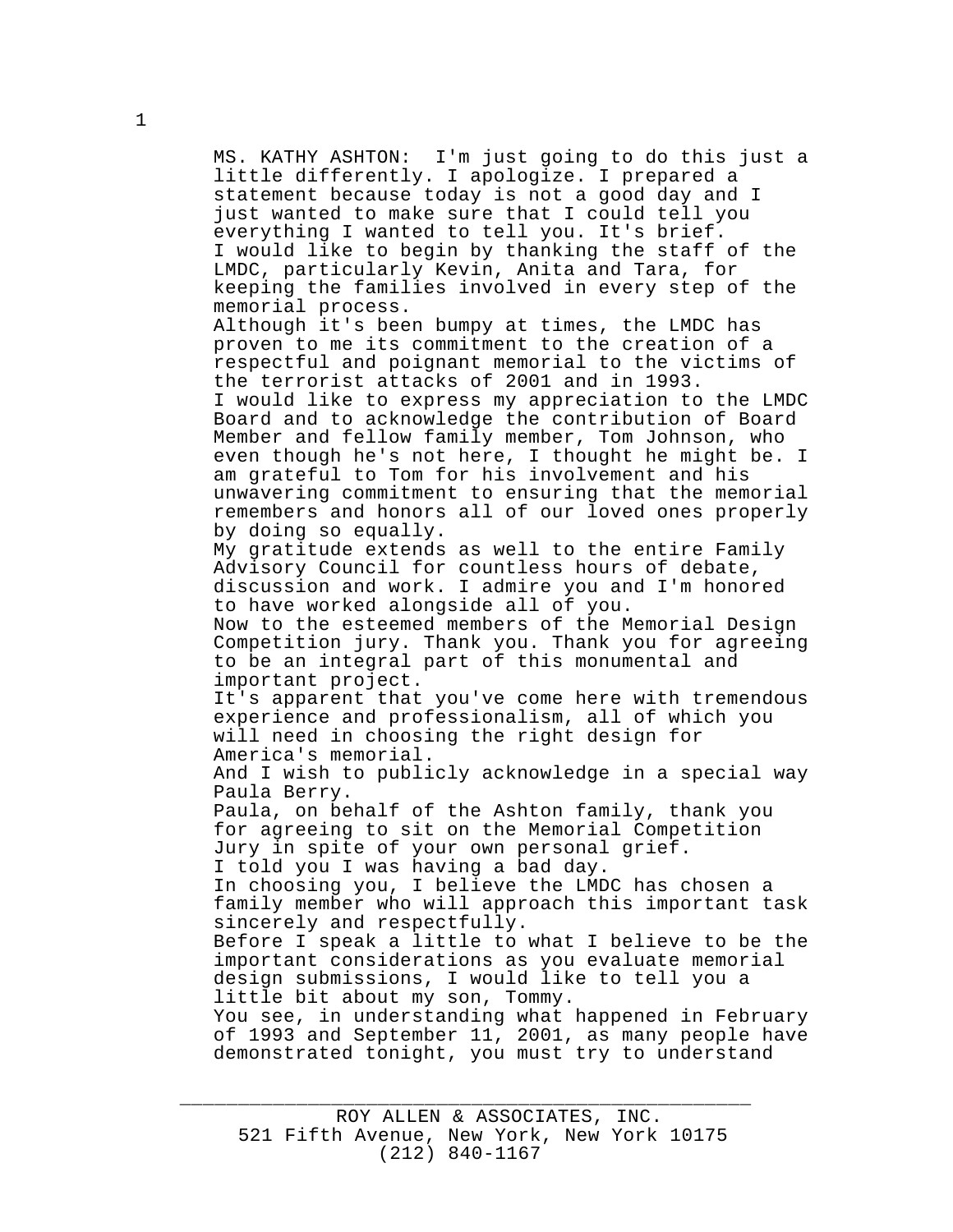the emotional devastation experienced by the families. I think the best way to hear about the precious and magnificent, to borrow an adjective from Paula, human beings who will be remembered and honored at the memorial, Tommy was my third of four children. On September 11st Tommy was twenty-one years old. His death destroyed a universe for my family. But there are over 3000 such worlds that were devastated that day. Tommy was humble, gentle and deeply introspective. He was intelligent, athletic, very handsome, a gentleman and the family philosopher. As most twenty-one year olds, he was trying to figure out his way in the world. Tommy had just completed his third year of college study in political science in May of 2001 when he decided, much to my husband's and my own chagrin, to switch direction and become an electrician. In July, 2001 my son began work as an apprentice electrician and registered for his final year of college. His plan was to complete his bachelor's degree and obtain a master's in electrical design. In September, 2001 Tommy was happy in his career decision, had resumed college and was truly peaceful and contented at the place that he was in his live. On September 10th Tommy began a contracting job for Marsh Mcclellan at the World Trade Center. As many, many other families, we don't know all of the details of Tommy's last day of life. That fact makes this nightmare all the more painful. However, we know some and we know Tommy. In piecing together the information we have, we know Tommy made it out of the building and we know he assisted others in the process. This wonderful young man was no exception that day. On a day of hatred, evil and destruction, thousands of Tommy Ashtons did whatever they could to rescue, assist and comfort others. Out of the death and destruction came the compassion and altruism of humanity. I tell you Tommy's story to preface what I believe to be the most important element to consider as you evaluate the memorial design submissions, and that is this.

America's memorial should remember and honor with equal distinction the men, women and children murdered in the terrorist attacks of February 26,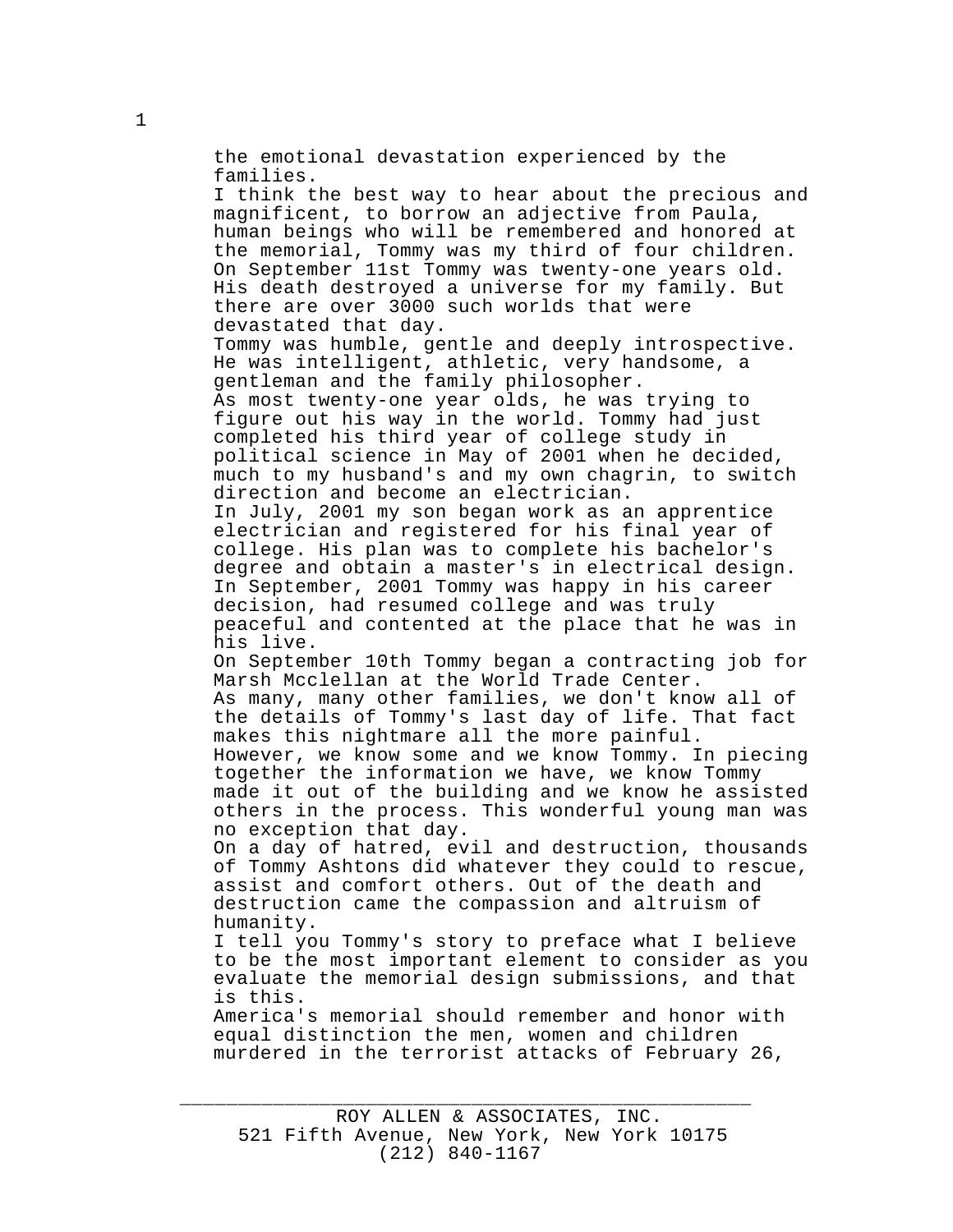1993 and September 11, 2001. The memorial should represent every magnificent and precious human being in a manner consistent with the American values that the murderers attempted to destroy. As a member of the Mission Statement Drafting Committee, I was asked by Todd my greatest fear during this process. My answer was that the memorial would represent a hierarchy of victims. That is still my greatest fear. As you may be aware, there are those who have waged an aggressive campaign to attain distinctions for some professional rescuers at the memorial. This has been hurtful, divisive and judgmental. How dare we attempt to judge the actions of people that day and why do we try? Tomorrow you will see and likely hear some speak to this. I am confident in your abilities to see through this and to evaluate design submissions on whether they represent the unprecedented loss of life by remembering and honoring all equally while telling the stories of all in the memorial museum. I respectfully request you only consider memorial submissions that adhere to the Memorial Mission Statement and the Resolution for its adoption. I am grateful for your attention on behalf of the Ashton family and on behalf of Tommy. Thank you. MR. TODD JICK: Thank you very much. Jack. MR. JACK LYNCH: I would now like to address my remarks to the jury. I want to tell you that we really appreciate the task that you have taken on. It is an awesome task with great responsibility. I think 9/11's memorial is unique in America's history. Even Pearl Harbor does not reflect the magnitude of the loss of life or the terrible devastation that occurred on the nine-acre site, not sixteen, nine-acre site. That's where they died. They didn't die on the sixteen acres. They died on nine acres. I want you all to understand that. That was why the families feel that this bathtub area is sacred ground. Now I heard other families here say my son was a firefighter. He didn't die because of who he was. He died because of what he was. He got on a truck at 66th Street and Amsterdam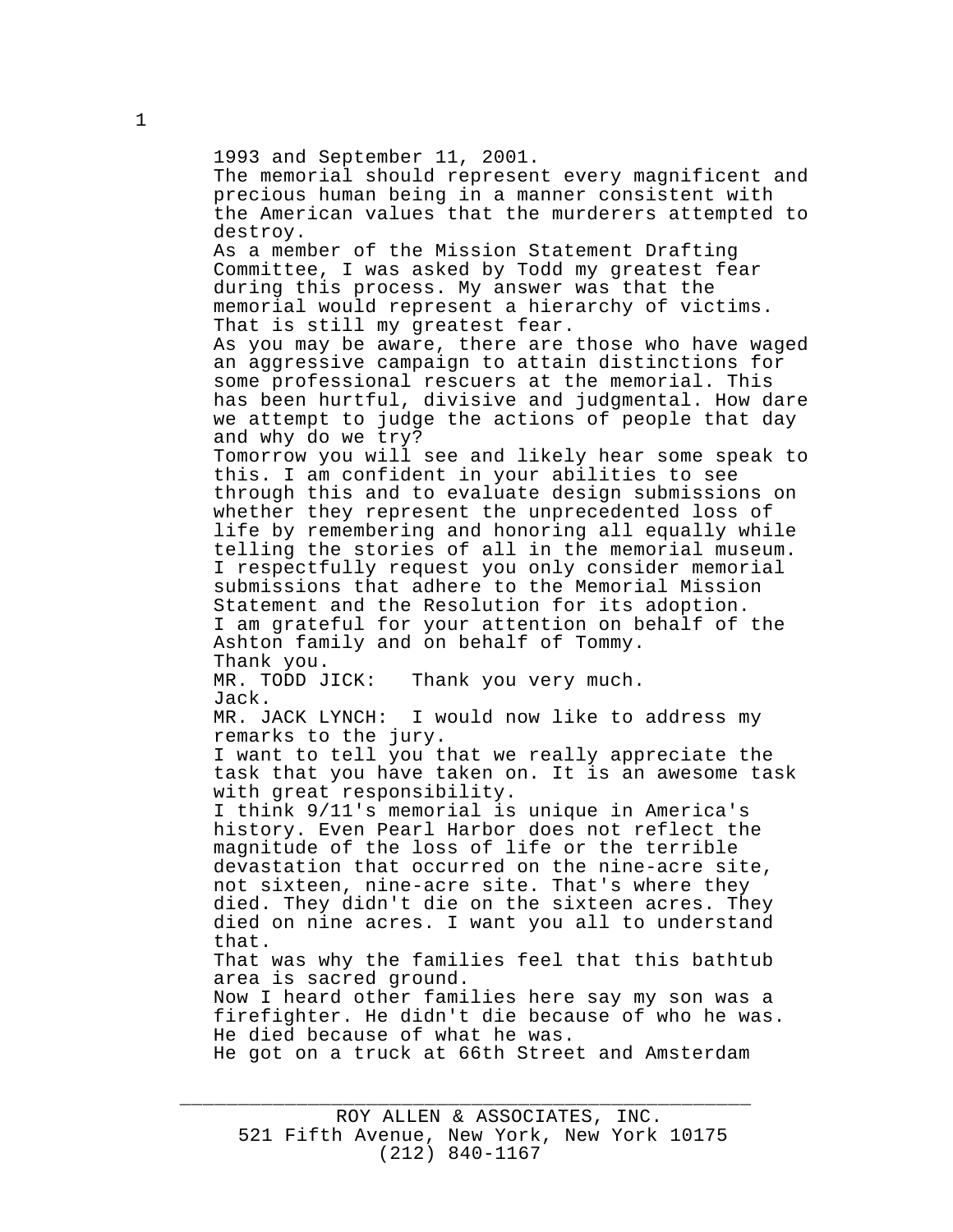Avenue just like many other firefighters and policemen all over the City - Brooklyn, Staten Island, the Bronx and Queens. And they came to rescue the people that were trapped in the World Trade Center. I believe that his role should -- it would diminish his role if his affiliation is not placed on the memorial site and the affiliation of the other rescue workers. The reason they died is because they were rescue workers, not because the tower was hit by barbaric terrorists and those that were trapped in there. They died because they took the choice to go in there to save the others. And they were very successful. We know that 25,000 of our fellow citizens were rescued that day, and basically it's due to the work of the rescue workers. I don't think that it diminishes anybody's life to recognize what they were that day, who they are. But I think their affiliation, as Christy mentioned, should at least be on the symbolic memorial. To do otherwise is not to be true to the facts of what happened that day. I was at the INTREPID yesterday. And as I saw the American flag unfurl, which thankfully Tara got me an invitation to, and Admiral William Kloner said this invocation: Oh, Lord, our God, Bless the souls of the men and women whose devotion is as far-reaching as the immensity of freedom's flag we are about to unfurl. We honor our heroes who gave their last full measure of life itself so that the power of freedom would never fall away from one generation to another, from the war of revolutionary independence in our homeland to the recent liberation of Iraq. You are remembered and revered. In your places of rest and memorial, in the waters so vast and distant, upon the shores and fields far from home, you who gave all your tomorrows, we pray that we may prove worthy of your sacrifice to uphold the tree of liberty you watered with your blood. Sleep in peace in the arms of Almighty God. You are not forgotten. We will ever remember. Amen. If we do not build a significant memorial to those who were the first casualties of the war on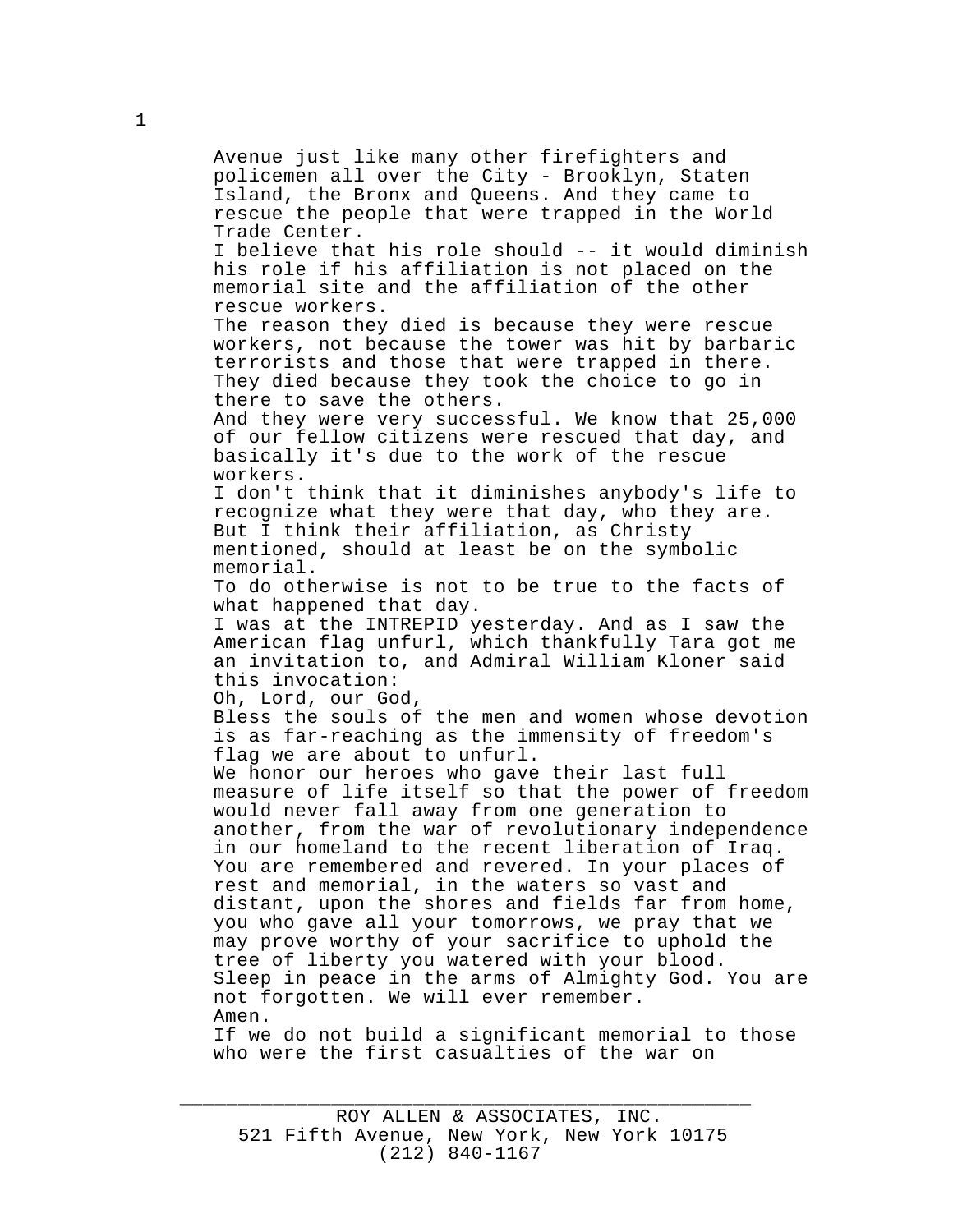terrorism, which our country is involved in at this moment, we will have failed in our duty. I think -- but I actually get riled up, I'll put it that way, when I can see bus depots, you know, real estate, areas like that to be put on sacred ground. Just as this man said, their blood has made that ground sacred. I get very, very angry. And I say where is our value system. Our value system became very evident immediately after 9/11. The true value of the American system, of the average American, came forward. They came from all over this country. They didn't ask what -- the construction workers, the electricians, everybody, they just left their jobs and they came because their fellow countrymen were being attacked. We've never seen an outpouring I don't think in my life of just plain altruistic assistance to those who were in need, their fellow Americans. We have to honor that. We must capture that. And it must -- you know, as Chris said, revitalizing Lower Manhattan is very important. But it doesn't have to be revitalized on the nine acres of sacred ground. There are many areas in Lower Manhattan that we can expand. There is an alternative and there can be an alternative found to put your transportation system in. But who in the name of God wants to spend (unintelligible) coming up from the memorial? And another thing I would say to the jury, the reason the Coalition of 9/11 Families endorsed the original Libeskind plan was because it preserved the slurry wall and the majority of the bathtub down to bedrock. That plan today bears little resemblance to the original. You know, I would like to know who made the decision to modify the Libeskind plan that was presented to us in December. And it gives me a thought, it gives me pause to reflect that you, the jury, now receive a plan that is out-of-the-box and you decide that you are going to go with the plan. That's your decision. Will we then be faced again with somebody modifying that

plan? Or do you -- is your authority going to prevail? I

don't know. Because certainly what I have seen in the last twenty months is everything that has been presented has been modified, has been decreased, it has been whittled away.

So I have a reservation that that may happen also now.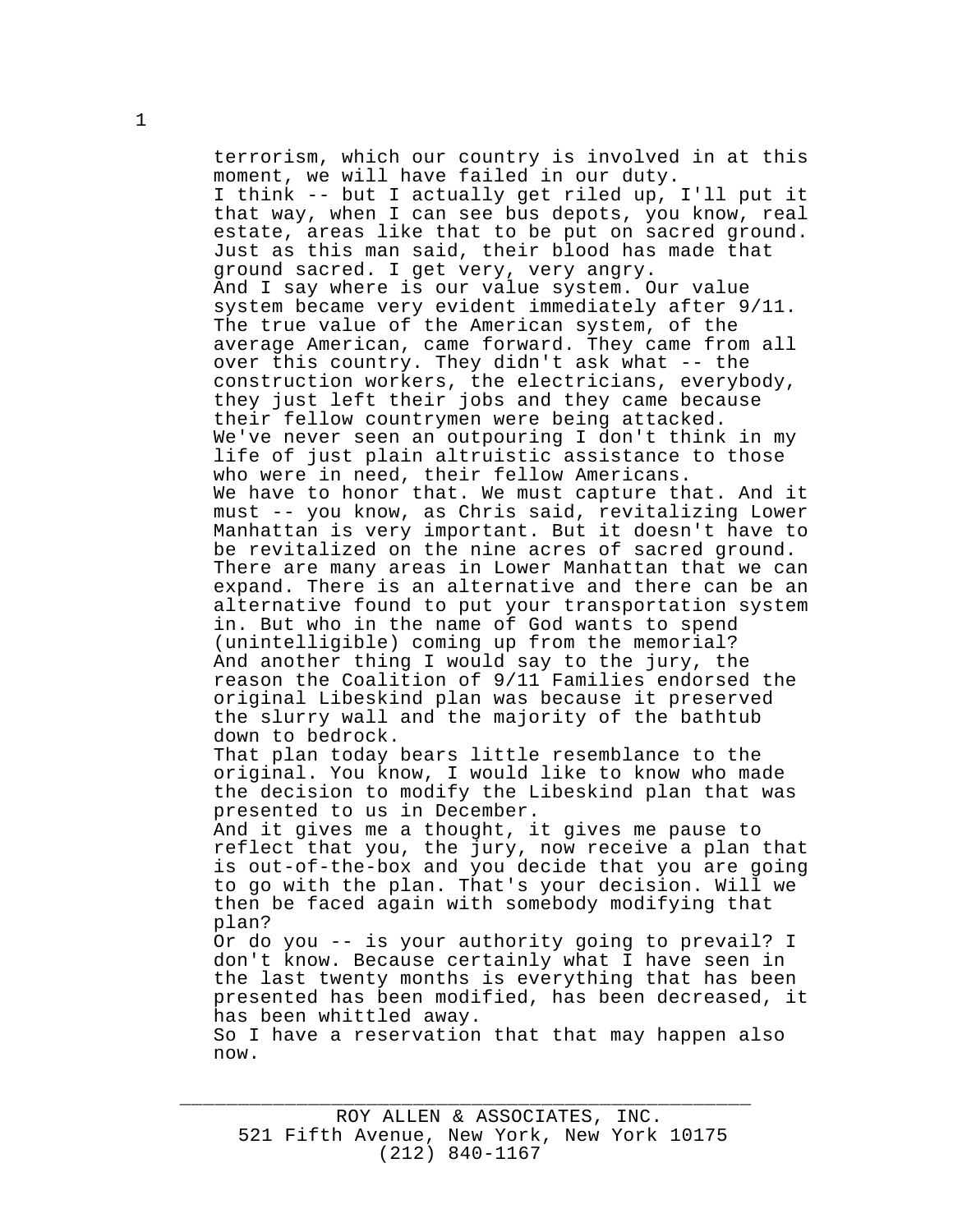But I will ask you to stay true to your mission. You have an awesome responsibility and history will probably remember your names, each one of you. And we will remember everybody involved in this process. And history will judge you, I think honestly. And if you don't it right, it will judge you harshly. Thank you. MS. ANTHOULA KATSIMATIDES: I have to say something that pertains to Virginia. Are you leaving? It's going way back to when Virginia spoke. It's okay. I just want you to understand that you are not -- you are not a minority here. And I just wanted to talk about what you said about going down to the World Trade Center. I lost my brother John who worked at Cantor Fitzgerald, who was thirty-one years old. And I'm also one of those members who have not - nothing has been found. But, unfortunately, I lost another brother two years prior to September 11th which, you know, we have -- traditionally, whatever, but we have a body. So there is a -- you know, there's a cemetery, there's a grave site, there's a tombstone. And my mom religiously visits it every day. And, of course, I visit it as often as I can. And so I mean maybe because there's nothing down there now. My mother has -- you know, other than the memorial services, she doesn't go down to Ground Zero. But maybe that one day if there is something there, she will go there. But now she goes to the cemetery site where her first son is buried and prays there for both boys, as do I. So, I agree with Virginia that it's not something that I might do now, you know. In the future I may. But then I also agree with Monica and with everybody else that I think that we are entitled to the right to do that if you so choose or if you so need that. So having said that, I just think really quickly that it should definitely be a place of reflection and contemplation. But, you know, we're almost talking about, you know - and I agree with Tom in terms of the fact that it should also resonate life and color. I don't know if anyone has ever mentioned color yet tonight. But I can't see gray steel buildings and such. I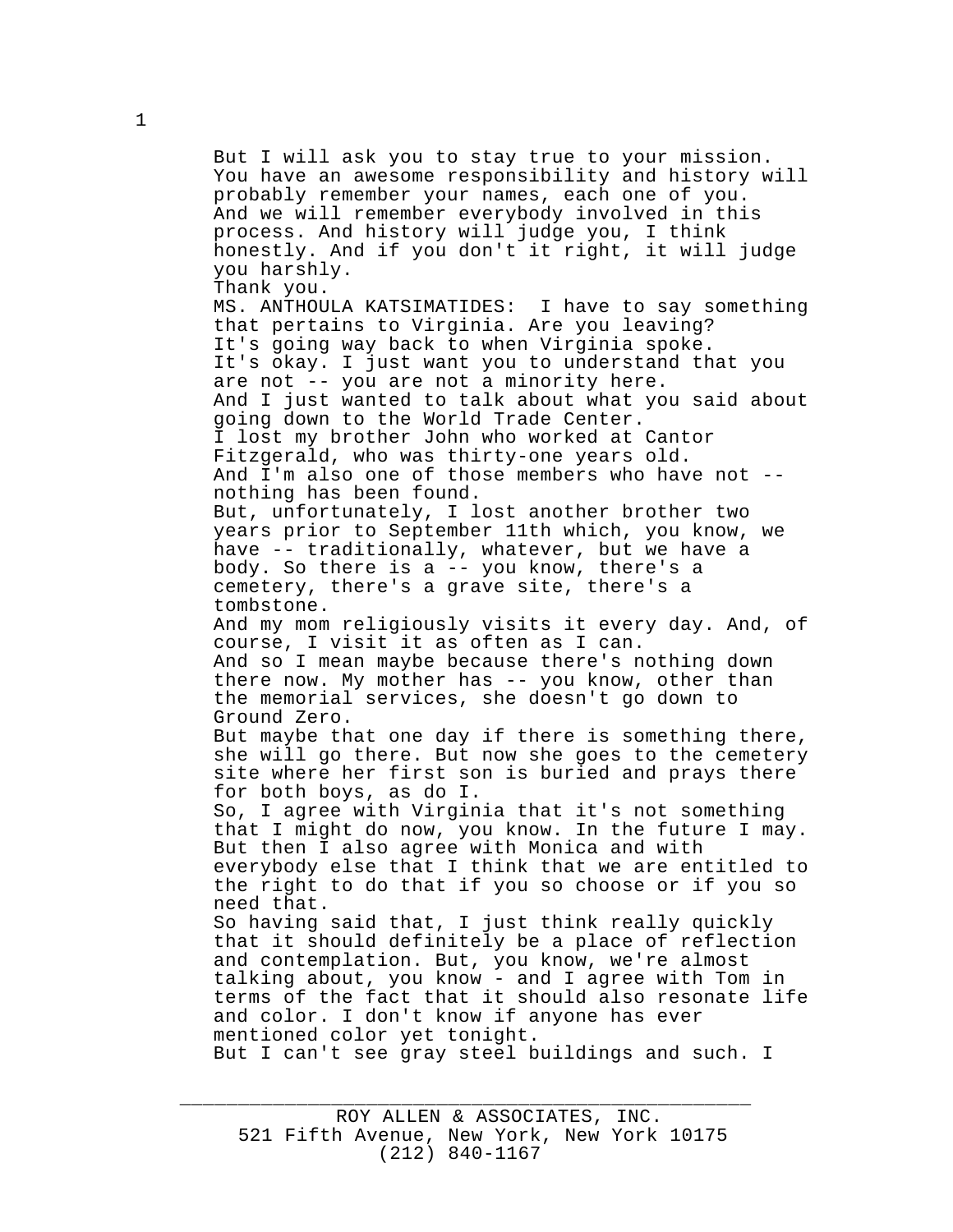mean green is a color, but can we throw some red in there and pink -- (Laughter.) MS. ANTHOULA KATSIMATIDES: -- hot pink. Because I think that I want it to be a place that can make me smile as well. And I think my brother would have wanted me to be able to pray and cry, but smile in his memory. So that's it. MS. VIRGINIA BAUER: Sorry. MS. ANTHOULA KATSIMATIDES: And thank you all for taking on this task. MS. KATHLEEN MARTENS: I just want to thank all of you also. And I haven't been involved with Todd in previous meetings because subsequent to my brother's death on 9/11, my sister died. And my brother was the youngest of eight and I'm the oldest and my sister was the next youngest. So I've seen death from different perspectives: one sudden, tragic and the other slow from breast cancer. It's not the death that we really need to remember. It is the character of the people who died. And I don't -- I know everyone is saying you have this awesome task. I think you should break it down and make it more personal and go back to maybe the early minutes of the meetings of the Family Advisory Council. The main thing that we were concerned about is integration of the memorial with the site itself. And, unfortunately, the Libeskind design is being whittled away. But what resonated with people was his idea of integrating what happened with the whole site itself, and whatever you look at can't be looked at in a vacuum. It really has to be looked at in the context of the whole site and people coming to that site all around that site. And we have been trying to convey that from the beginning. And if you want to know, if it gets too crazy and you want to maybe get, bring this down to something more personal and, you know, close the circle a little bit, go back to the early meetings of the Families Advisory Council. Look at the portraits of grief in The New York Times which are really portraits of life because that is what we want to remember at this site. I like what Susan had to say about the influence of her mother. Unfortunately, my two nephews will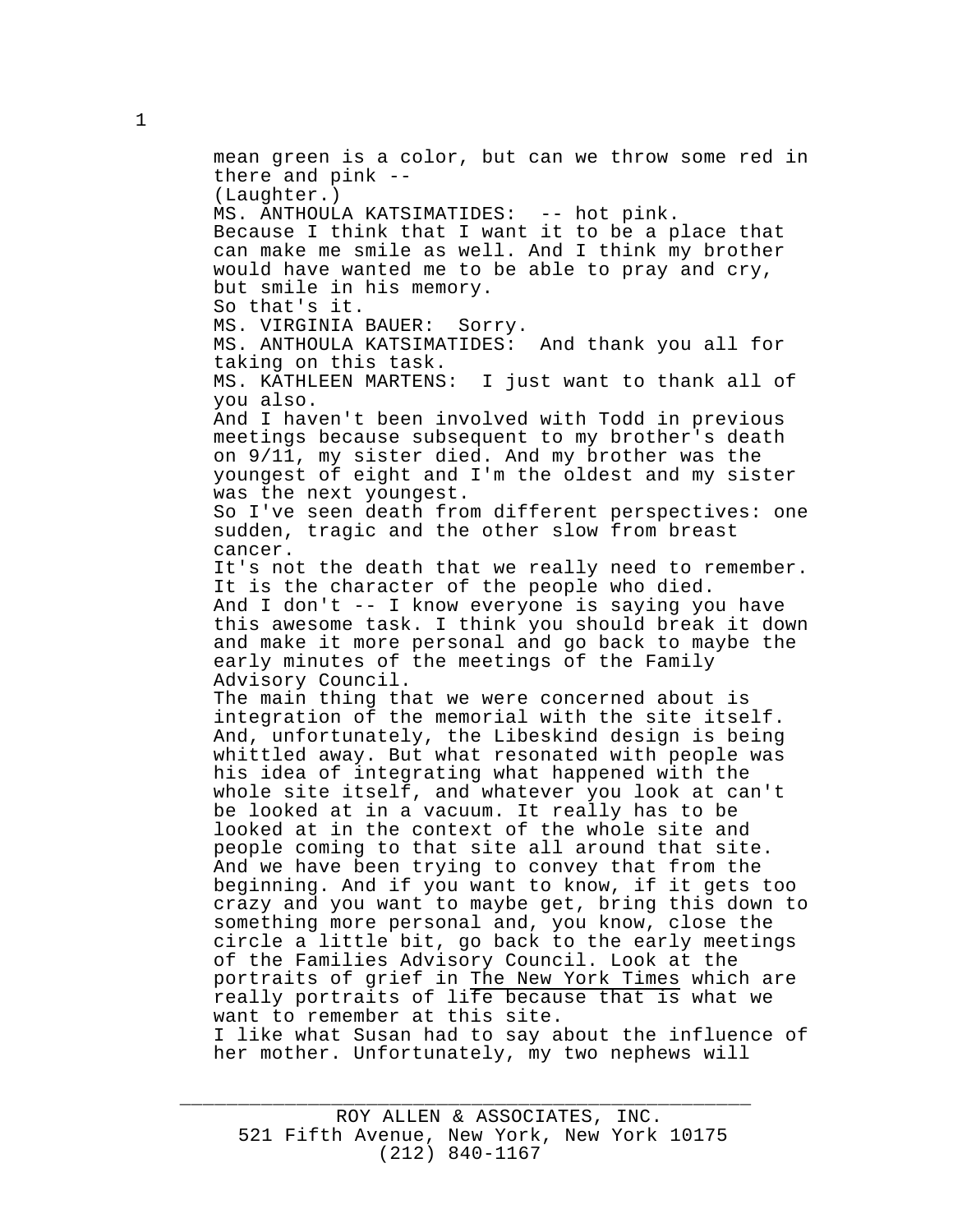never know the influence of their father because they were only three and seven months old. So the site is somehow going to have to reflect, as other people have said it tonight, the character of the people who were there and the character of the people who helped afterwards. I think it also has to reflect -I don't know if any of you caught "Sixty Minutes" where the suicide bombers were interviewed the other night and how they lived to die, they're martyrs to kill other people. Well, I think in our country it's really the reverse. It's really service to community. Other people talked about community. And that's what's going to have to be reflected somehow in the memorial. I think that we are talking about details that are bothering us now like the bus garage. Really none of that is anything that you are going to have any control over. It's done by -- Tara is hearing it again. But that's the LMDC. You know that and we know that. So it really is not important to talk about details I think because we don't know what you are going to be looking at. Really what you need to know is how we felt about the people who died and the people who helped rescue other people and the people who were there afterwards. And I think what happened on 9/11 is New York was turned into a small town and I think that's what resonated with the rest of this country. And the memorial is going to have to reflect that. And if you really want - don't think about needing to have this memorial succeed. Just go back and look at the lives of the people who died and what they represent and their passions. You know, their passion wasn't to go and, you know, kill themselves and run planes into buildings or strap themselves with bombs. Their passions were their families. Their passions were music. Those are the things that you are going to have to reflect. I'm sorry, those are the things that the memorial is going to have to reflect. And just break it down. Don't consider it a daunting task. Just come back to the people and you'll be okay. Thank you. MS. DARLENE DWYER: I totally agree.

ROY ALLEN & ASSOCIATES, INC. 521 Fifth Avenue, New York, New York 10175 (212) 840-1167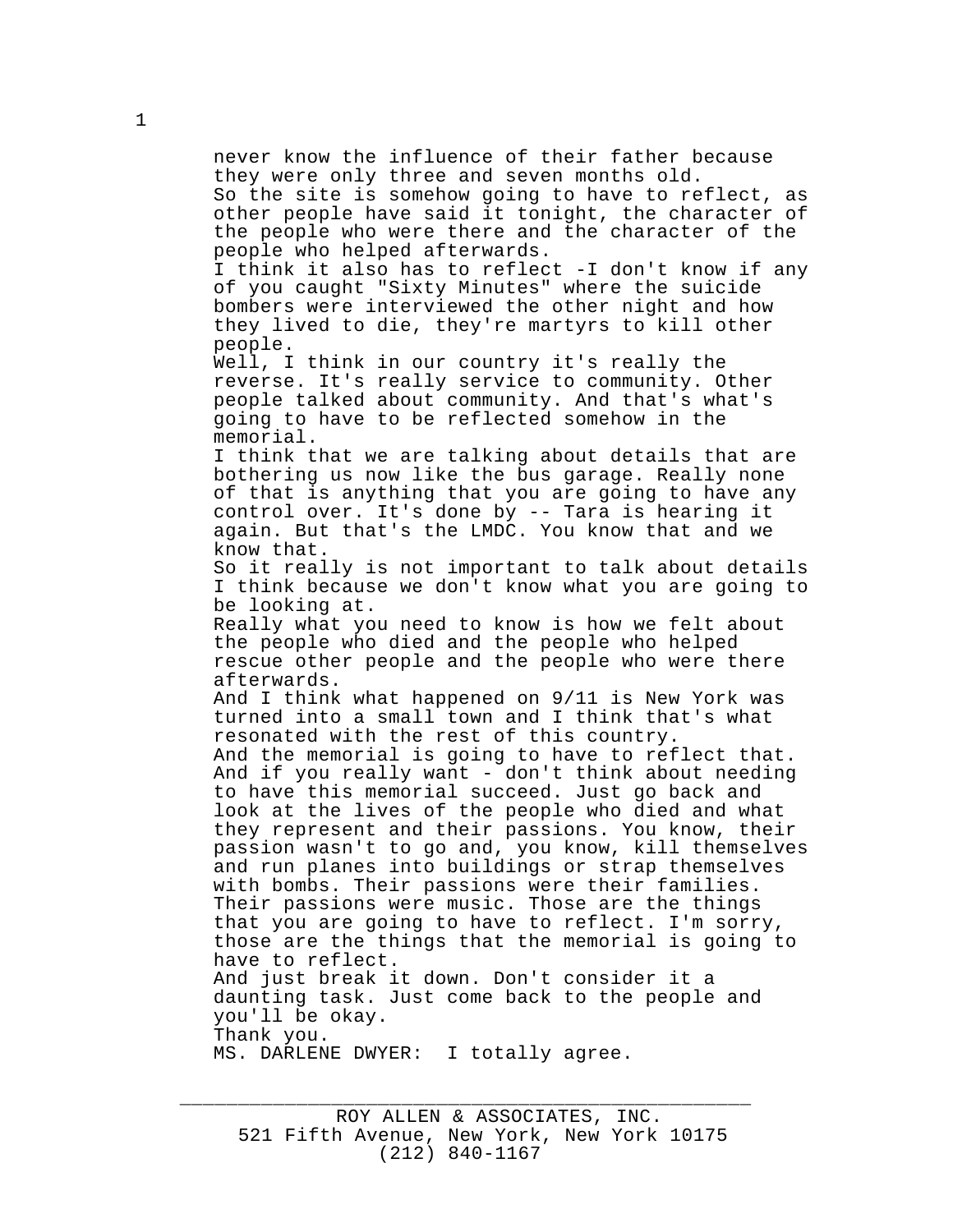(Laughter.) MS. DARLENE DWYER: I agree with -- MR. TODD JICK: Hold it for one second for Roy.<br>MS. DARLENE DWYER: Thank you all for being her Thank you all for being here tonight. I really appreciate and I know everyone around the table here does too. My story is a little bit different. I represent about a hundred and twenty-five families. Sorry. I thought I could do this. They came to the country for a better life. Ninety percent of the families don't speak English as their first language. The women -- sorry -- that are at home now are now faced with the responsibility of fulfilling the dream on their own, which they never expected to do. But I think they are a proud, terrific group of families. And I think that somehow has to come through, that this was the American dream that they were coming for. Not only were they helping their families here to be able to have that dream, their families back in their home countries as well. From talking to them and asking them what would they like to see it's pretty much what you've all talked about today, is that to be respectful. A lot of our families have not found, their loves ones were not found. So they would like to have a quiet place to go to. And when we talk about future generations, we've had four babies that were born since 9/11. And they need to know too and they need to know how much that their parent was admired and just have a place for them to go as well. But I also think too as we did -- we've done it on Tuesday -- it was amazing, it was amazing how everyone not only in this country but that the world came together. The idea that, the outpouring that came to our families, immigrant families that -- when I tell them the stories about from around the world -- our families are all from the restaurant industry. So the restaurant industry around the world came together. And they could not believe that so many people cared about them and knew about them and wanted to help. So I think that that's such a positive message to get across somehow and it crosses over all the cultural lines. And it's just -- you know, it's just been amazing actually.

\_\_\_\_\_\_\_\_\_\_\_\_\_\_\_\_\_\_\_\_\_\_\_\_\_\_\_\_\_\_\_\_\_\_\_\_\_\_\_\_\_\_\_\_\_\_\_\_\_

1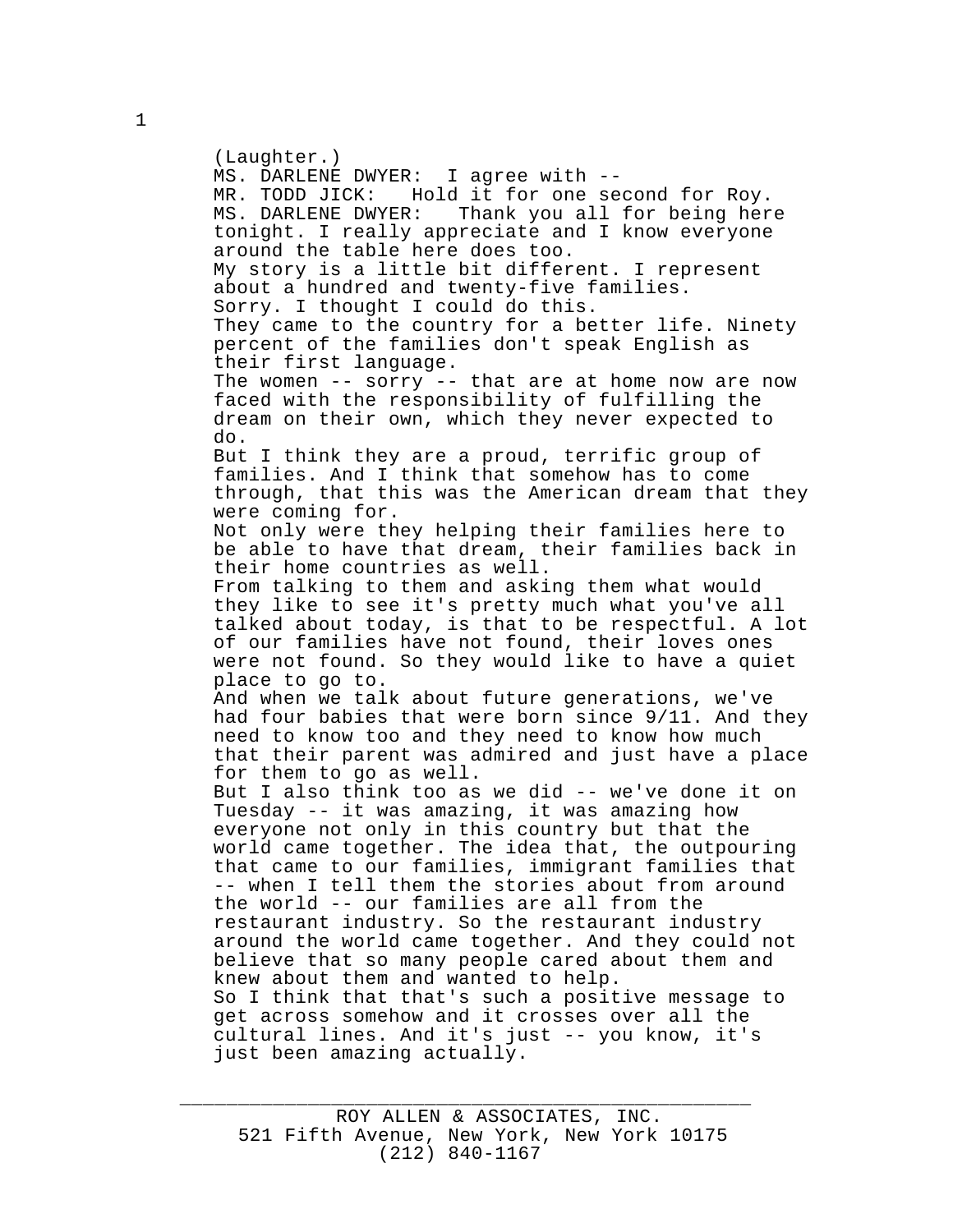And, Paula, thank you. I agree with everyone else. I'm so glad you're here.<br>MR. TODD JICK: Thank y Thank you, Darlene.<br>:: I went down --MS. ELINORE HARTZ: MR. TODD JICK: Would you speak up just a little bit. MS. ELINORE HARTZ: I went down to the World Trade Center about three weeks after. I remember looking at that pile of rubble and thinking my husband is not there. There's no way he's there. And I was very annoyed that they were asking me for DNA information. And I thought this is just charred ruins. But oddly enough I don't feel that he rests in that place. That's just my own personal belief. I continue to think that John is someplace else. We have buried him someplace else. That site makes me almost sick to my stomach, to tell you the truth. So I feel a little differently about it. I'm not even sure if I could digest it. I think that -- I would never want his life or anybody else's to have been lost in vain. I think that this is the catalyst of the entire human race. What has happened here is just enormous as we all know about, you know, we've got globalization and all this kind of stuff. But we now have the ability to literally annihilate the human race. And all of our loved ones were lost because of that catalyst that happened on that day. And for all of you who want to interpret history in this memorial, there's a lot to be considered. And I just don't want it trivialized. I think that what's happened here is, you know, it's a new world order. And I would like somehow for that, for future generations, as much as I would like John remembered personally in a museum and all of that and everybody else, just -- I just think that we have to look historically like -- is it James Young there who was speaking to that? - and really make sure that future generations understand why all of these people died, why all of these people -- you know, I cant even talk about this -- the dichotomy between, you know, all of the evil that created it and all the love that was generated because of it. I would really like that to be somehow spelled out so that none of this is done in vain. And on a more sort of basic level I think that there isn't anybody there who died for whatever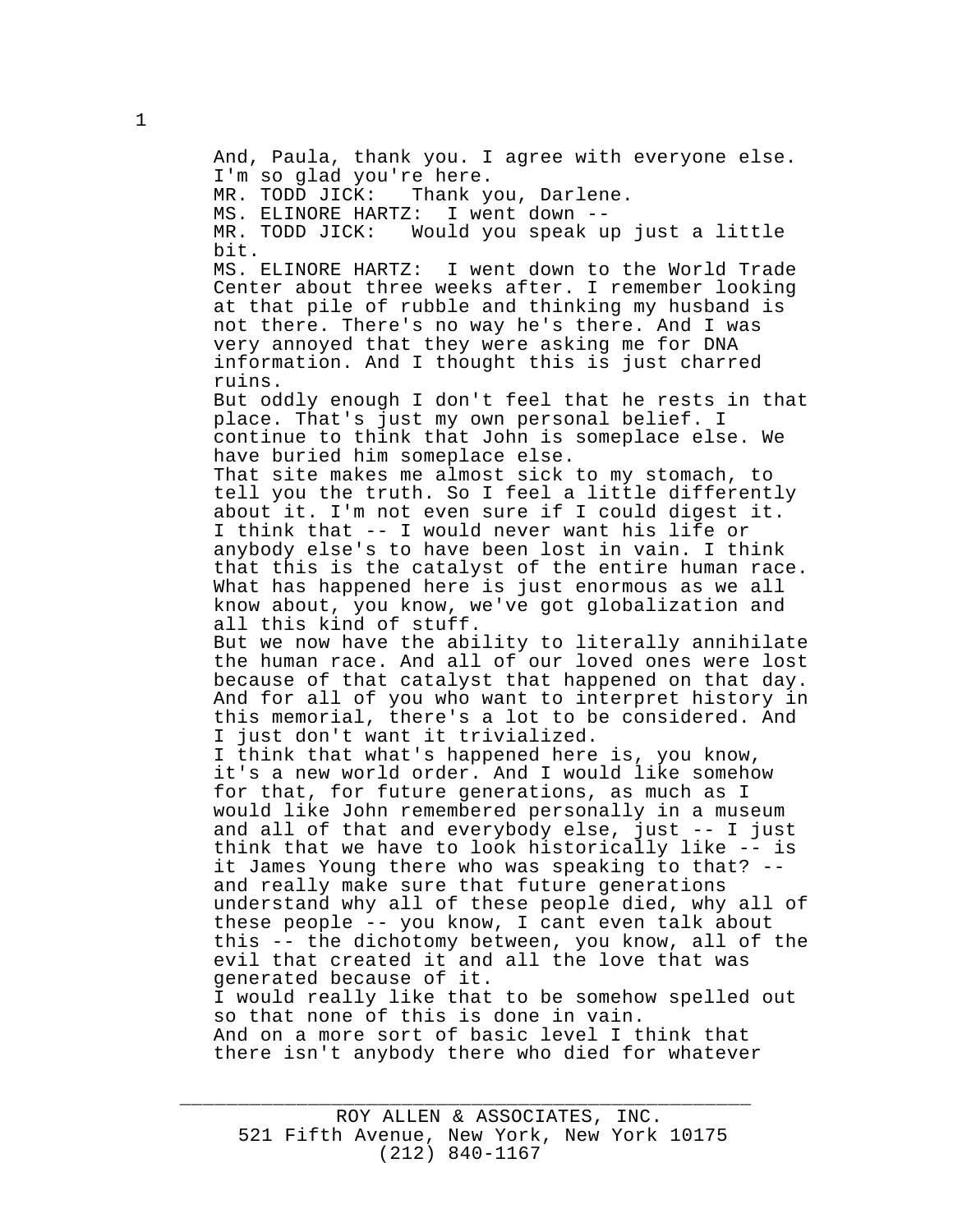reason that should be honored more or less than anybody else. My husband went to work. He did his job. He was a good American. He was in those towers and he died just the way everybody else died. And he was a hero just like everybody else who was there, whether they were washing dashes or rescuing people or whatever they were doing, they were doing their job as Americans. I would really like them to be treated equally. Thank you.<br>MR. TODD JICK: Thank you and thank for making the effort in order to speak. I think these may be the last three comments. You want to go first, Tom? MR. TOM ROGER: Okay. Just two quick points. Because I didn't mention that my daughter was on And there is a little bit of a distinction in terms And I would say that it is more along the lines of what you heard from Ginny and from Anthoula in terms of viewing this place through a different lens. But I do want this place to be respectful for all of the people that you've heard. Second issue quickly is that we spent a lot of time And so we certainly began to understand that there are memorials and then there are memorials. And you really need to hopefully spend some time in trying,

\_\_\_\_\_\_\_\_\_\_\_\_\_\_\_\_\_\_\_\_\_\_\_\_\_\_\_\_\_\_\_\_\_\_\_\_\_\_\_\_\_\_\_\_\_\_\_\_\_

the airplane. And I think I'm the only family representative of someone who was on an airplane. of how a lot of the airline families feel about what happened here.

Most of them see this as a horrible place, that they don't want to visit. And they view it as really not -- it's going to be hard to draw many of them back.

I gave you my comments about my daughter, and obviously in my view she doesn't rest here. She rests somewhere else.

and I certainly hope in your education and in your preparing for this, in trying to understand how a memorial as a physical representation can, you know, pick up all of these things, Anita did a wonderful job in terms of trying to educate us. She took a number of people around to visit certain memorials. And, you know, we've had excellent speakers and we had books and we talked to people who made memorials.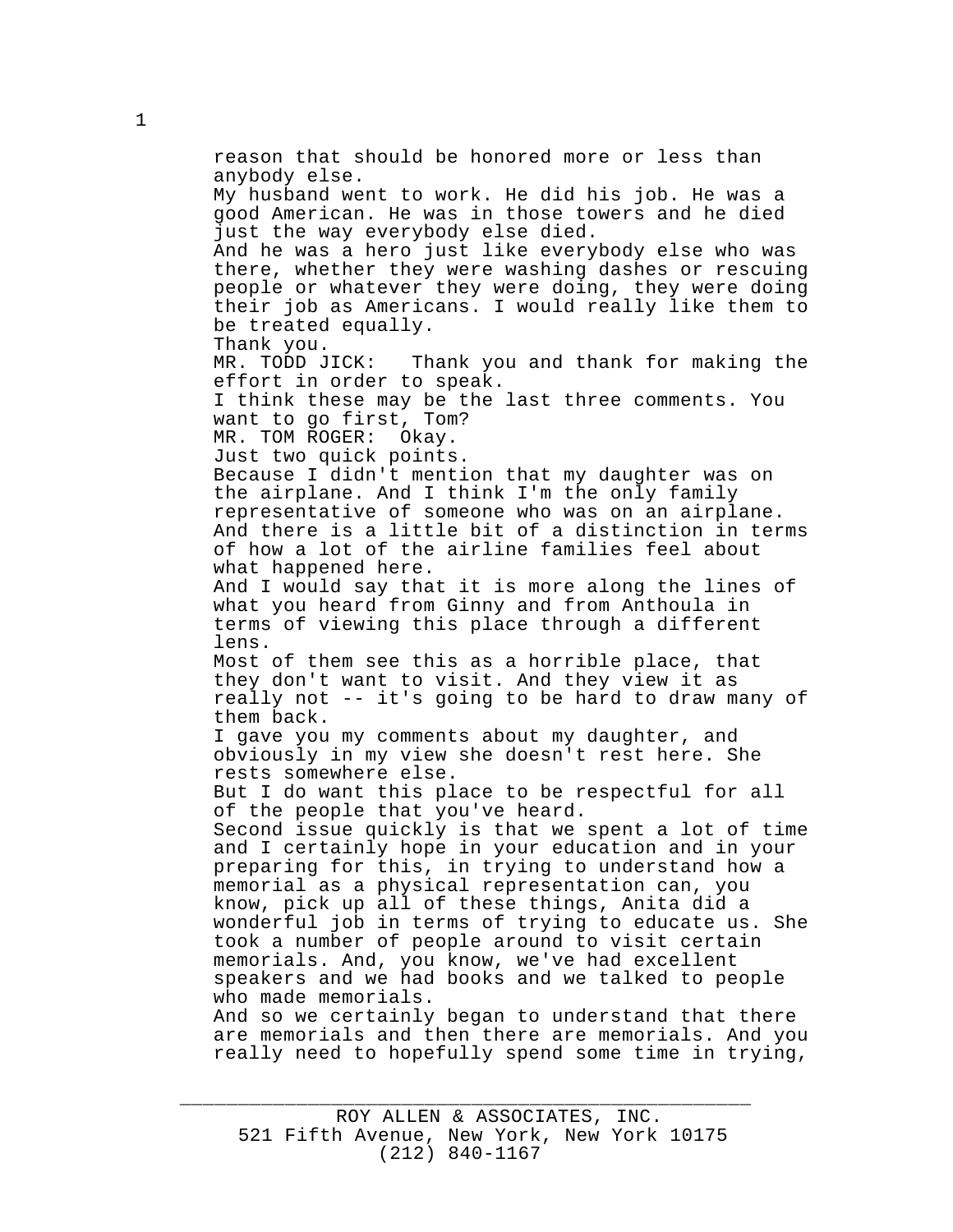if you haven't done this before, to try to educate yourself as to what makes a good memorial and how it can embrace all of these concepts through some sort of physical manifestation and also look at all of these memorials that tried to do it and failed. So, you know, I hope you have an opportunity to do that.

MR. TODD JICK: Thank you. MS. NIKKI STERN: I'll pick up where you left off. Planes, Washington, D.C., Shanksville, Pennsylvania, 1993, September 11, 2001, the past, the present, the future, remembering what died, remembering what lives, remembering what ended, remembering what goes on, what is remembered and what is then done about it, that's a lot to freight this poor memorial with. And there is the issue of time, of how close this is. So from a personal point of view I would say I'm not giving you any specifics. I don't have any specifics in my head. I'm a wordsmith, before that I was a tombsmith. What I'm not is a visual artist, but I've worked for architects and I leave it to others, people who are submitting the entries, to be able to do that and leave it to you to interpret it. Very quickly I will tell you what most of you probably know. There is a picture at the Rose Museum of Space and Science. It is a white canvas, which is three by three. And it goes by the name of, some call it All Comparisons, where -- what's

large and what's small, how to judge our place in our universe. My husband was an extremely laid back guy who

probably would die of shame with the idea that his picture was all over the place and probably would have scolded me.

And he was also a very cool guy, a very optimistic guy, not a hugely ambitious guy, but that was fine. It was good for me. He made up for that in lots of really excellent ways.

(Laughter.)<br>MS. NIKKI STERN: He took me to this museum because I was always a person, and much less so now, worried about specifics and worried about what I said yesterday and worried about how someone was going to react and what I had to do tomorrow from what I said yesterday.

And he plopped me in front of this picture. The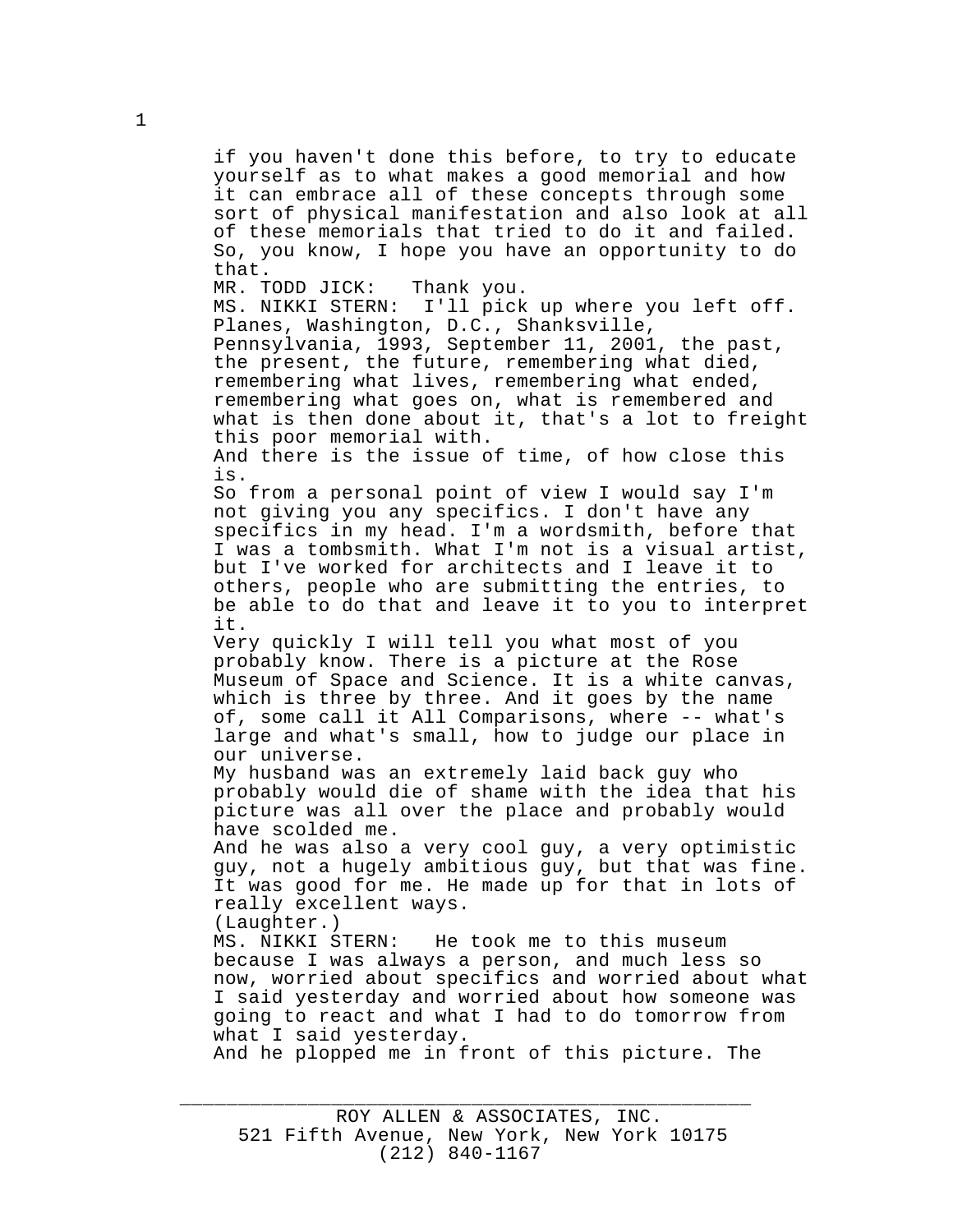white space represents the history of the universe. In the middle of the white space is a single human hair. That represents all of human history. He said the next time you worry about something you said yesterday, think of this. I have in my wallet a small piece of white paper with a hair taped to it. And I carry this around so that I can remember what my place is in this process and what the place of this process is in human history and what the place of human history is in the world. This is not an easy thing for a family member to do, somebody affected so immediately. It's what I need you guys to do for me and for us. Thank you. MS. CAROL ASHLEY: I'll be very considerate. I know everybody wants to go home. The way I view the future, I didn't have a chance to speak about it, the memorial should do three things. You should remember the goal line. And to me this is particularly important. My daughter, as I mentioned, was twenty-five. She was a vibrant, intelligent, beautiful young woman with a joie d'vivre that just made you laugh. You just had to laugh with her. And I want consideration, because she had no children. Once I'm gone and my family is gone and her friends are gone, there is nobody to tell her story. So to me it's extremely important that her memory persists and the memory of all of the people who died including '93 and all on the planes and everywhere. The second thing is this is supposed to communicate. It supposed to communicate the history of what happened. And third, educate. (Inaudible) but to educate people too about what happened, why this happened and perhaps even things we can do to prevent it from happening again. So three things. MR. TODD JICK: Thank you.<br>MR. ANTHONY GARDNER: And And given the fact we are going a half-hour over, I just wanted to ask the LMDC, and this may very well be the intention, but are we going to be able to come together and meet with the jury members throughout this process because I think that it is certainly meaningful. PRESIDENT RAMPE: We will have to see as we go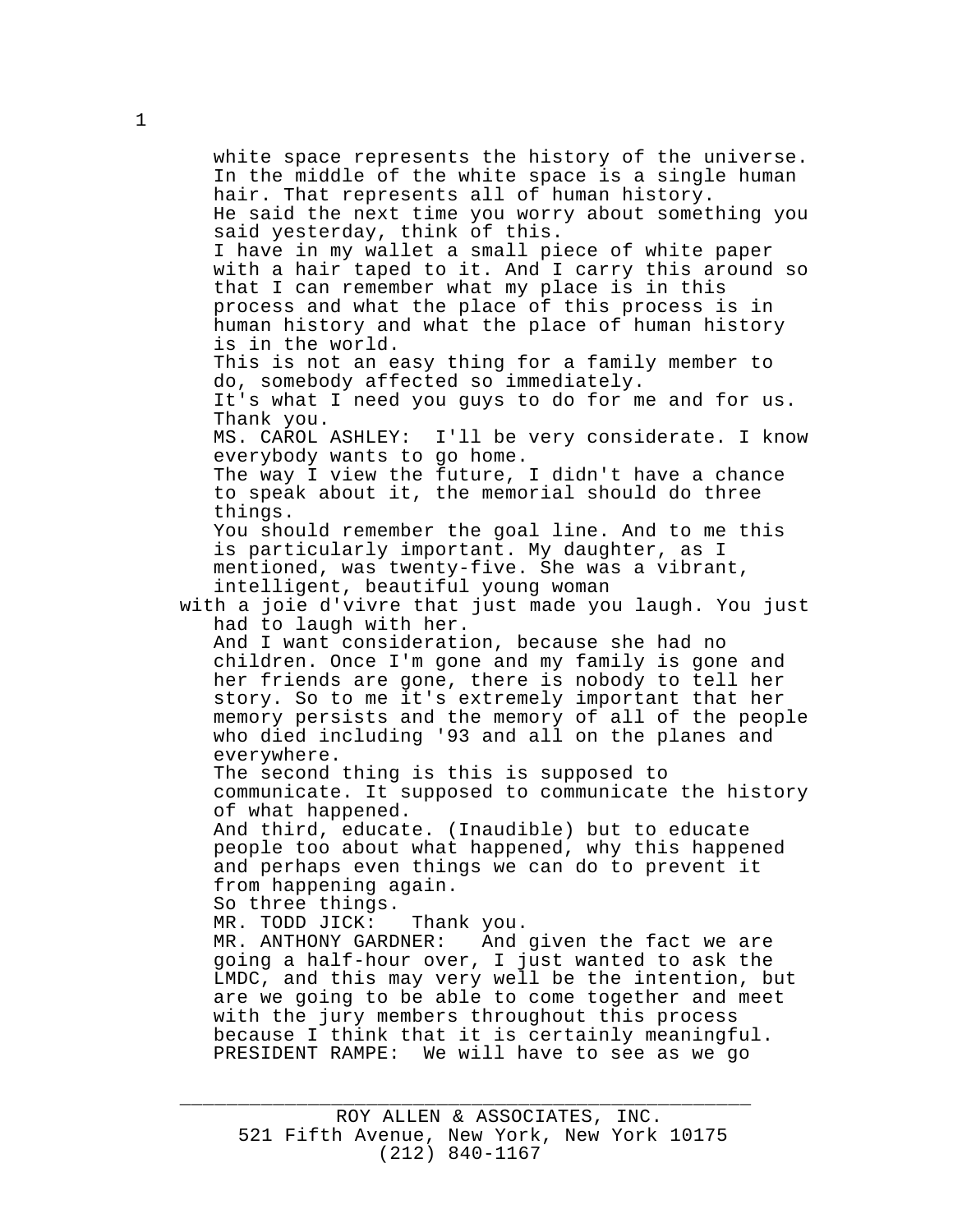along. But certainly we intend to provide opportunities for you to meet with the jury. We are still trying to work out how that will happen. MR. ANTHONY GARDNER: Well, we would be happy to work with you on that. MS. MARY FETCHET: I was agreeing with what Carol said. I think to really understand the task and why they happened, to describe these people individually. Because when you go through the portraits of grief, you see that there are so many similarities: the love of their families and friends, they contributed to society. And if we are moving on, I think the hope that we should have is to really what can we do moving forward as a nation and bettering our relationships internationally, and how can we prevent something like this happening again. I don't know if that would be incorporated in the museum, it certainly could be a cultural center or something that's integrated into the memorial because I think that would really be -- I mean we would be honoring their lives if we could prevent this from happening again and to create better relationships, to understand cultural differences, religious differences and so forth. That's really important to me.<br>MR. TODD JICK: Unfortunately Unfortunately, I just want to thank everyone for the way in which we had this conversation. You asked and you have heard and we've heard so much which undoubtedly is still so little from what is the deepest of the reservoir of feelings that all of you have. But you gave us some bit of inkling of how you are feeling, and I think that is so valuable to the beginning of their deliberations. And again I was honored to be literally in the middle to be sure that this moved forward. And, Jack, as much as was said, I know that there is so much more to say, but we have certainly without any difficulty filled this evening with deepest from the heart feelings and thoughts. So thank you again. MR. CHRIS BURKE: Thank you for listening. MS. ANITA CONTINI: I just want to say to all of you that we are so fortune to have you all on this Advisory Council (inaudible.) We're all treading